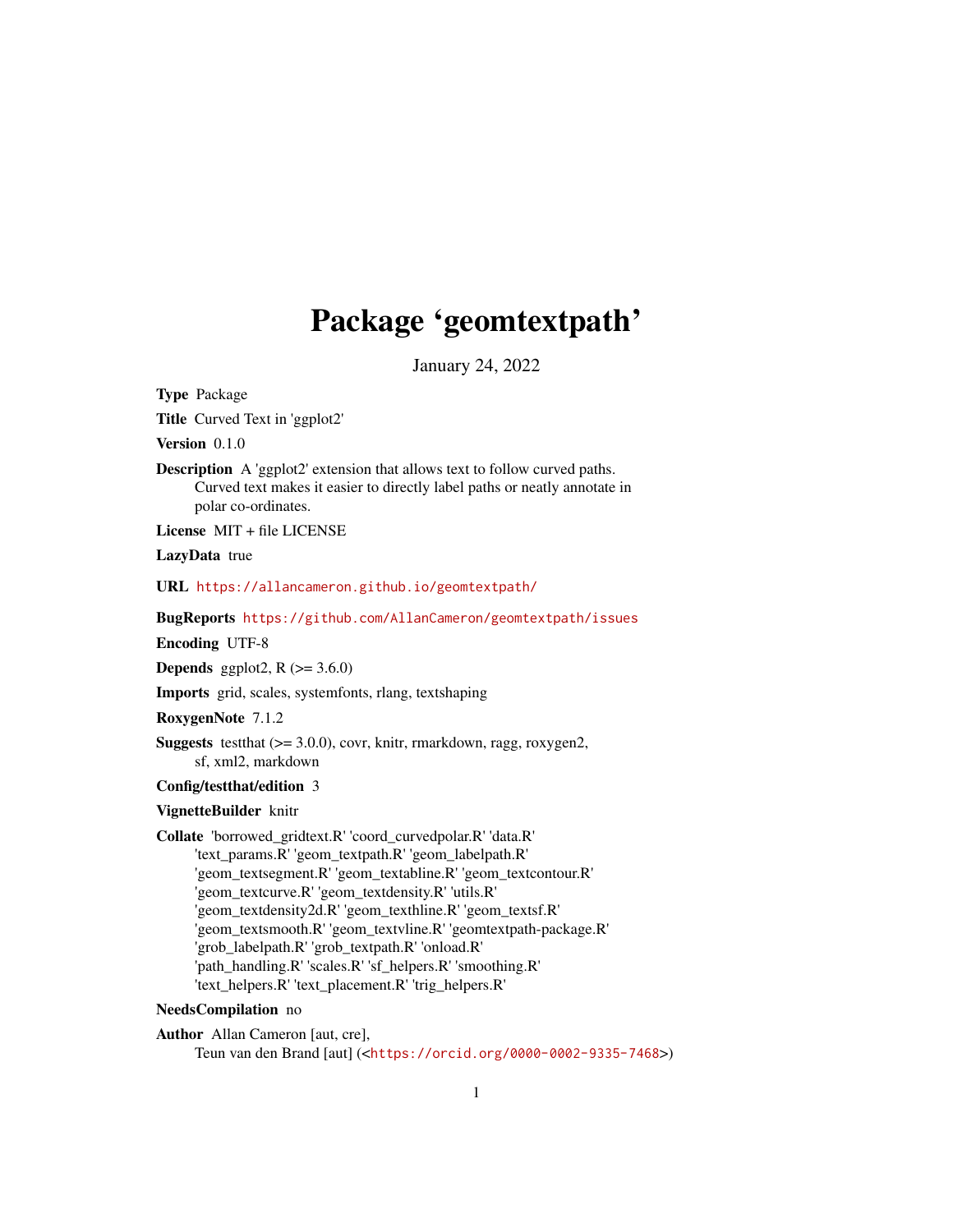<span id="page-1-0"></span>Maintainer Allan Cameron <Allan.Cameron@nhs.scot>

Repository CRAN

Date/Publication 2022-01-24 19:32:49 UTC

# R topics documented:

coord\_curvedpolar *Polar coordinates with curved text on x axis*

# Description

Polar co-ordinates in 'ggplot2' help to create a range of circular plots, which can be used to present data in a visually appealing, user-friendly way. However, the standard 'coord\_polar' uses a 'textGrob' to render the labels on the circumferential (theta) axis, meaning that labels do not rotate or curve in line with the axis. 'coord\_curvedpolar' aims to be identical to 'coord\_polar', except that the text on the theta axis follows the curve of the plot, correcting automatically for resizing to preserve letter spacing and size.

```
coord_curvedpolar(
  theta = "x",start = 0,
 direction = 1,
 clip = "on",halign = c("center")
)
```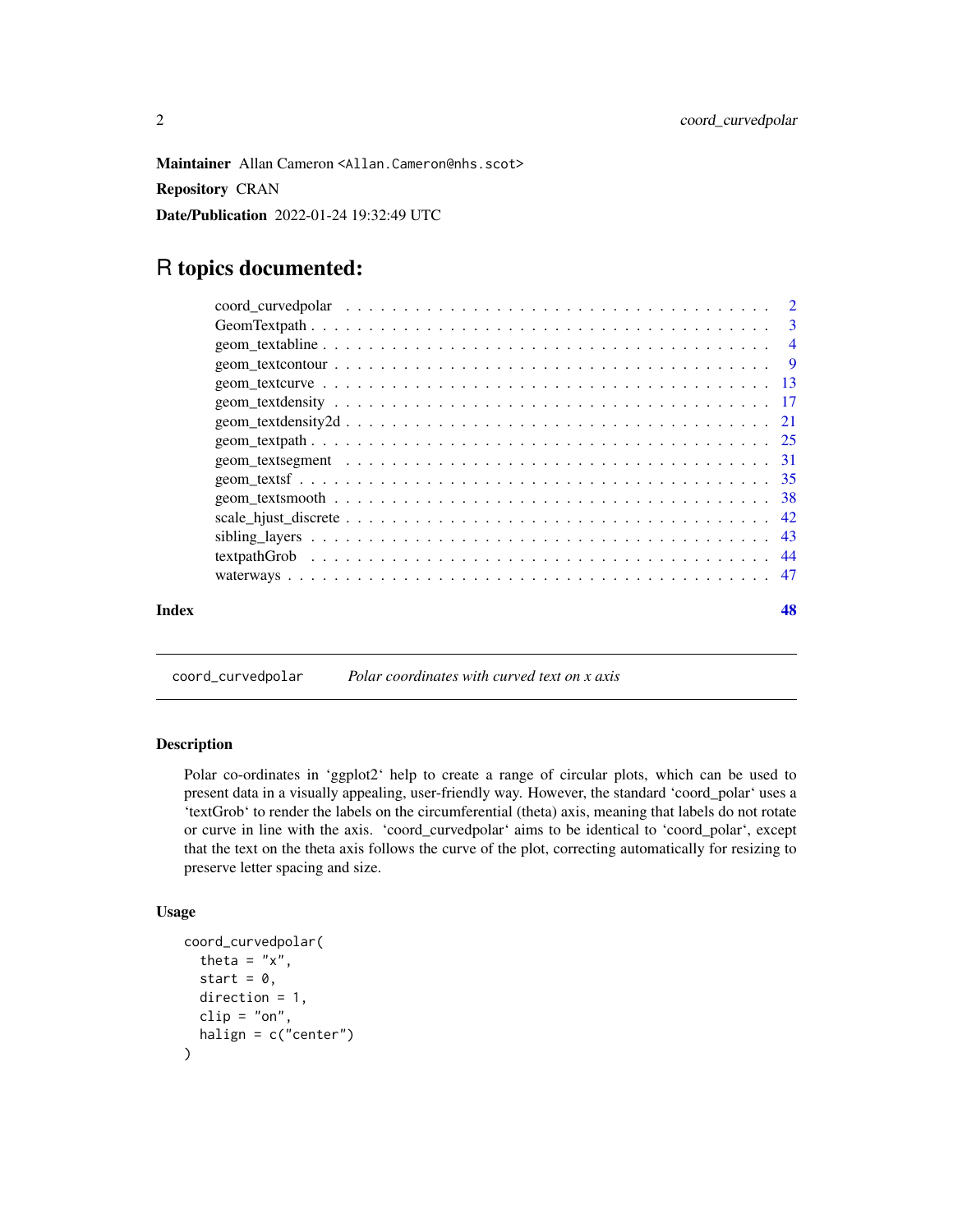# <span id="page-2-0"></span>GeomTextpath 3

#### Arguments

| theta     | variable to map angle to $(x'$ or $(y')$                                                                                                                                                    |
|-----------|---------------------------------------------------------------------------------------------------------------------------------------------------------------------------------------------|
| start     | Offset of starting point from 12 o'clock in radians. Offset is applied clockwise<br>or anticlockwise depending on value of 'direction'.                                                     |
| direction | 1. clockwise: -1. anticlockwise                                                                                                                                                             |
| clip      | Should drawing be clipped to the extent of the plot panel? A setting of "on"<br>(the default) means yes, and a setting of "off" means no. For details, please see<br>['coord_cartesian()']. |
| halign    | A character (1) describing how multi-line text should be justified. Can either<br>be "center" (default), "left" or "right".                                                                 |

# Value

A 'Coord' ggproto object that can be added to a plot.

#### Examples

```
# A pie chart = stacked bar chart + polar coordinates
pie <- gplot(mtcars, aes(x = factor(1), fill = factor(cyl))) +
geom_bar(width = 1)
pie + coord_curvedpolar(theta = "y")
# Demonstrating curved category labels
p \leftarrow \text{ggplot}(data-frame(x = paste("Category label", 1:5), y = runif(5)),aes(x, y, fill = x) +
       geom_col() +
       theme_bw() +
       theme(panel.border = element_blank(),
             legend.position = "none",
             axis.text.x = element_text(size = 10, vjust = 0.5))
# Standard bar chart in Cartesian Co-ordinates
p
# Standard coord_polar axis labels
p + coord_polar()
# Curved polar co-ordinate labels
p + coord_curvedpolar()
```
GeomTextpath *The Geom object for a textpath*

#### Description

This is the ggproto class that creates the textpath layer. It is not intended to be used directly by the end user.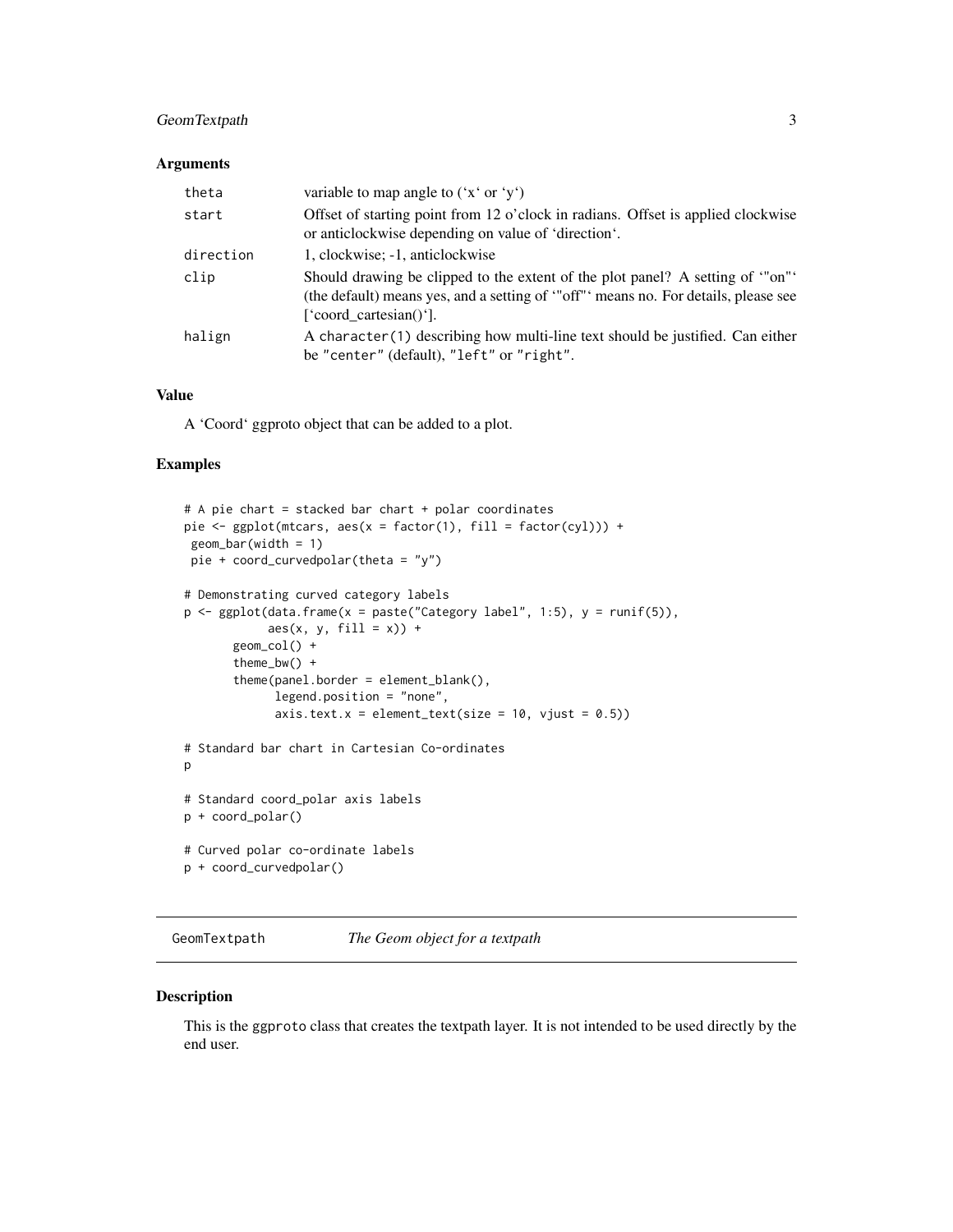#### <span id="page-3-2"></span>Description

These geoms add labelled reference lines to a plot, either horizontal, vertical, or diagonal (specified by slope and intercept). These are useful for annotating plots. They are the labelled equivalent of the geom\_vline, geom\_hline and geom\_abline from ggplot2.

```
geom_textabline(
 mapping = NULL,
 data = NULL,
  slope,
  intercept,
  ...,
 na.rm = FALSE,show.legend = NA
)
geom_labelabline(
  mapping = NULL,
 data = NULL,
  slope,
  intercept,
  ...,
  straight = NULL,
  label.r = unit(0.15, 'lines'),label.padding = unit(0.25, 'lines'),na.rm = FALSE,
  show.legend = NA
)
geom_texthline(
 mapping = NULL,data = NULL,yintercept,
  stat = "identity",
 position = "identity",
  ...,
  arrow = NULL,lineend = "butt",
  na.rm = FALSE,show.legend = NA,
  inherit.aes = TRUE
)
```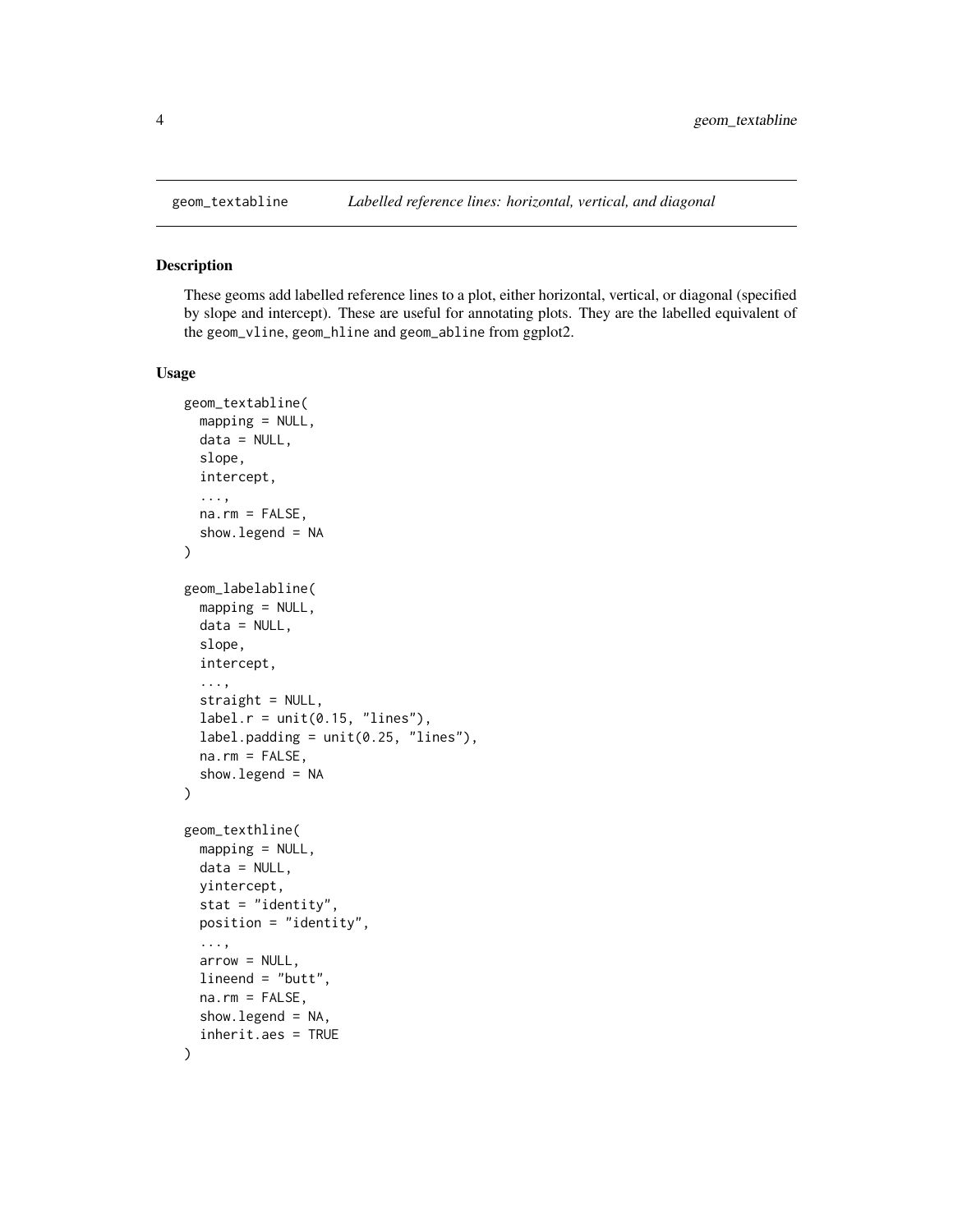```
geom_labelhline(
 mapping = NULL,data = NULL,yintercept,
  stat = "identity",
 position = "identity",
  ...,
  arrow = NULL,lineend = "butt",
  na.rm = FALSE,
  show.legend = NA,
  inherit.aes = TRUE,
  straight = NULL,
 label.r = unit(0.15, 'lines'),label.padding = unit(0.25, "lines")\mathcal{L}geom_textvline(
 mapping = NULL,
 data = NULL,xintercept,
  stat = "identity",
 position = "identity",
  ...,
  arrow = NULL,lineend = "butt",
 na.rm = FALSE,
  show.legend = NA,
  inherit.aes = TRUE
\mathcal{L}geom_labelvline(
 mapping = NULL,
 data = NULL,
 xintercept,
  stat = "identity",
 position = "identity",
  ...,
  arrow = NULL,
  lineend = "butt",
 na.rm = FALSE,
  show.legend = NA,
  inherit.aes = TRUE,
  straight = NULL,
  label.r = unit(0.15, 'lines'),label.padding = unit(0.25, 'lines')\mathcal{L}
```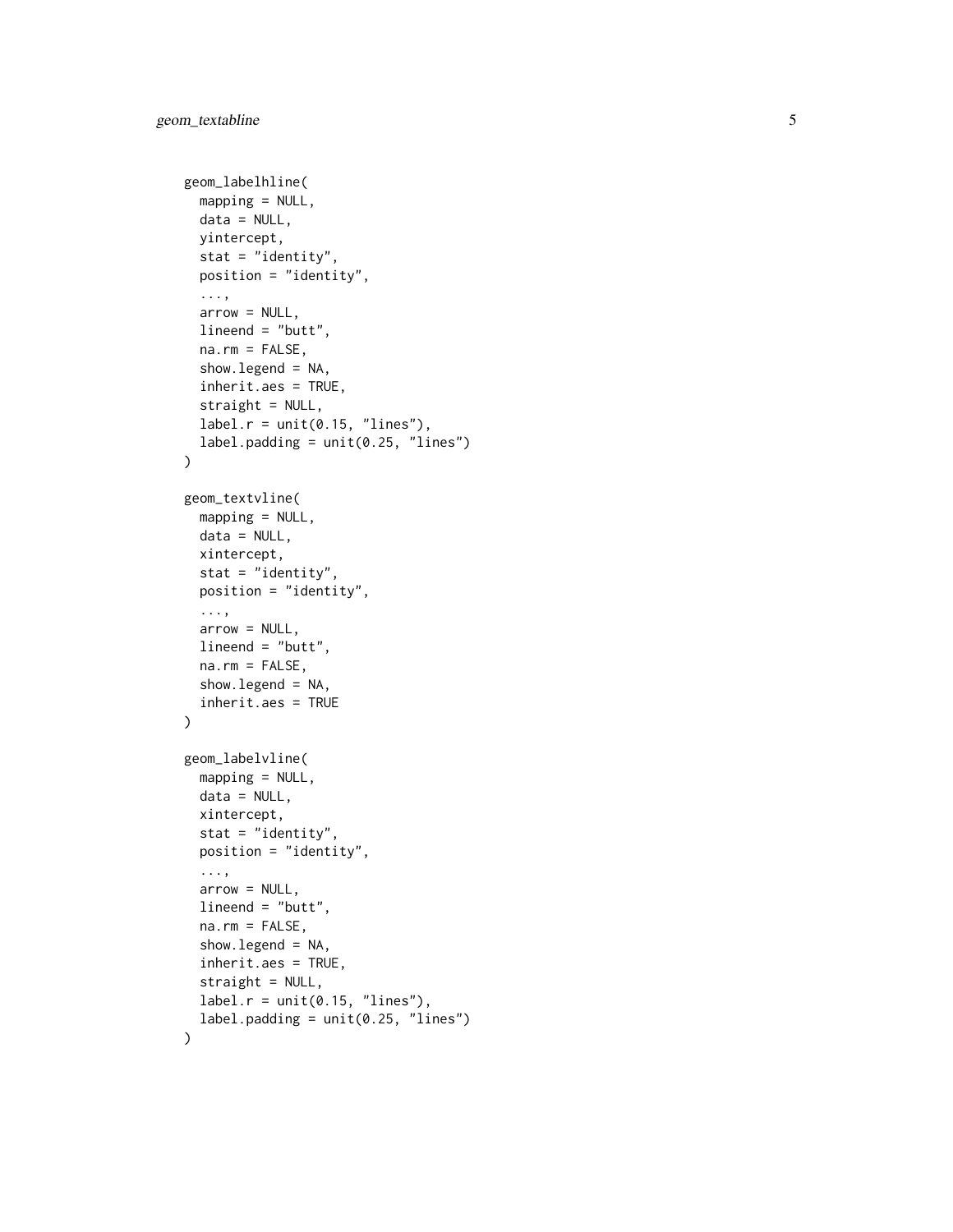<span id="page-5-0"></span>

| mapping   | Set of aesthetic mappings created by aes() or aes_(). If specified and inherit.aes<br>= TRUE (the default), it is combined with the default mapping at the top level of<br>the plot. You must supply mapping if there is no plot mapping.                                                                                                              |
|-----------|--------------------------------------------------------------------------------------------------------------------------------------------------------------------------------------------------------------------------------------------------------------------------------------------------------------------------------------------------------|
| data      | The data to be displayed in this layer. There are three options:<br>If NULL, the default, the data is inherited from the plot data as specified in the<br>call to ggplot().                                                                                                                                                                            |
|           | A data. frame, or other object, will override the plot data. All objects will be<br>fortified to produce a data frame. See fortify() for which variables will be<br>created.                                                                                                                                                                           |
|           | A function will be called with a single argument, the plot data. The return<br>value must be a data. frame, and will be used as the layer data. A function<br>can be created from a formula (e.g. $\sim$ head(.x, 10)).                                                                                                                                |
| slope     | The slope of the abline                                                                                                                                                                                                                                                                                                                                |
| intercept | the point on the y axis at which the abline crosses it.                                                                                                                                                                                                                                                                                                |
| .         | Other arguments passed on to layer. These are often aesthetics, used to set an<br>aesthetic to a fixed value, like colour = "red" or size = 3. These can also be<br>the following text-path parameters:                                                                                                                                                |
|           | text_only A logical(1) indicating whether the path part should be plotted<br>along with the text (FALSE, the default). If TRUE, any parameters or aesthet-<br>ics relating to the drawing of the path will be ignored.                                                                                                                                 |
|           | gap A logical(1) which if TRUE, breaks the path into two sections with a<br>gap on either side of the label. If FALSE, the path is plotted as a whole.<br>Alternatively, if NA, the path will be broken if the string has a vjust between<br>0 and 1, and not otherwise. The default for the label variant is FALSE and<br>for the text variant is NA. |
|           | upright A logical(1) which if TRUE (default), inverts any text where the ma-<br>jority of letters would upside down along the path, to improve legibility. If<br>FALSE, the path decides the orientation of text.                                                                                                                                      |
|           | halign A character(1) describing how multi-line text should be justified.<br>Can either be "center" (default), "left" or "right".                                                                                                                                                                                                                      |
|           | offset A unit object of length 1 to determine the offset of the text from the<br>path. If this is NULL (default), the vjust parameter decides the offset. If not<br>NULL, the offset argument overrules the vjust setting.                                                                                                                             |
|           | parse A logical(1) which if TRUE, will coerce the labels into expressions,<br>allowing for plotmath syntax to be used.                                                                                                                                                                                                                                 |
|           | straight A logical(1) which if TRUE, keeps the letters of a label on a straight<br>baseline and if FALSE (default), lets individual letters follow the curve. This<br>might be helpful for noisy paths.                                                                                                                                                |
|           | padding A unit object of length 1 to determine the padding between the text<br>and the path when the gap parameter trims the path.                                                                                                                                                                                                                     |
|           | $text_s$ moothing a numeric(1) value between 0 and 100 that smooths the text<br>without affecting the line portion of the geom. The default value of 0 means<br>no smoothing is applied.                                                                                                                                                               |
|           |                                                                                                                                                                                                                                                                                                                                                        |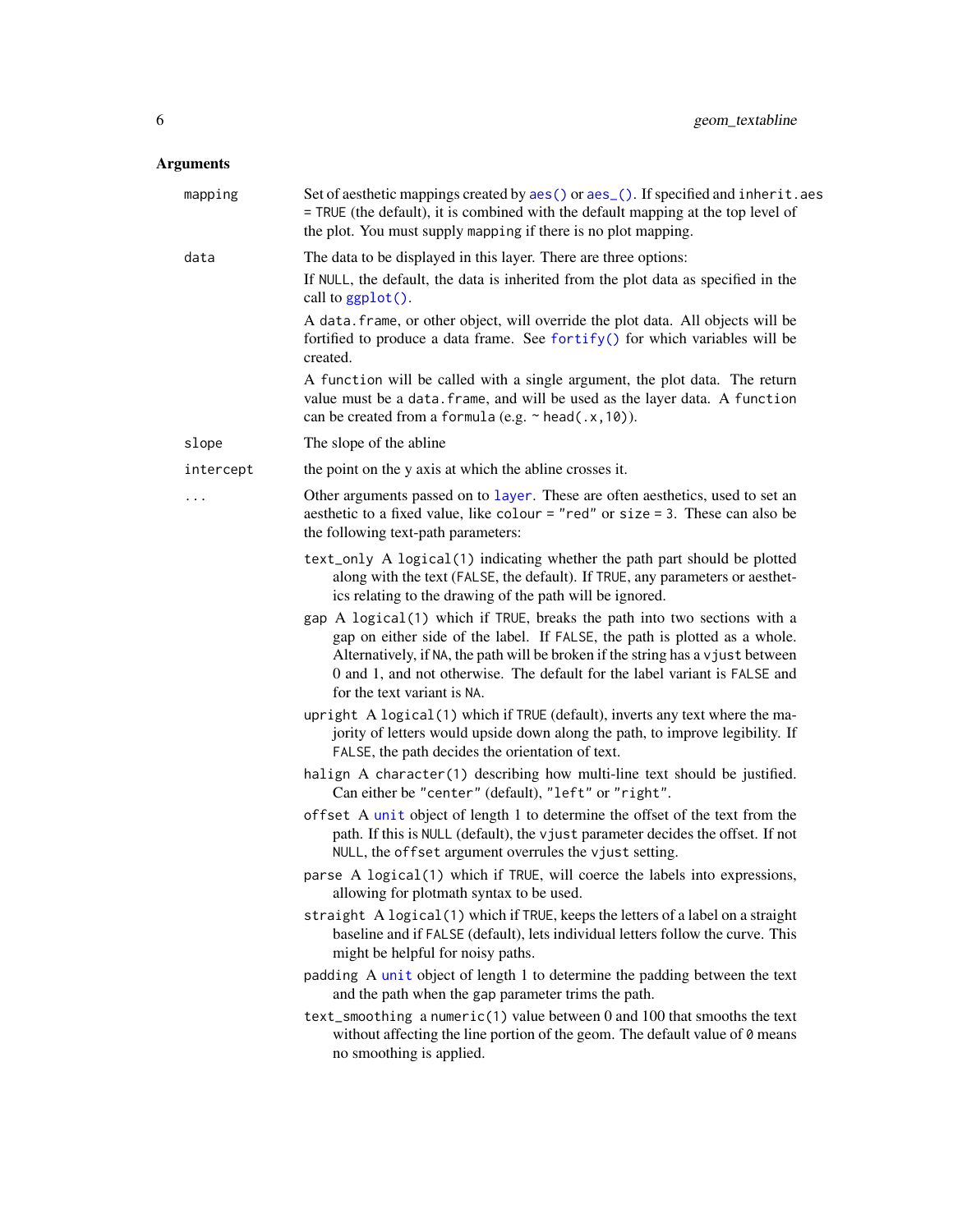<span id="page-6-0"></span>

|               | rich A logical(1) whether to interpret the text as html/markdown formatted<br>rich text. Default: FALSE. See also the rich text section of the details in<br>geom_textpath().<br>remove_long if TRUE, labels that are longer than their associated path will be<br>removed. |
|---------------|-----------------------------------------------------------------------------------------------------------------------------------------------------------------------------------------------------------------------------------------------------------------------------|
| na.rm         | If FALSE, the default, missing values are removed with a warning. If TRUE,<br>missing values are silently removed.                                                                                                                                                          |
| show.legend   | logical. Should this layer be included in the legends? NA, the default, includes if<br>any aesthetics are mapped. FALSE never includes, and TRUE always includes. It<br>can also be a named logical vector to finely select the aesthetics to display.                      |
| straight      | A logical (1) which if TRUE, keeps the letters of a label on a straight baseline<br>and if FALSE (default), lets individual letters follow the curve. This might be<br>helpful for noisy paths.                                                                             |
| label.r       | Radius of rounded corners. Defaults to 0.15 lines.                                                                                                                                                                                                                          |
| label.padding | Amount of padding around label. Defaults to 0.25 lines.                                                                                                                                                                                                                     |
| yintercept    | The value at which the line should intercept the y axis                                                                                                                                                                                                                     |
| stat          | The statistical transformation to use on the data for this layer, as a string.                                                                                                                                                                                              |
| position      | Position adjustment, either as a string, or the result of a call to a position adjust-<br>ment function.                                                                                                                                                                    |
| arrow         | Arrow specification, as created by grid::arrow().                                                                                                                                                                                                                           |
| lineend       | Line end style (round, butt, square).                                                                                                                                                                                                                                       |
| inherit.aes   | If FALSE, overrides the default aesthetics, rather than combining with them.<br>This is most useful for helper functions that define both data and aesthetics and<br>shouldn't inherit behaviour from the default plot specification, e.g. borders().                       |
| xintercept    | The value at which the line should intercept the y axis                                                                                                                                                                                                                     |

#### Details

Although reference lines are straight, and therefore don't lend themselves to curved text, these geom layers are included in this package because they make labelling reference lines easier, allow automatic line breaking if desired, and will translate nicely into polar co-ordinates.

These geoms act slightly differently from other geoms. You can supply the parameters in two ways: either as arguments to the layer function, or via aesthetics. If you use arguments, e.g. geom\_textabline(label = "my label",intercept = 0,slope = 1), then behind the scenes the geom makes a new data frame containing just the data you've supplied. That means that the lines will be the same in all facets; if you want them to vary across facets, construct the data frame yourself and use aesthetics.

Unlike most other geoms, these geoms do not inherit aesthetics from the plot default, because they do not understand x and y aesthetics which are commonly set in the plot. They also do not affect the x and y scales.

#### Value

A Layer ggproto object that can be added to a plot.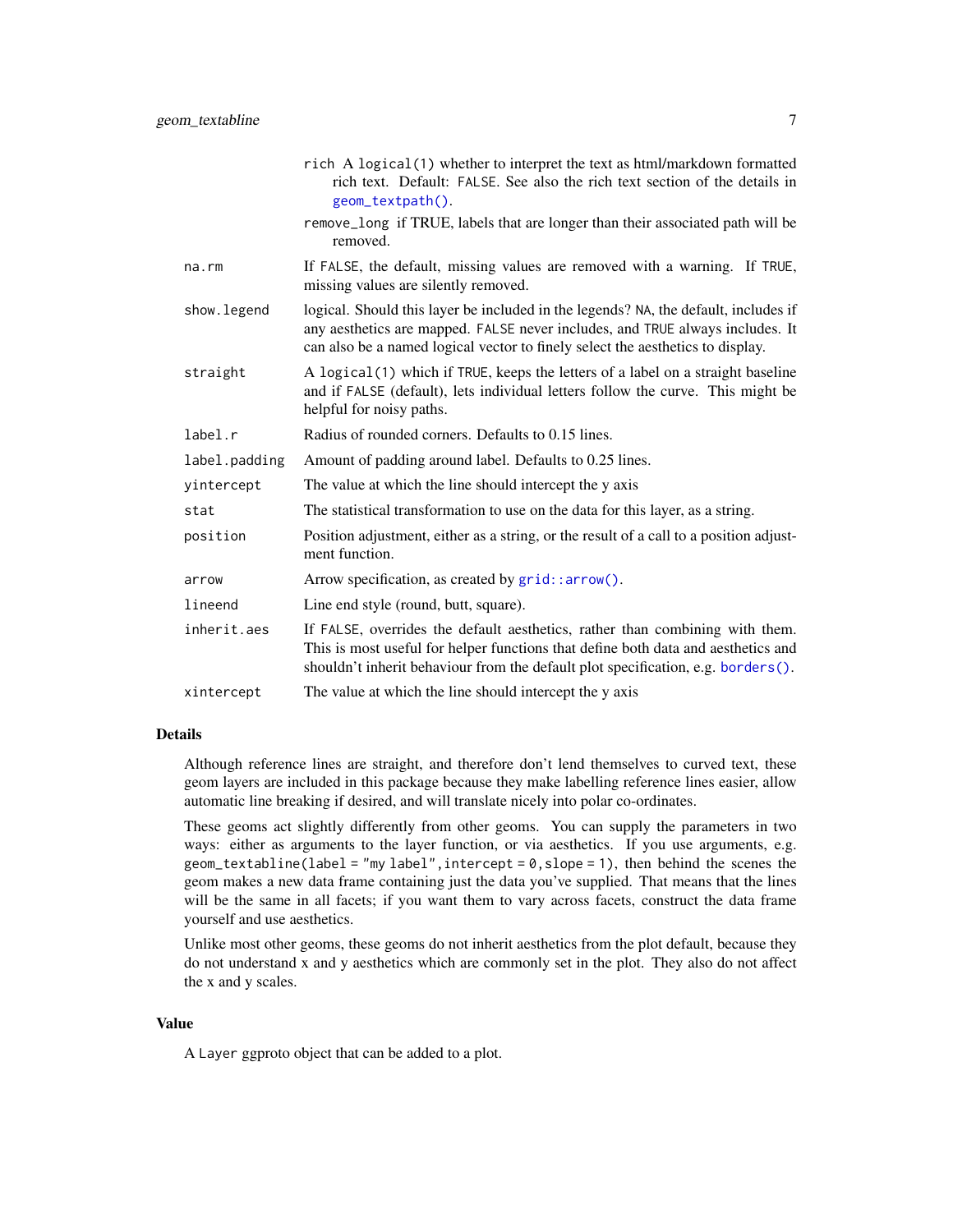# <span id="page-7-0"></span>**Aesthetics**

The geom\_textabline(), geom\_texthline() and geom\_textvline() understand the following aesthetics (required aesthetics are in bold):

- label
- slope (geom\_textabline() and geom\_labelabline())
- intercept (geom\_textabline() and geom\_labelabline())
- yintercept (geom\_texthline() and geom\_labelhline())
- xintercept (geom\_textvline() and geom\_labelvline())
- alpha
- angle
- colour
- family
- fontface
- group
- hjust
- vjust
- linecolour
- lineheight
- linetype
- linewidth
- size
- spacing
- textcolour

In addition to aforementioned aesthetics, geom\_labelabline(), geom\_labelhline() and geom\_labelvline() also understand:

- boxcolour
- boxlinetype
- boxlinewidth
- fill

The spacing aesthetic allows fine control of spacing of text, which is called 'tracking' in typography. The default is 0 and units are measured in 1/1000 em. Numbers greater than zero increase the spacing, whereas negative numbers decrease the spacing.

## See Also

Other [geom layers](#page-42-1) that place text on paths.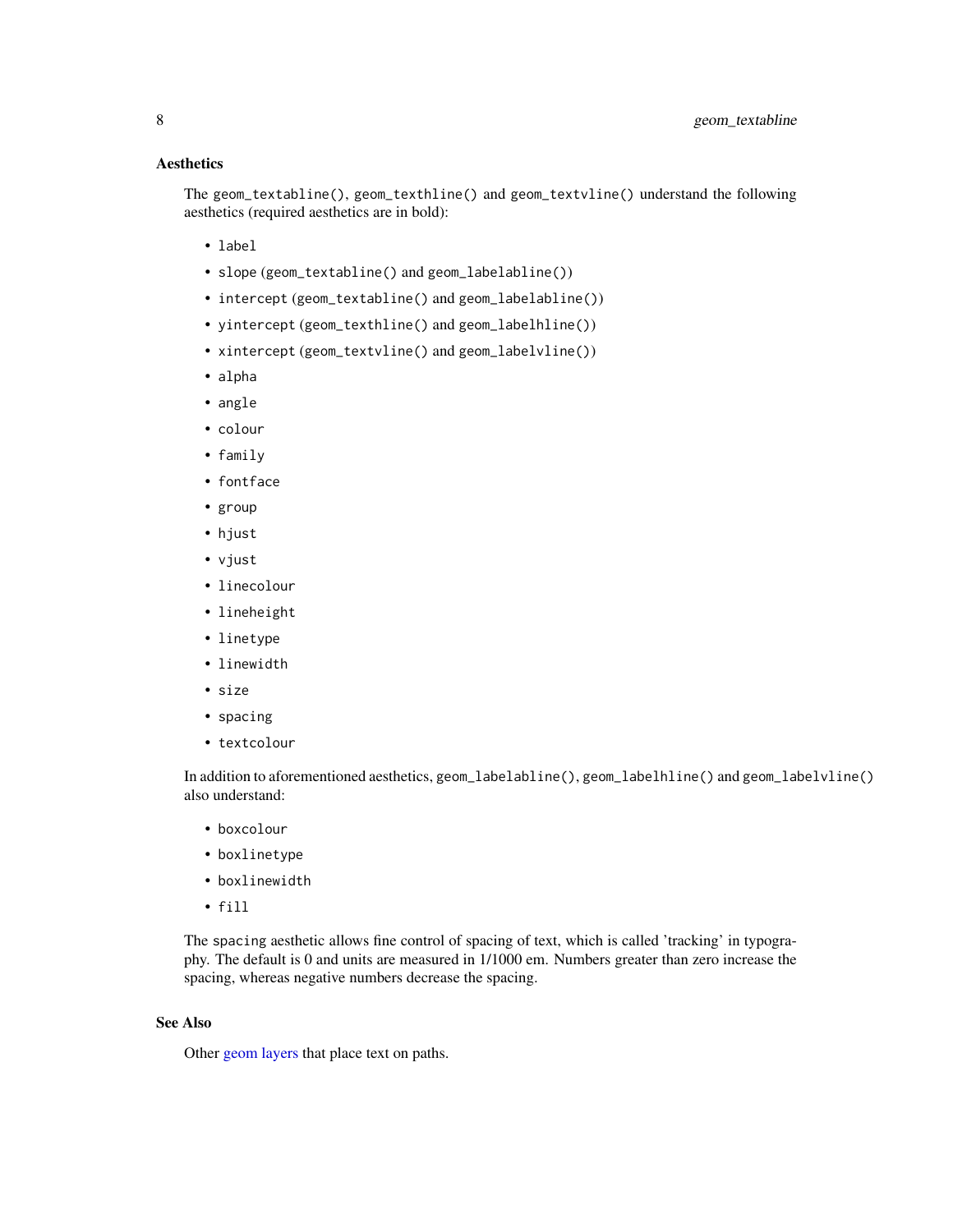# <span id="page-8-0"></span>geom\_textcontour 9

#### Examples

```
ggplot(mtcars, aes(mpg, disp)) +
geom_point() +
geom_texthline(yintercept = 200, label = "displacement threshold",
               hjust = 0.8, color = "red4") +
geom_textvline(xintercept = 20, label = "consumption threshold", hjust = 0.8,
               linetype = 2, vjust = 1.3, color = "blue4") +
geom_textabline(slope = 15, intercept = -100, label = "partition line",
                color = "green4", hjust = 0.6, vjust = -0.2)
```
<span id="page-8-1"></span>geom\_textcontour *Produce labelled contour lines in* ggplot2

#### <span id="page-8-2"></span>Description

Contour lines are available already in ggplot2, but the native [geom\\_contour](#page-0-0) does not allow the lines to be labelled with the level of each contour. geom\_textcontour adds this ability.

```
geom_textcontour(
  mapping = NULL,
  data = NULL,stat = "textcontour",
  position = "identity",
  na.rm = FALSE,
  show. legend = NA,
  inherit.aes = TRUE,
  lineend = "butt",
  linejoin = "round",
  linemitre = 10,
 bins = NULL,
  binwidth = NULL,breaks = NULL,
  ...
\lambdageom_labelcontour(
  mapping = NULL,
  data = NULL,stat = "textcontour",
  position = "identity",
  na.rm = FALSE,
  show. legend = NA,
  inherit.aes = TRUE,
  ...,
  lineend = "butt",
```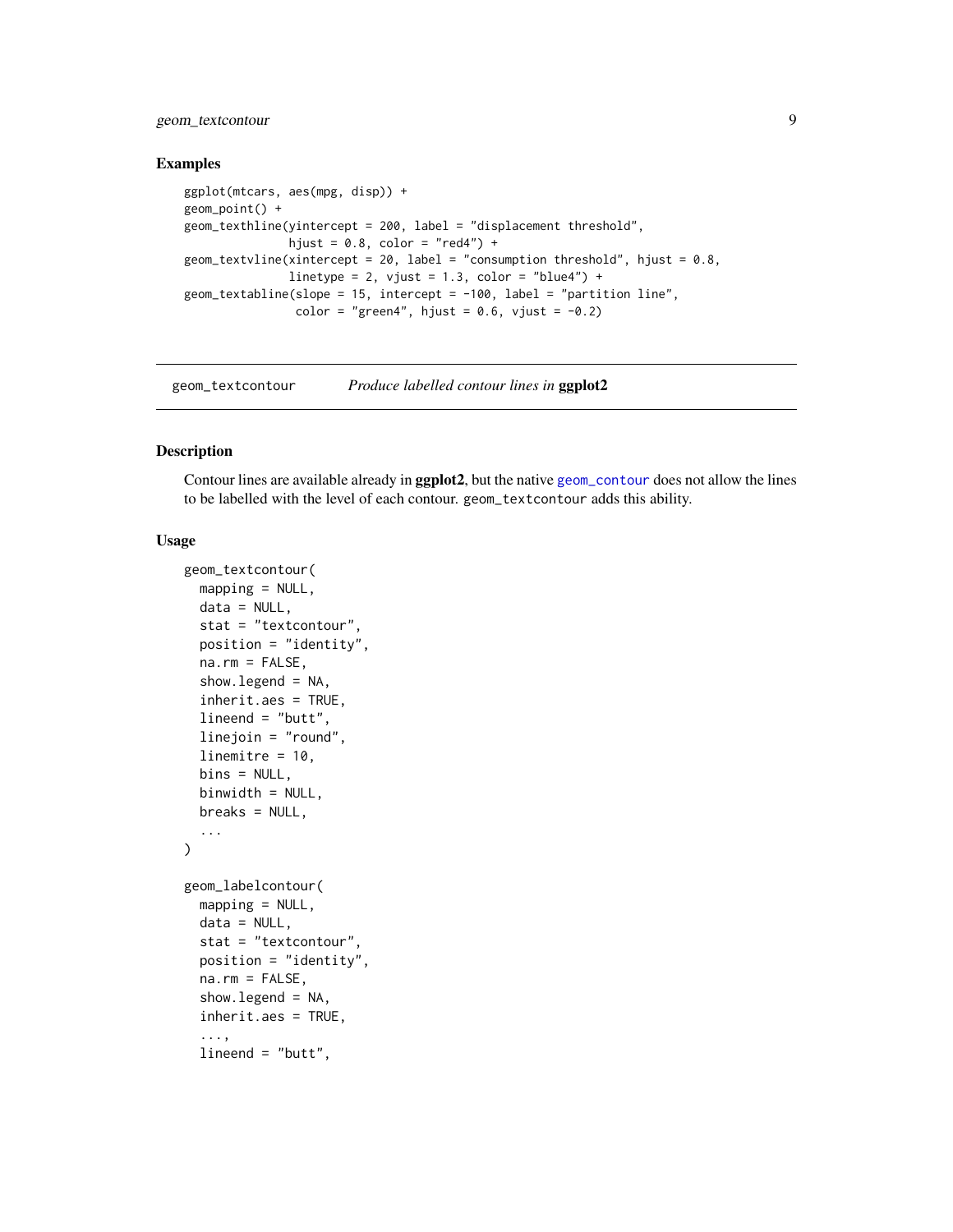```
linejoin = "round",
  linemitre = 10,
 bins = NULL,binwidth = NULL,
 breaks = NULL,
 label.padding = unit(0.25, 'lines'),label.r = unit(0.15, 'lines'),arrow = NULL
\mathcal{L}stat_textcontour(
 mapping = NULL,
 data = NULL,geom = "textcontour",
 position = "identity",
  ...,
 bins = NULL,
 binwidth = NULL,
 breaks = NULL,
 na.rm = FALSE,
  show.legend = NA,
  inherit.aes = TRUE
\mathcal{L}
```

| mapping     | Set of aesthetic mappings created by aes () or aes_(). If specified and inherit.aes<br>= TRUE (the default), it is combined with the default mapping at the top level of<br>the plot. You must supply mapping if there is no plot mapping.             |
|-------------|--------------------------------------------------------------------------------------------------------------------------------------------------------------------------------------------------------------------------------------------------------|
| data        | The data to be displayed in this layer. There are three options:                                                                                                                                                                                       |
|             | If NULL, the default, the data is inherited from the plot data as specified in the<br>call to $ggplot()$ .                                                                                                                                             |
|             | A data. frame, or other object, will override the plot data. All objects will be<br>fortified to produce a data frame. See fortify() for which variables will be<br>created.                                                                           |
|             | A function will be called with a single argument, the plot data. The return<br>value must be a data. frame, and will be used as the layer data. A function<br>can be created from a formula (e.g. $\sim$ head(.x, 10)).                                |
| stat        | The statistical transformation to use on the data for this layer, as a string.                                                                                                                                                                         |
| position    | Position adjustment, either as a string, or the result of a call to a position adjust-<br>ment function.                                                                                                                                               |
| na.rm       | If FALSE, the default, missing values are removed with a warning. If TRUE,<br>missing values are silently removed.                                                                                                                                     |
| show.legend | logical. Should this layer be included in the legends? NA, the default, includes if<br>any aesthetics are mapped. FALSE never includes, and TRUE always includes. It<br>can also be a named logical vector to finely select the aesthetics to display. |

<span id="page-9-0"></span>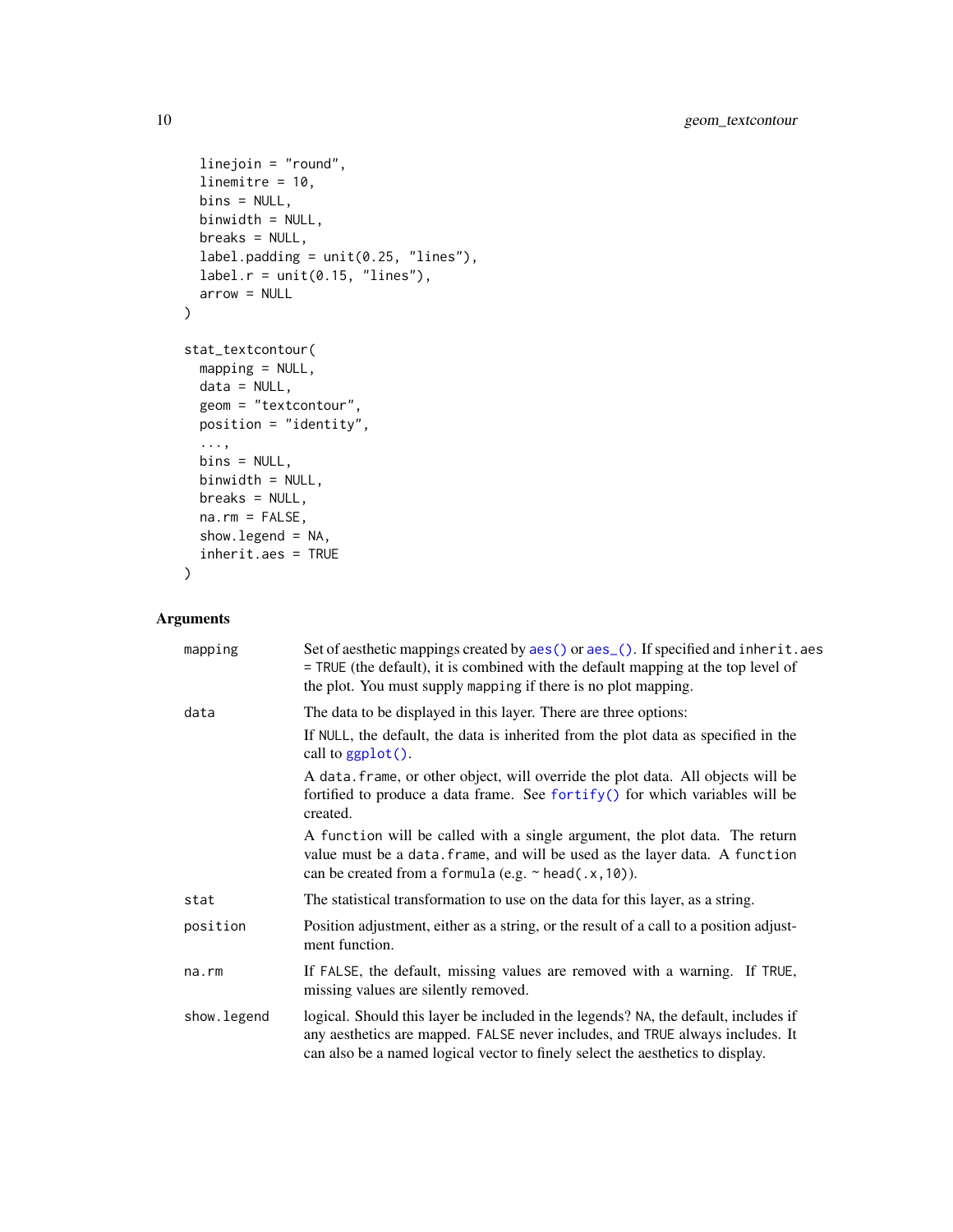<span id="page-10-0"></span>

| inherit.aes | If FALSE, overrides the default aesthetics, rather than combining with them.<br>This is most useful for helper functions that define both data and aesthetics and<br>shouldn't inherit behaviour from the default plot specification, e.g. borders().                                                                                                  |
|-------------|--------------------------------------------------------------------------------------------------------------------------------------------------------------------------------------------------------------------------------------------------------------------------------------------------------------------------------------------------------|
| lineend     | Line end style (round, butt, square).                                                                                                                                                                                                                                                                                                                  |
| linejoin    | Line join style (round, mitre, bevel).                                                                                                                                                                                                                                                                                                                 |
| linemitre   | Line mitre limit (number greater than 1).                                                                                                                                                                                                                                                                                                              |
| bins        | Number of contour bins. Overridden by binwidth.                                                                                                                                                                                                                                                                                                        |
| binwidth    | The width of the contour bins. Overridden by breaks.                                                                                                                                                                                                                                                                                                   |
| breaks      | Numeric vector to set the contour breaks. Overrides binwidth and bins. By<br>default, this is a vector of length ten with pretty() breaks.                                                                                                                                                                                                             |
|             | Other arguments passed on to layer. These are often aesthetics, used to set an<br>aesthetic to a fixed value, like colour = "red" or size = 3. These can also be<br>the following text-path parameters:                                                                                                                                                |
|             | text_only A logical(1) indicating whether the path part should be plotted<br>along with the text (FALSE, the default). If TRUE, any parameters or aesthet-<br>ics relating to the drawing of the path will be ignored.                                                                                                                                 |
|             | gap A logical(1) which if TRUE, breaks the path into two sections with a<br>gap on either side of the label. If FALSE, the path is plotted as a whole.<br>Alternatively, if NA, the path will be broken if the string has a vjust between<br>0 and 1, and not otherwise. The default for the label variant is FALSE and<br>for the text variant is NA. |
|             | upright A logical(1) which if TRUE (default), inverts any text where the ma-<br>jority of letters would upside down along the path, to improve legibility. If<br>FALSE, the path decides the orientation of text.                                                                                                                                      |
|             | halign A character(1) describing how multi-line text should be justified.<br>Can either be "center" (default), "left" or "right".                                                                                                                                                                                                                      |
|             | offset A unit object of length 1 to determine the offset of the text from the<br>path. If this is NULL (default), the vjust parameter decides the offset. If not<br>NULL, the offset argument overrules the vjust setting.                                                                                                                             |
|             | parse A logical(1) which if TRUE, will coerce the labels into expressions,<br>allowing for plotmath syntax to be used.                                                                                                                                                                                                                                 |
|             | straight A logical(1) which if TRUE, keeps the letters of a label on a straight<br>baseline and if FALSE (default), lets individual letters follow the curve. This<br>might be helpful for noisy paths.                                                                                                                                                |
|             | padding A unit object of length 1 to determine the padding between the text<br>and the path when the gap parameter trims the path.                                                                                                                                                                                                                     |
|             | $text_{smoothing}$ a numeric(1) value between 0 and 100 that smooths the text<br>without affecting the line portion of the geom. The default value of $\theta$ means<br>no smoothing is applied.                                                                                                                                                       |
|             | rich A logical(1) whether to interpret the text as html/markdown formatted<br>rich text. Default: FALSE. See also the rich text section of the details in<br>geom_textpath().                                                                                                                                                                          |
|             | remove_long if TRUE, labels that are longer than their associated path will be<br>removed.                                                                                                                                                                                                                                                             |
|             |                                                                                                                                                                                                                                                                                                                                                        |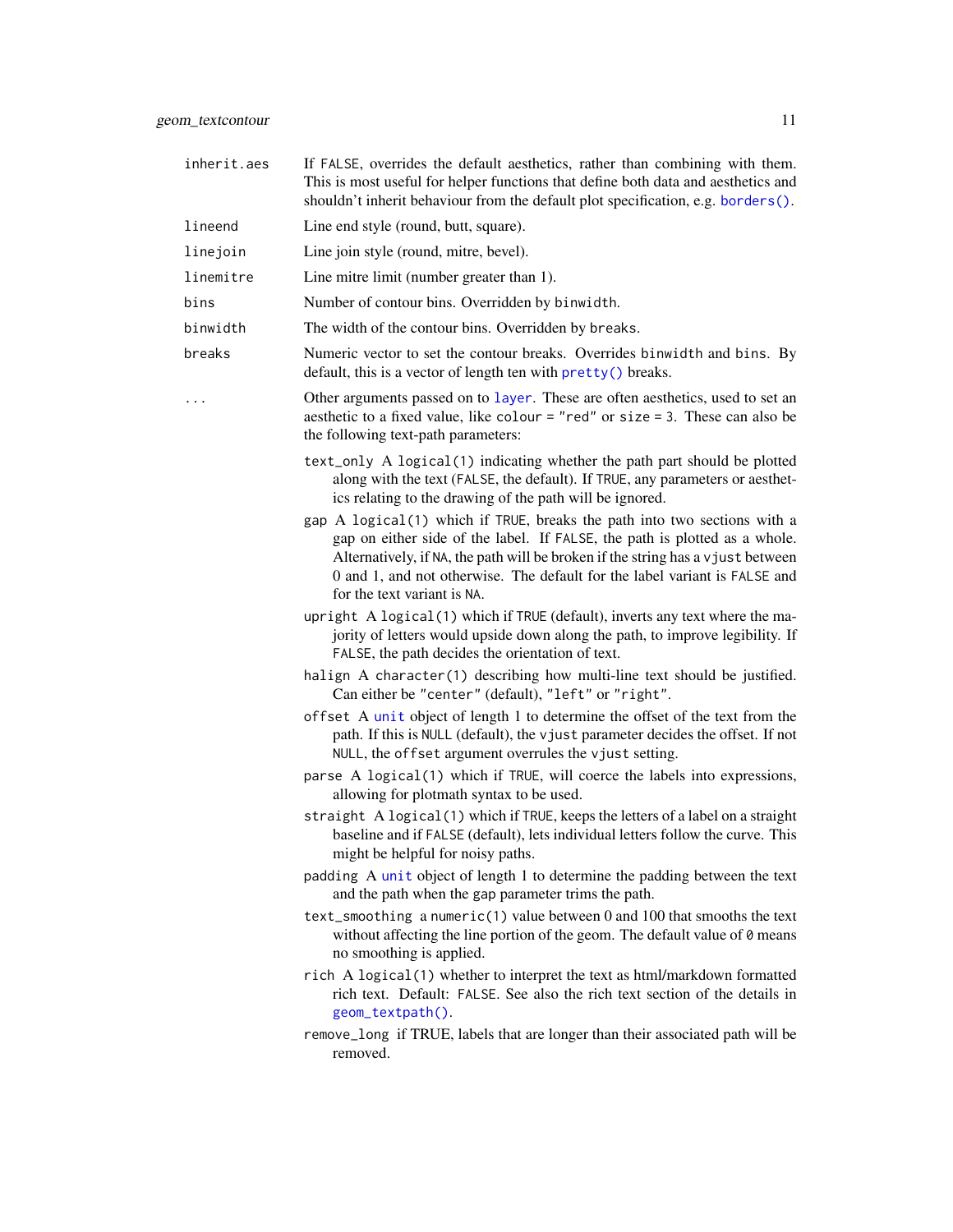<span id="page-11-0"></span>

| label.padding | Amount of padding around label. Defaults to 0.25 lines. |
|---------------|---------------------------------------------------------|
| label.r       | Radius of rounded corners. Defaults to 0.15 lines.      |
| arrow         | Arrow specification, as created by $grid$ : arrow().    |
| geom          | The geometric object to use display the data            |

# Value

A Layer ggproto object that can be added to a plot.

#### Aesthetics

geom\_textcontour() understands the following aesthetics (required aesthetics are in bold):

- x
- y
- alpha
- angle
- colour
- family
- fontface
- group
- hjust
- linecolour
- lineheight
- linetype
- linewidth
- size
- spacing
- textcolour
- vjust

In addition to aforementioned aesthetics, geom\_labelcontour() also understands:

- boxcolour
- boxlinetype
- boxlinewidth
- fill

The spacing aesthetic allows fine control of spacing of text, which is called 'tracking' in typography. The default is 0 and units are measured in 1/1000 em. Numbers greater than zero increase the spacing, whereas negative numbers decrease the spacing.

Learn more about setting these aesthetics in vignette("ggplot2-specs").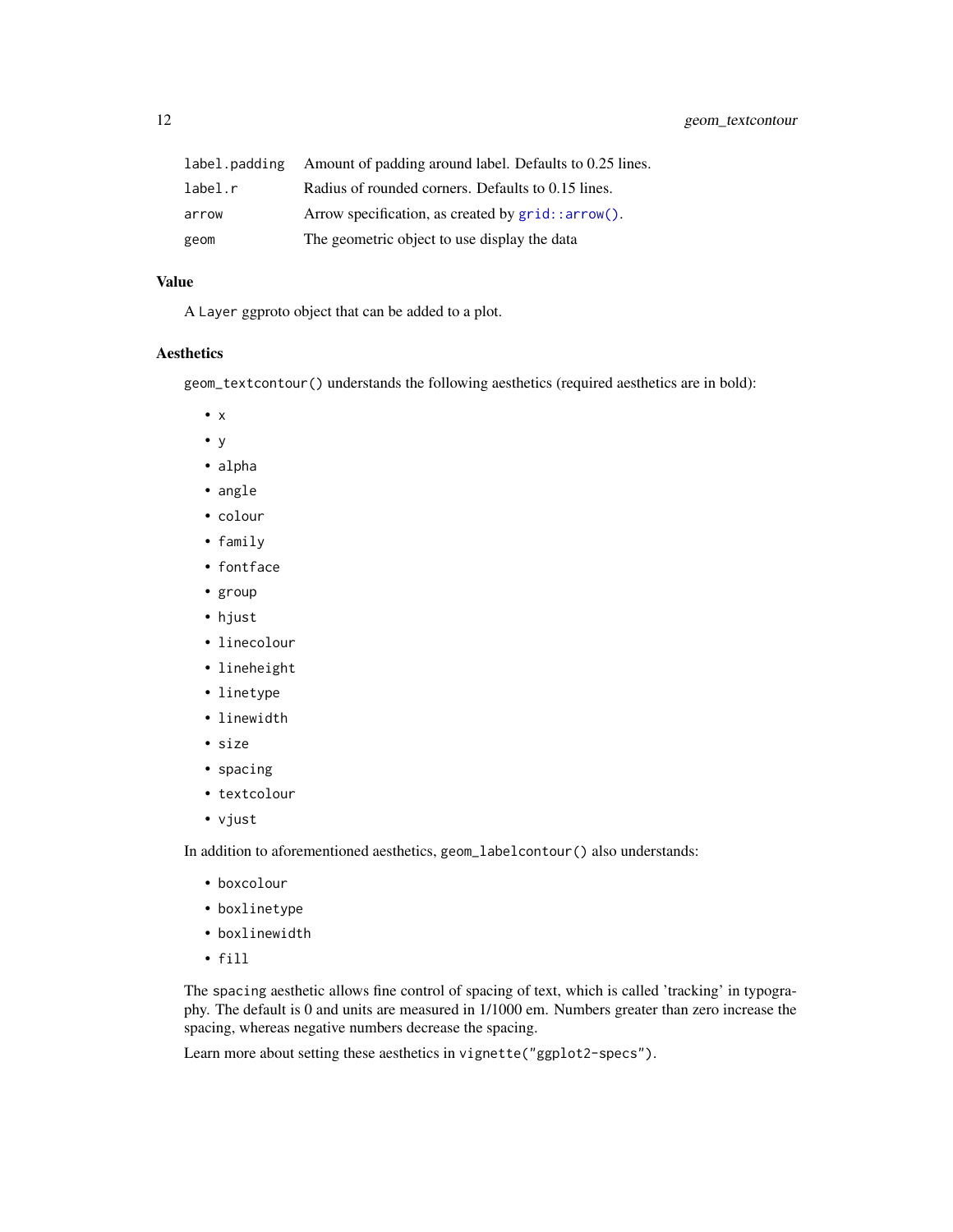#### <span id="page-12-0"></span>Computed variables

The variable 'level' is a numeric or a factor depending on whether lines or bands are calculated.

'level' Height of contour. This is a numeric vector that represents bin boundaries.

#### See Also

Other [geom layers](#page-42-1) that place text on paths.

#### Examples

```
df \leq expand.grid(x = seq(nrow(volcano)), y = seq(ncol(volcano)))
df$z <- as.vector(volcano)
ggplot(df, aes(x, y, z = z)) +
  geom_contour_filled(bins = 6, alpha = 0.6) +
  geom_textcontour(bins = 6, size = 2.5, padding = unit(0.05, "in")) +
  scale_fill_manual(values = terrain.colors(11)) +
  theme_classic() +
  theme(legend.position = "none")
```
<span id="page-12-1"></span>geom\_textcurve *Text on a curve*

#### <span id="page-12-2"></span>Description

geom\_textcurve() and geom\_labelcurve() draw text on curved lines. See the underlying [grid::curveGrob\(\)](#page-0-0) for the parameters that control the curve.

```
geom_textcurve(
 mapping = NULL,data = NULL,stat = "identity",
 position = "identity",
  ...,
 curvature = 0.5,
  angle = 90,
 ncp = 5,
  arrow = NULL,lineend = "butt",
  na.rm = FALSE,
  show.legend = NA,
  inherit.aes = TRUE
)
```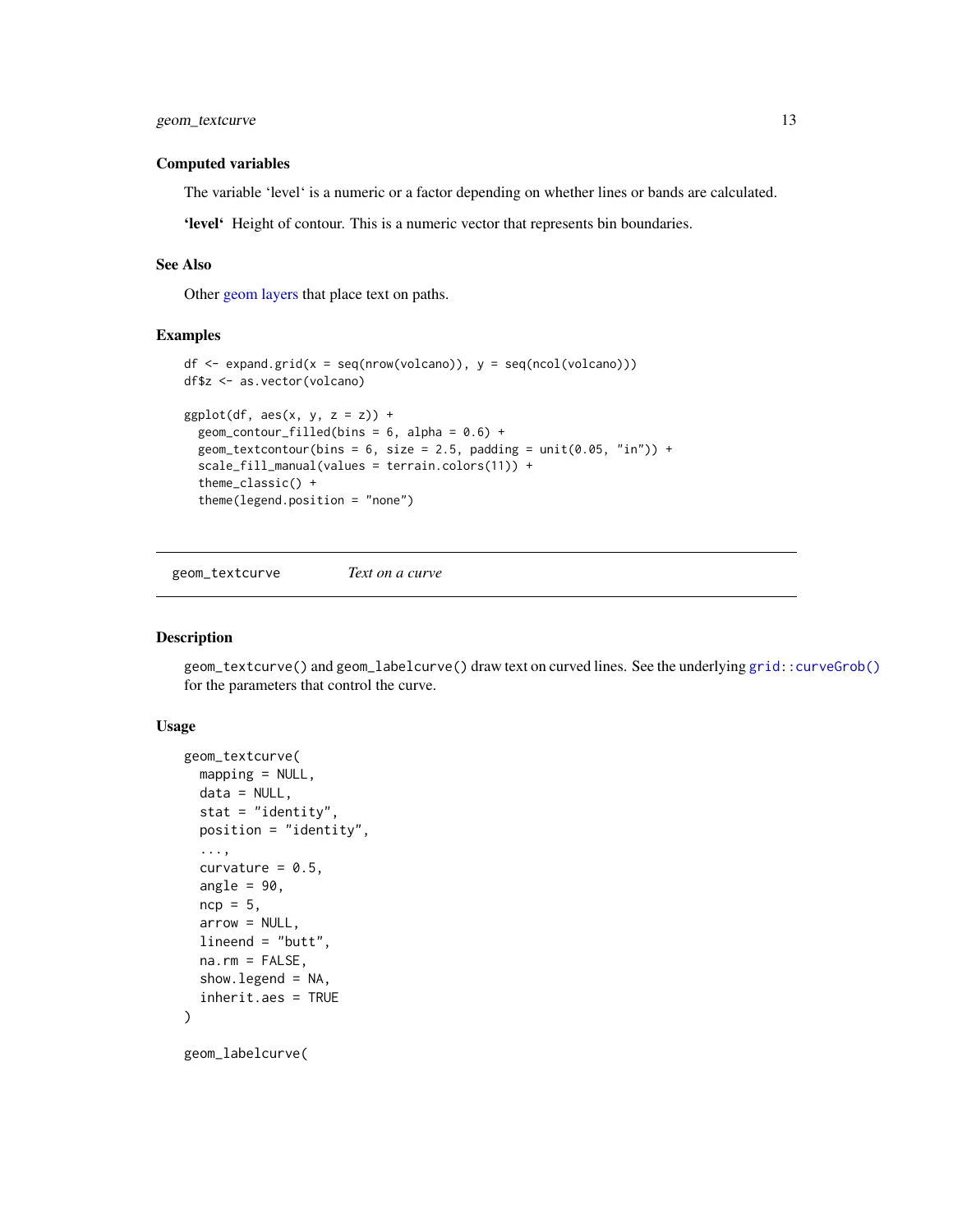```
mapping = NULL,
 data = NULL,stat = "identity",position = "identity",
 ...,
 curvature = 0.5,
 angle = 90,
 ncp = 5,
 arrow = NULL,
 lineend = "butt",
 label.r = unit(0.15, 'lines'),label.padding = unit(0.25, 'lines'),na.rm = FALSE,
 show.legend = NA,
 inherit.aes = TRUE
\mathcal{L}
```

| mapping  | Set of aesthetic mappings created by aes () or aes (). If specified and inherit. aes<br>= TRUE (the default), it is combined with the default mapping at the top level of<br>the plot. You must supply mapping if there is no plot mapping.                                                                                                            |
|----------|--------------------------------------------------------------------------------------------------------------------------------------------------------------------------------------------------------------------------------------------------------------------------------------------------------------------------------------------------------|
| data     | The data to be displayed in this layer. There are three options:                                                                                                                                                                                                                                                                                       |
|          | If NULL, the default, the data is inherited from the plot data as specified in the<br>call to $ggplot()$ .                                                                                                                                                                                                                                             |
|          | A data. frame, or other object, will override the plot data. All objects will be<br>fortified to produce a data frame. See fortify() for which variables will be<br>created.                                                                                                                                                                           |
|          | A function will be called with a single argument, the plot data. The return<br>value must be a data. frame, and will be used as the layer data. A function<br>can be created from a formula (e.g. $\sim$ head(.x, 10)).                                                                                                                                |
| stat     | The statistical transformation to use on the data for this layer, as a string.                                                                                                                                                                                                                                                                         |
| position | Position adjustment, either as a string, or the result of a call to a position adjust-<br>ment function.                                                                                                                                                                                                                                               |
|          | Other arguments passed on to layer. These are often aesthetics, used to set an<br>aesthetic to a fixed value, like colour = "red" or size = 3. These can also be<br>the following text-path parameters:                                                                                                                                                |
|          | text_only A logical(1) indicating whether the path part should be plotted<br>along with the text (FALSE, the default). If TRUE, any parameters or aesthet-<br>ics relating to the drawing of the path will be ignored.                                                                                                                                 |
|          | gap A logical(1) which if TRUE, breaks the path into two sections with a<br>gap on either side of the label. If FALSE, the path is plotted as a whole.<br>Alternatively, if NA, the path will be broken if the string has a vjust between<br>0 and 1, and not otherwise. The default for the label variant is FALSE and<br>for the text variant is NA. |

<span id="page-13-0"></span>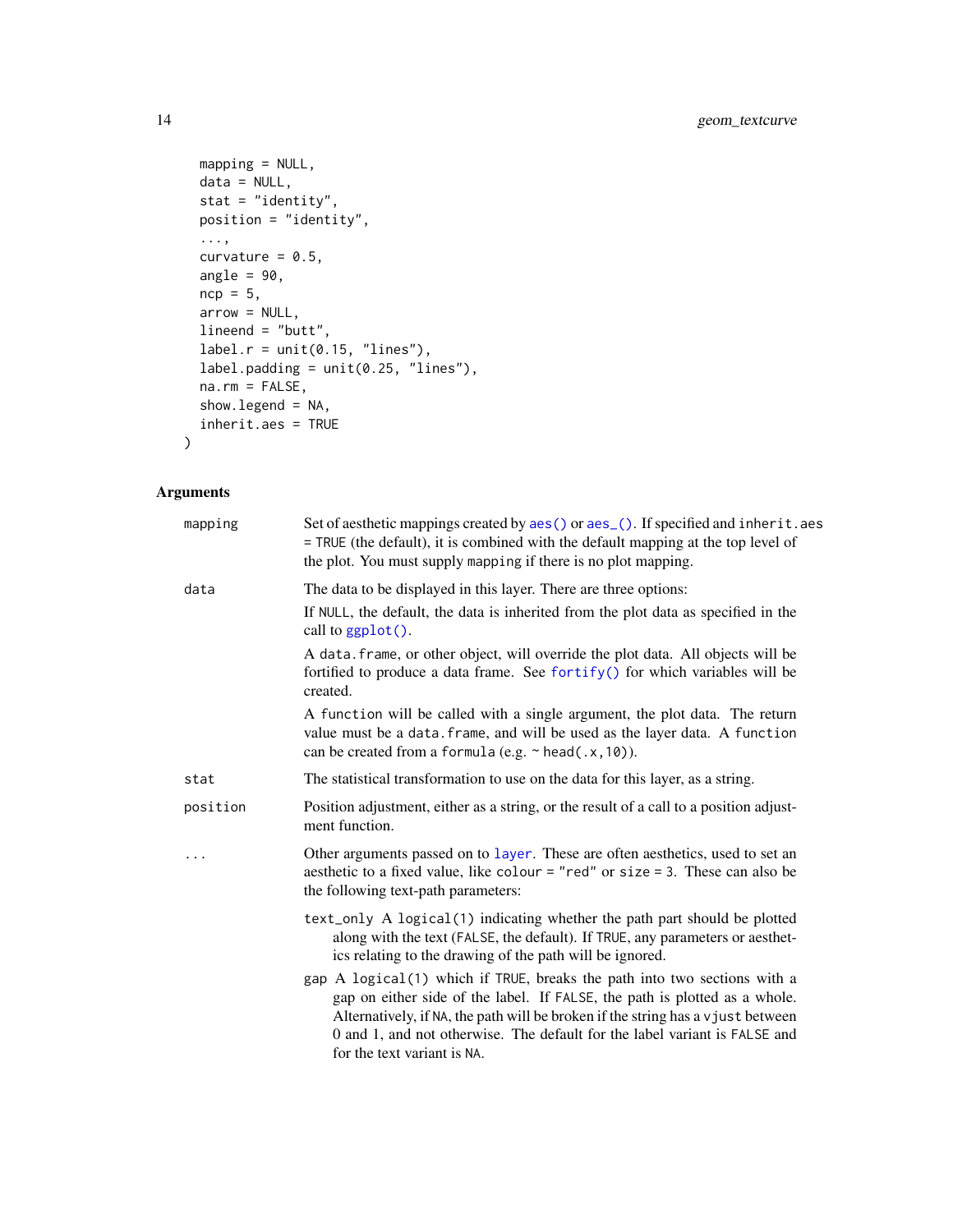<span id="page-14-0"></span>

|               | upright A logical (1) which if TRUE (default), inverts any text where the ma-<br>jority of letters would upside down along the path, to improve legibility. If<br>FALSE, the path decides the orientation of text.                                     |
|---------------|--------------------------------------------------------------------------------------------------------------------------------------------------------------------------------------------------------------------------------------------------------|
|               | halign A character(1) describing how multi-line text should be justified.<br>Can either be "center" (default), "left" or "right".                                                                                                                      |
|               | offset A unit object of length 1 to determine the offset of the text from the<br>path. If this is NULL (default), the vjust parameter decides the offset. If not<br>NULL, the offset argument overrules the vjust setting.                             |
|               | parse A logical(1) which if TRUE, will coerce the labels into expressions,<br>allowing for plotmath syntax to be used.                                                                                                                                 |
|               | straight A logical(1) which if TRUE, keeps the letters of a label on a straight<br>baseline and if FALSE (default), lets individual letters follow the curve. This<br>might be helpful for noisy paths.                                                |
|               | padding A unit object of length 1 to determine the padding between the text<br>and the path when the gap parameter trims the path.                                                                                                                     |
|               | rich A logical(1) whether to interpret the text as html/markdown formatted<br>rich text. Default: FALSE. See also the rich text section of the details in<br>geom_textpath().                                                                          |
|               | remove_long if TRUE, labels that are longer than their associated path will be<br>removed.                                                                                                                                                             |
| curvature     | A numeric value giving the amount of curvature. Negative values produce left-<br>hand curves, positive values produce right-hand curves, and zero produces a<br>straight line.                                                                         |
| angle         | A numeric value between 0 and 180, giving an amount to skew the control points<br>of the curve. Values less than 90 skew the curve towards the start point and<br>values greater than 90 skew the curve towards the end point.                         |
| ncp           | The number of control points used to draw the curve. More control points creates<br>a smoother curve.                                                                                                                                                  |
| arrow         | Arrow specification, as created by grid::arrow().                                                                                                                                                                                                      |
| lineend       | Line end style (round, butt, square).                                                                                                                                                                                                                  |
| na.rm         | If FALSE, the default, missing values are removed with a warning. If TRUE,<br>missing values are silently removed.                                                                                                                                     |
| show. legend  | logical. Should this layer be included in the legends? NA, the default, includes if<br>any aesthetics are mapped. FALSE never includes, and TRUE always includes. It<br>can also be a named logical vector to finely select the aesthetics to display. |
| inherit.aes   | If FALSE, overrides the default aesthetics, rather than combining with them.<br>This is most useful for helper functions that define both data and aesthetics and<br>shouldn't inherit behaviour from the default plot specification, e.g. borders().  |
| label.r       | Radius of rounded corners. Defaults to 0.15 lines.                                                                                                                                                                                                     |
| label.padding | Amount of padding around label. Defaults to 0.25 lines.                                                                                                                                                                                                |
|               |                                                                                                                                                                                                                                                        |

# Value

A Layer ggproto object that can be added to a plot.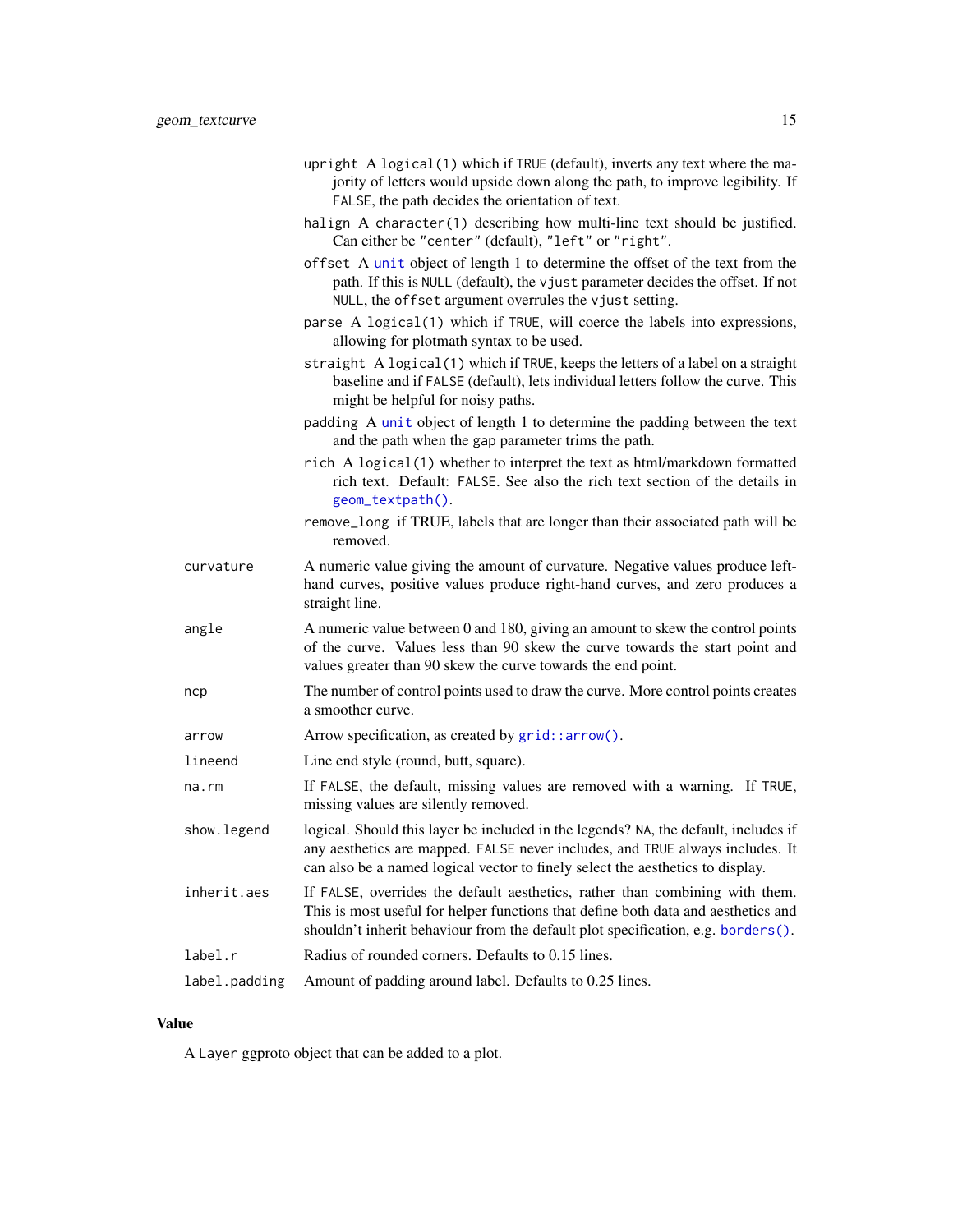# Aesthetics

geom\_textcurve() understands the following aesthetics (required aesthetics are in bold):

- x
- xend
- y
- yend
- label
- alpha
- angle
- colour
- family
- fontface
- group
- hjust
- linecolour
- lineheight
- linetype
- linewidth
- size
- spacing
- textcolour
- vjust

In addition to aforementioned aesthetics, geom\_labelcurve() also understands:

- boxcolour
- boxlinetype
- boxlinewidth
- fill

The spacing aesthetic allows fine control of spacing of text, which is called 'tracking' in typography. The default is 0 and units are measured in 1/1000 em. Numbers greater than zero increase the spacing, whereas negative numbers decrease the spacing.

Learn more about setting these aesthetics in vignette("ggplot2-specs").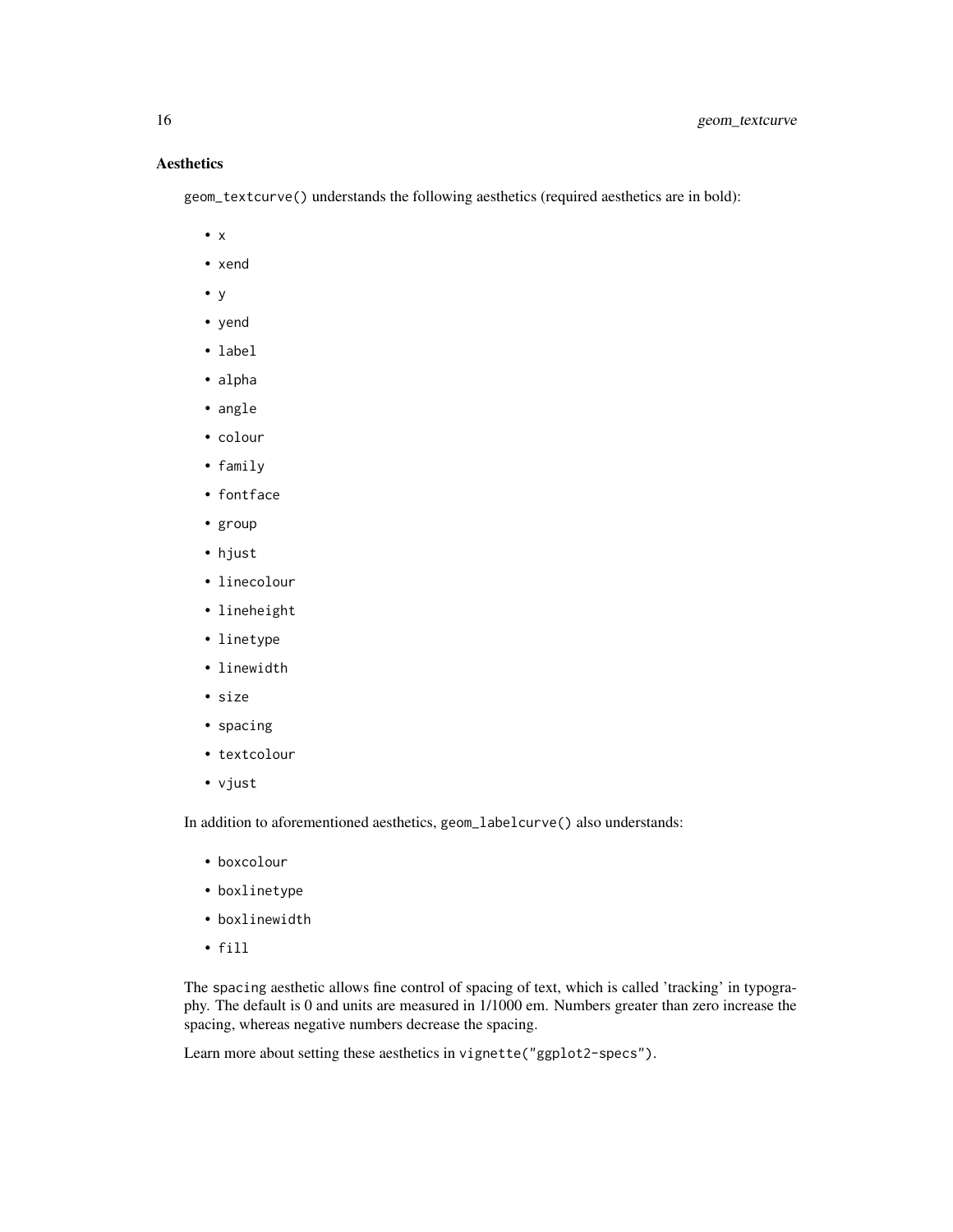# <span id="page-16-0"></span>geom\_textdensity 17

#### Examples

```
t \leq -\text{seq}(0, 2 \times \text{pi}, \text{length.out} = 4)[-1]df <- data.frame(
  x = cos(t),
  y = sin(t),
  xend = cos(t + 1.8),
  yend = sin(t + 1.8)\lambdaggplot(df, aes(x, y, xend = xend, yend = yend)) +geom_textcurve(
    label = c("A chicken lays an egg",
      "A chick becomes a chicken",
      "An egg hatches into a chick"
    ),
    curvature = 0.5, vjust = 2,
    arrow = arrow(ends = "first")
  ) +coord_equal(xlim = c(-1.1, 1.1), ylim = c(-1.1, 1.1))
```
<span id="page-16-1"></span>geom\_textdensity *Produce smoothly labelled density plots in* ggplot2

#### <span id="page-16-2"></span>Description

Line plots of smoothed kernel density estimates are available in **ggplot2** via [geom\\_density](#page-0-0). This geom layer simply adds a text label to each curve that follow the contour of the density line when used as a drop-in replacement for [geom\\_density](#page-0-0)

```
geom_textdensity(
 mapping = NULL,
 data = NULL,
  stat = "density",
 position = "identity",
  ...,
 bw = "nrd0",adjust = 1,kernel = "gaussian",
 n = 512,
  lineend = "butt",
  linejoin = "round",
  linemitre = 10,
  na.rm = FALSE,show.legend = NA,
```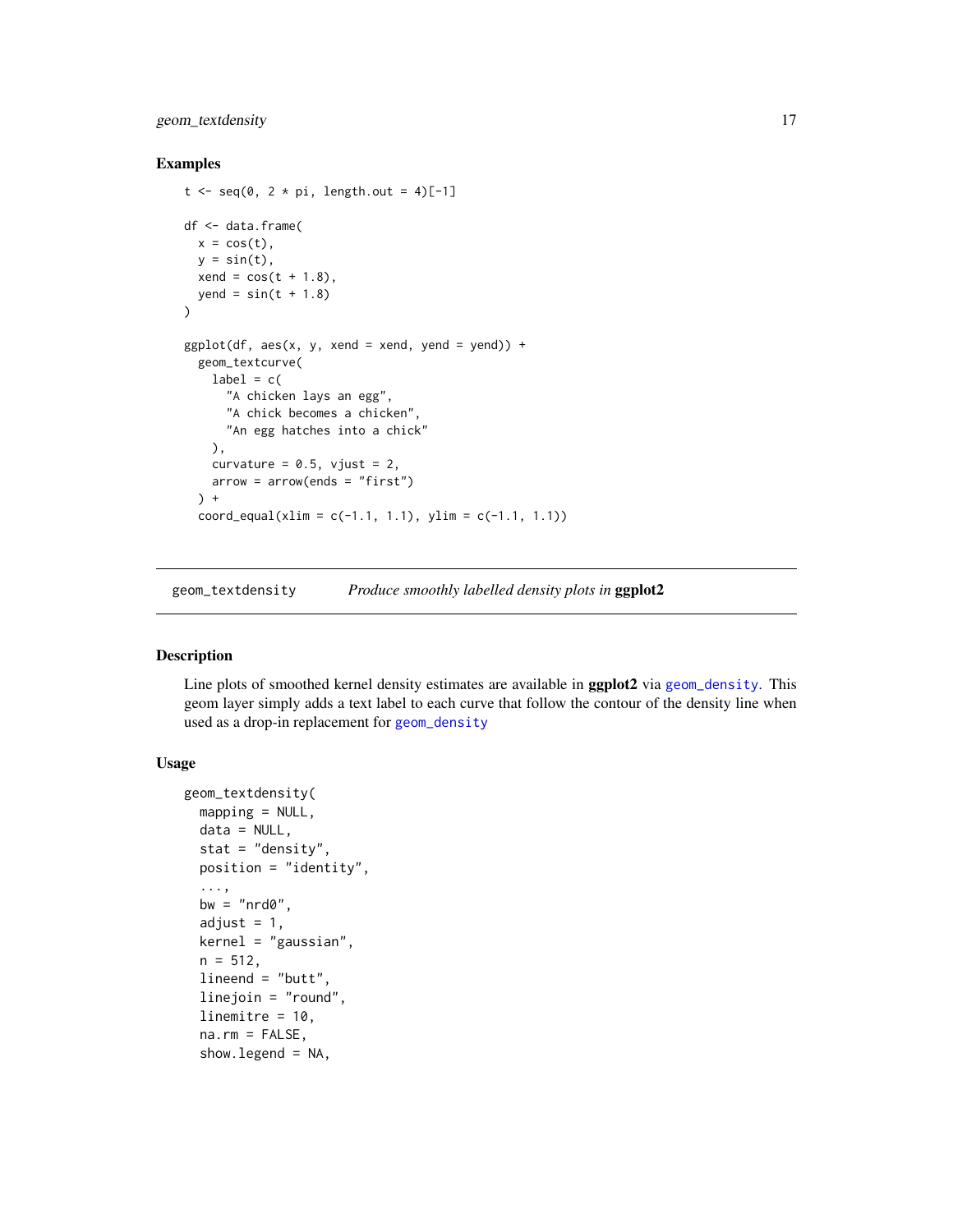```
inherit.aes = TRUE
\lambdageom_labeldensity(
 mapping = NULL,
 data = NULL,
 stat = "density",
 position = "identity",
 na.rm = FALSE,
  show.legend = NA,
  inherit.aes = TRUE,
  ...,
 lineend = "butt",
 linejoin = "round",
 linemitre = 10,
 bw = "nrd0",adjust = 1,kernel = "gaussian",
 n = 512,label.padding = unit(0.25, 'lines'),label.r = unit(0.15, 'lines'),arrow = NULL
\mathcal{L}
```

| mapping  | Set of aesthetic mappings created by aes() or aes_(). If specified and inherit.aes<br>= TRUE (the default), it is combined with the default mapping at the top level of<br>the plot. You must supply mapping if there is no plot mapping. |
|----------|-------------------------------------------------------------------------------------------------------------------------------------------------------------------------------------------------------------------------------------------|
| data     | The data to be displayed in this layer. There are three options:<br>If NULL, the default, the data is inherited from the plot data as specified in the<br>call to $ggplot()$ .                                                            |
|          | A data frame, or other object, will override the plot data. All objects will be<br>fortified to produce a data frame. See fortify() for which variables will be<br>created.                                                               |
|          | A function will be called with a single argument, the plot data. The return<br>value must be a data. frame, and will be used as the layer data. A function<br>can be created from a formula (e.g. $\sim$ head(.x, 10)).                   |
| stat     | The statistical transformation to use on the data for this layer, as a string.                                                                                                                                                            |
| position | Position adjustment, either as a string, or the result of a call to a position adjust-<br>ment function.                                                                                                                                  |
| $\cdots$ | Other arguments passed on to layer. These are often aesthetics, used to set an<br>aesthetic to a fixed value, like colour = "red" or size = 3. These can also be<br>the following text-path parameters:                                   |
|          | text_only A logical(1) indicating whether the path part should be plotted<br>along with the text (FALSE, the default). If TRUE, any parameters or aesthet-<br>ics relating to the drawing of the path will be ignored.                    |

<span id="page-17-0"></span>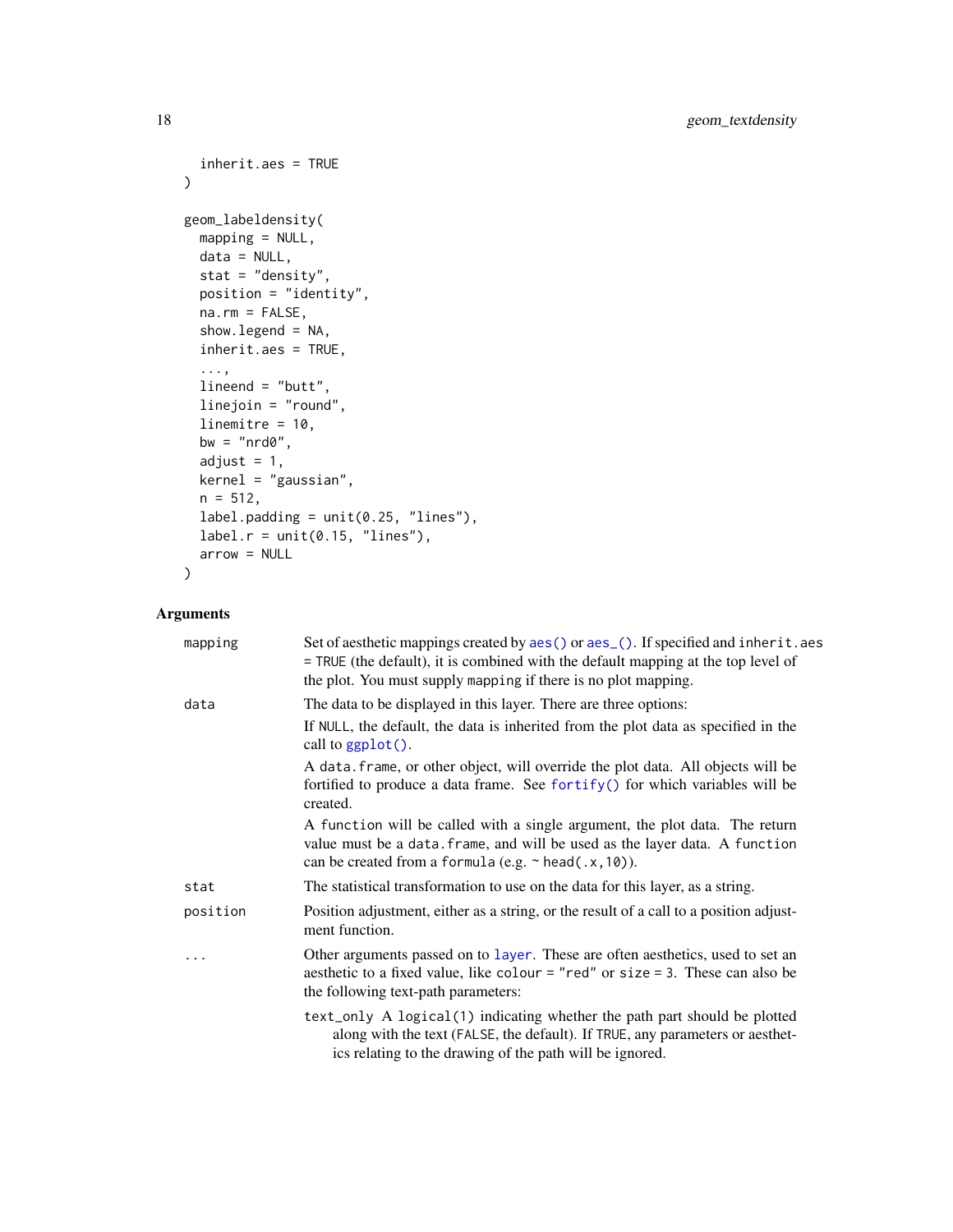<span id="page-18-0"></span>

|             | gap A logical(1) which if TRUE, breaks the path into two sections with a<br>gap on either side of the label. If FALSE, the path is plotted as a whole.<br>Alternatively, if NA, the path will be broken if the string has a vjust between<br>0 and 1, and not otherwise. The default for the label variant is FALSE and<br>for the text variant is NA. |
|-------------|--------------------------------------------------------------------------------------------------------------------------------------------------------------------------------------------------------------------------------------------------------------------------------------------------------------------------------------------------------|
|             | upright A logical(1) which if TRUE (default), inverts any text where the ma-<br>jority of letters would upside down along the path, to improve legibility. If<br>FALSE, the path decides the orientation of text.                                                                                                                                      |
|             | halign A character(1) describing how multi-line text should be justified.<br>Can either be "center" (default), "left" or "right".                                                                                                                                                                                                                      |
|             | offset A unit object of length 1 to determine the offset of the text from the<br>path. If this is NULL (default), the vjust parameter decides the offset. If not<br>NULL, the offset argument overrules the vjust setting.                                                                                                                             |
|             | parse A logical(1) which if TRUE, will coerce the labels into expressions,<br>allowing for plotmath syntax to be used.                                                                                                                                                                                                                                 |
|             | straight A logical(1) which if TRUE, keeps the letters of a label on a straight<br>baseline and if FALSE (default), lets individual letters follow the curve. This<br>might be helpful for noisy paths.                                                                                                                                                |
|             | padding A unit object of length 1 to determine the padding between the text<br>and the path when the gap parameter trims the path.                                                                                                                                                                                                                     |
|             | text_smoothing a numeric(1) value between 0 and 100 that smooths the text<br>without affecting the line portion of the geom. The default value of 0 means<br>no smoothing is applied.                                                                                                                                                                  |
|             | rich A logical(1) whether to interpret the text as html/markdown formatted<br>rich text. Default: FALSE. See also the rich text section of the details in<br>geom_textpath().                                                                                                                                                                          |
|             | remove_long if TRUE, labels that are longer than their associated path will be<br>removed.                                                                                                                                                                                                                                                             |
| bw          | The smoothing bandwidth to be used. If numeric, the standard deviation of<br>the smoothing kernel. If character, a rule to choose the bandwidth, as listed in<br>stats::bw.nrd().                                                                                                                                                                      |
| adjust      | A multiplicate bandwidth adjustment. This makes it possible to adjust the band-<br>width while still using the a bandwidth estimator. For example, $adjust = 1/2$<br>means use half of the default bandwidth.                                                                                                                                          |
| kernel      | Kernel. See list of available kernels in density().                                                                                                                                                                                                                                                                                                    |
| n           | number of equally spaced points at which the density is to be estimated, should<br>be a power of two, see density () for details                                                                                                                                                                                                                       |
| lineend     | Line end style (round, butt, square).                                                                                                                                                                                                                                                                                                                  |
| linejoin    | Line join style (round, mitre, bevel).                                                                                                                                                                                                                                                                                                                 |
| linemitre   | Line mitre limit (number greater than 1).                                                                                                                                                                                                                                                                                                              |
| na.rm       | If FALSE, the default, missing values are removed with a warning. If TRUE,<br>missing values are silently removed.                                                                                                                                                                                                                                     |
| show.legend | logical. Should this layer be included in the legends? NA, the default, includes if<br>any aesthetics are mapped. FALSE never includes, and TRUE always includes. It<br>can also be a named logical vector to finely select the aesthetics to display.                                                                                                 |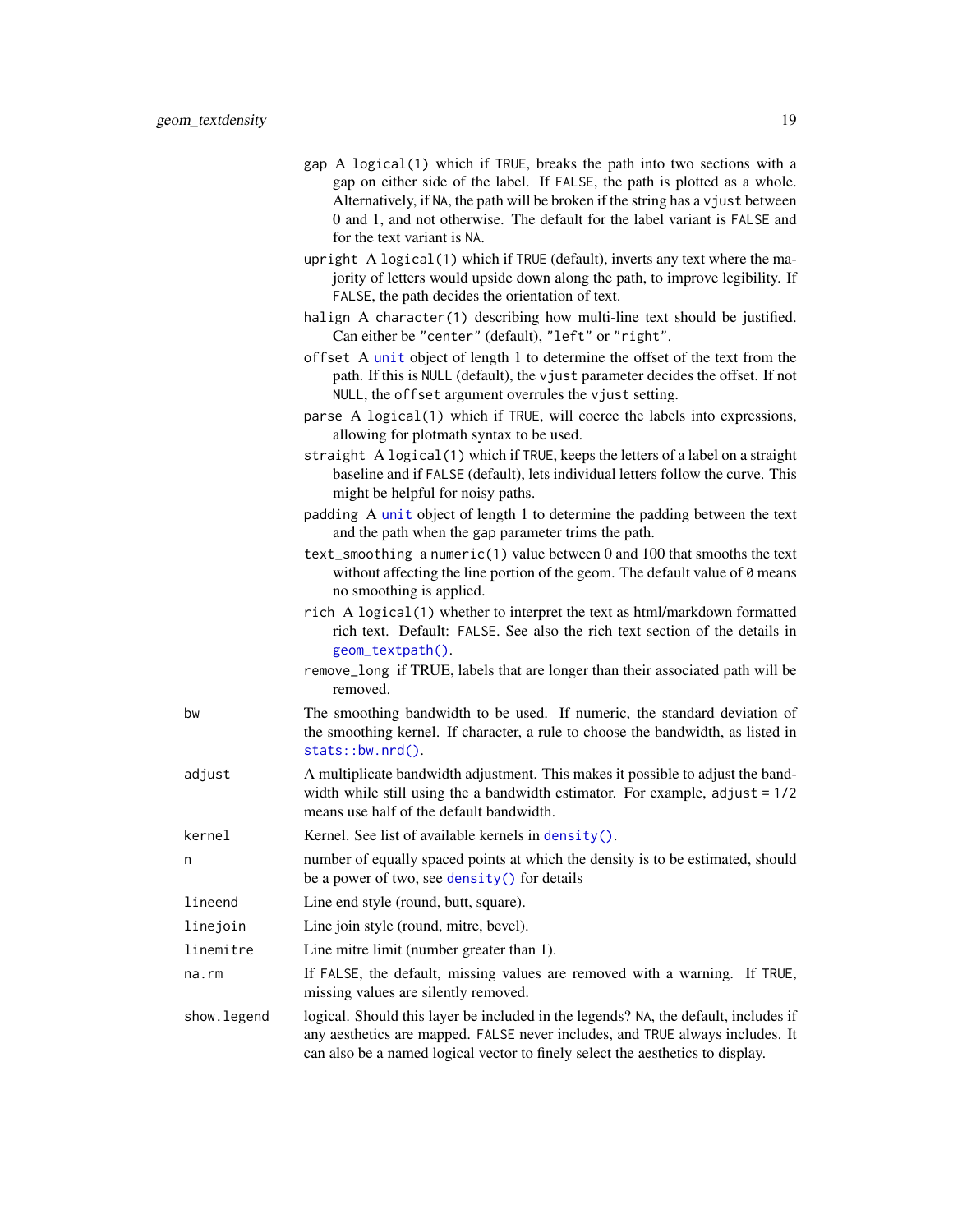<span id="page-19-0"></span>

| inherit.aes   | If FALSE, overrides the default aesthetics, rather than combining with them.      |
|---------------|-----------------------------------------------------------------------------------|
|               | This is most useful for helper functions that define both data and aesthetics and |
|               | shouldn't inherit behaviour from the default plot specification, e.g. borders().  |
| label.padding | Amount of padding around label. Defaults to 0.25 lines.                           |
| label.r       | Radius of rounded corners. Defaults to 0.15 lines.                                |
| arrow         | Arrow specification, as created by $grid$ : arrow().                              |

# Value

A Layer ggproto object that can be added to a plot.

# Aesthetics

geom\_textdensity() understands the following aesthetics (required aesthetics are in bold):

- x
- label
- alpha
- angle
- colour
- family
- fontface
- group
- hjust
- linecolour
- lineheight
- linetype
- linewidth
- size
- spacing
- textcolour
- vjust

In addition to aforementioned aesthetics, geom\_labeldensity() also understands:

- boxcolour
- boxlinetype
- boxlinewidth
- fill

The spacing aesthetic allows fine control of spacing of text, which is called 'tracking' in typography. The default is 0 and units are measured in 1/1000 em. Numbers greater than zero increase the spacing, whereas negative numbers decrease the spacing.

Learn more about setting these aesthetics in vignette("ggplot2-specs").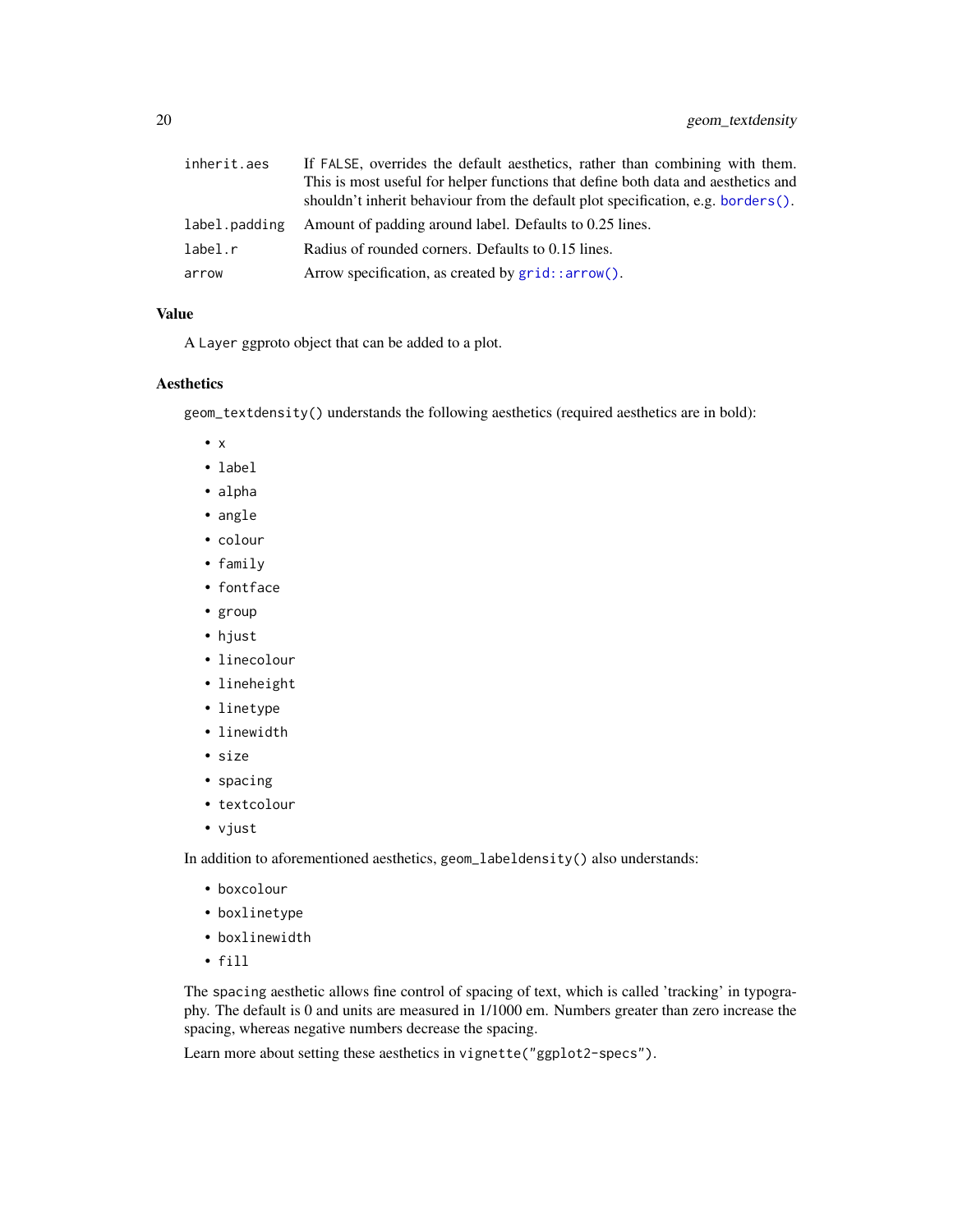# <span id="page-20-0"></span>geom\_textdensity2d 21

# See Also

Other [geom layers](#page-42-1) that place text on paths.

#### Examples

```
ggplot(iris, aes(Sepal.Length, label = Species, color = Species)) +
 geom_textdensity()
```
<span id="page-20-1"></span>geom\_textdensity2d *Produce labelled contour lines of 2D density in* ggplot2

#### <span id="page-20-2"></span>Description

Contour lines representing 2D density are available already in ggplot2, but the native [geom\\_density\\_2d](#page-0-0) does not allow the lines to be labelled with the level of each contour. geom\_textdensity2d adds this ability.

```
geom_textdensity2d(
  mapping = NULL,
  data = NULL,stat = "density_2d",
 position = "identity",
  ...,
  contour_var = "density",
  n = 100.
 h = NULL,adjust = c(1, 1),
  lineend = "butt",
  linejoin = "round",
  linemitre = 10,
  na.rm = FALSE,show.legend = NA,
  inherit.aes = TRUE
)
geom_labeldensity2d(
  mapping = NULL,
  data = NULL,
  stat = "density_2d",
  position = "identity",
  na.rm = FALSE,
  show. legend = NA,
  inherit.aes = TRUE,
  ...,
  contour_var = "density",
```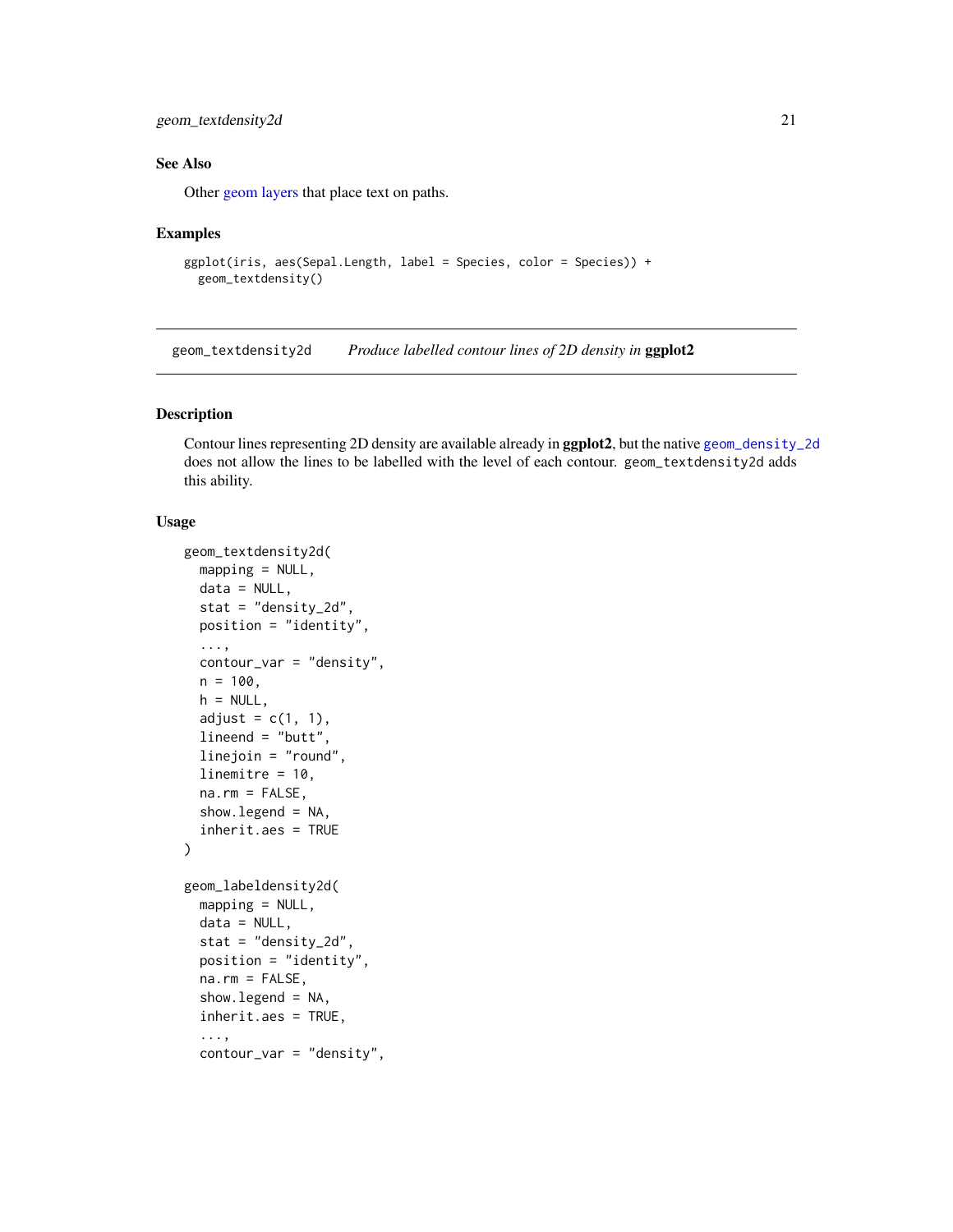```
n = 100,h = NULL,adjust = c(1, 1),
 lineend = "butt",
 linejoin = "round",
 linemitre = 10,
 label.padding = unit(0.25, 'lines'),label.r = unit(0.15, 'lines'),arrow = NULL
\mathcal{L}
```

| mapping  | Set of aesthetic mappings created by aes() or aes_(). If specified and inherit.aes<br>= TRUE (the default), it is combined with the default mapping at the top level of<br>the plot. You must supply mapping if there is no plot mapping.                                                                                                              |  |
|----------|--------------------------------------------------------------------------------------------------------------------------------------------------------------------------------------------------------------------------------------------------------------------------------------------------------------------------------------------------------|--|
| data     | The data to be displayed in this layer. There are three options:<br>If NULL, the default, the data is inherited from the plot data as specified in the                                                                                                                                                                                                 |  |
|          | call to ggplot().                                                                                                                                                                                                                                                                                                                                      |  |
|          | A data. frame, or other object, will override the plot data. All objects will be<br>fortified to produce a data frame. See fortify() for which variables will be<br>created.                                                                                                                                                                           |  |
|          | A function will be called with a single argument, the plot data. The return<br>value must be a data. frame, and will be used as the layer data. A function<br>can be created from a formula (e.g. $\sim$ head(.x, 10)).                                                                                                                                |  |
| stat     | The statistical transformation to use on the data for this layer, as a string.                                                                                                                                                                                                                                                                         |  |
| position | Position adjustment, either as a string, or the result of a call to a position adjust-<br>ment function.                                                                                                                                                                                                                                               |  |
| .        | Other arguments passed on to layer. These are often aesthetics, used to set an<br>aesthetic to a fixed value, like colour = "red" or size = 3. These can also be<br>the following text-path parameters:                                                                                                                                                |  |
|          | text_only A logical(1) indicating whether the path part should be plotted<br>along with the text (FALSE, the default). If TRUE, any parameters or aesthet-<br>ics relating to the drawing of the path will be ignored.                                                                                                                                 |  |
|          | gap A logical(1) which if TRUE, breaks the path into two sections with a<br>gap on either side of the label. If FALSE, the path is plotted as a whole.<br>Alternatively, if NA, the path will be broken if the string has a vjust between<br>0 and 1, and not otherwise. The default for the label variant is FALSE and<br>for the text variant is NA. |  |
|          | upright A logical(1) which if TRUE (default), inverts any text where the ma-<br>jority of letters would upside down along the path, to improve legibility. If<br>FALSE, the path decides the orientation of text.                                                                                                                                      |  |
|          | halign A character(1) describing how multi-line text should be justified.<br>Can either be "center" (default), "left" or "right".                                                                                                                                                                                                                      |  |
|          | offset A unit object of length 1 to determine the offset of the text from the<br>path. If this is NULL (default), the vjust parameter decides the offset. If not<br>NULL, the offset argument overrules the vjust setting.                                                                                                                             |  |
|          |                                                                                                                                                                                                                                                                                                                                                        |  |

<span id="page-21-0"></span>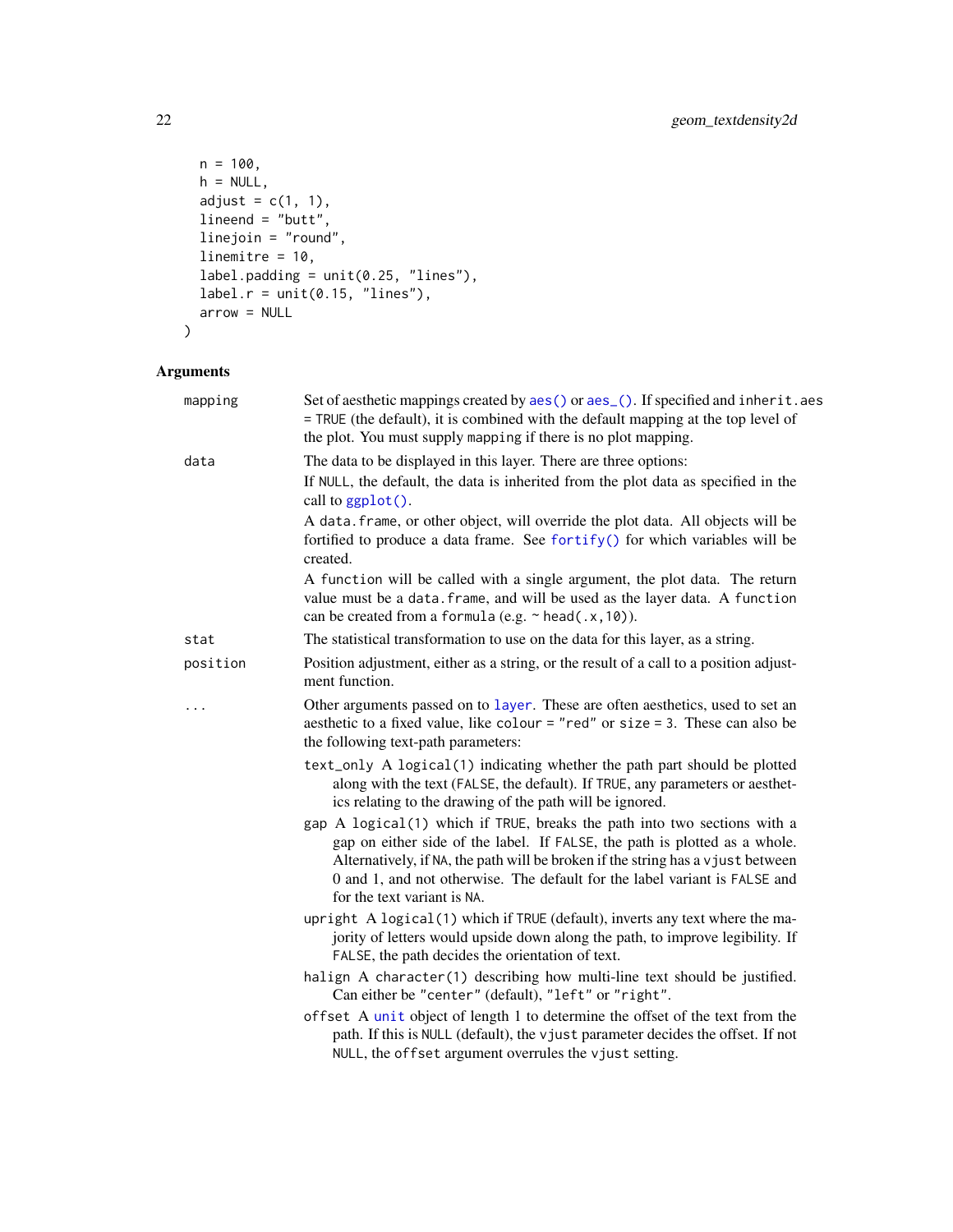<span id="page-22-0"></span>

|               | parse A logical(1) which if TRUE, will coerce the labels into expressions,<br>allowing for plotmath syntax to be used.                                                                                                                                 |
|---------------|--------------------------------------------------------------------------------------------------------------------------------------------------------------------------------------------------------------------------------------------------------|
|               | straight A logical(1) which if TRUE, keeps the letters of a label on a straight<br>baseline and if FALSE (default), lets individual letters follow the curve. This<br>might be helpful for noisy paths.                                                |
|               | padding A unit object of length 1 to determine the padding between the text<br>and the path when the gap parameter trims the path.                                                                                                                     |
|               | $text_{smoothing}$ a numeric(1) value between 0 and 100 that smooths the text<br>without affecting the line portion of the geom. The default value of 0 means<br>no smoothing is applied.                                                              |
|               | rich A logical(1) whether to interpret the text as html/markdown formatted<br>rich text. Default: FALSE. See also the rich text section of the details in<br>geom_textpath().                                                                          |
|               | remove_long if TRUE, labels that are longer than their associated path will be<br>removed.                                                                                                                                                             |
| contour_var   | Character string identifying the variable to contour by. Can be one of "density",<br>"ndensity", or "count". See the section on computed variables for details.                                                                                        |
| n             | Number of grid points in each direction.                                                                                                                                                                                                               |
| h.            | Bandwidth (vector of length two). If NULL, estimated using MASS:: bandwidth.nrd().                                                                                                                                                                     |
| adjust        | A multiplicative bandwidth adjustment to be used if 'h' is 'NULL'. This makes<br>it possible to adjust the bandwidth while still using the a bandwidth estimator.<br>For example, $adjust = 1/2$ means use half of the default bandwidth.              |
| lineend       | Line end style (round, butt, square).                                                                                                                                                                                                                  |
| linejoin      | Line join style (round, mitre, bevel).                                                                                                                                                                                                                 |
| linemitre     | Line mitre limit (number greater than 1).                                                                                                                                                                                                              |
| na.rm         | If FALSE, the default, missing values are removed with a warning. If TRUE,<br>missing values are silently removed.                                                                                                                                     |
| show. legend  | logical. Should this layer be included in the legends? NA, the default, includes if<br>any aesthetics are mapped. FALSE never includes, and TRUE always includes. It<br>can also be a named logical vector to finely select the aesthetics to display. |
| inherit.aes   | If FALSE, overrides the default aesthetics, rather than combining with them.<br>This is most useful for helper functions that define both data and aesthetics and<br>shouldn't inherit behaviour from the default plot specification, e.g. borders().  |
| label.padding | Amount of padding around label. Defaults to 0.25 lines.                                                                                                                                                                                                |
| label.r       | Radius of rounded corners. Defaults to 0.15 lines.                                                                                                                                                                                                     |
| arrow         | Arrow specification, as created by grid::arrow().                                                                                                                                                                                                      |

# Value

A Layer ggproto object that can be added to a plot.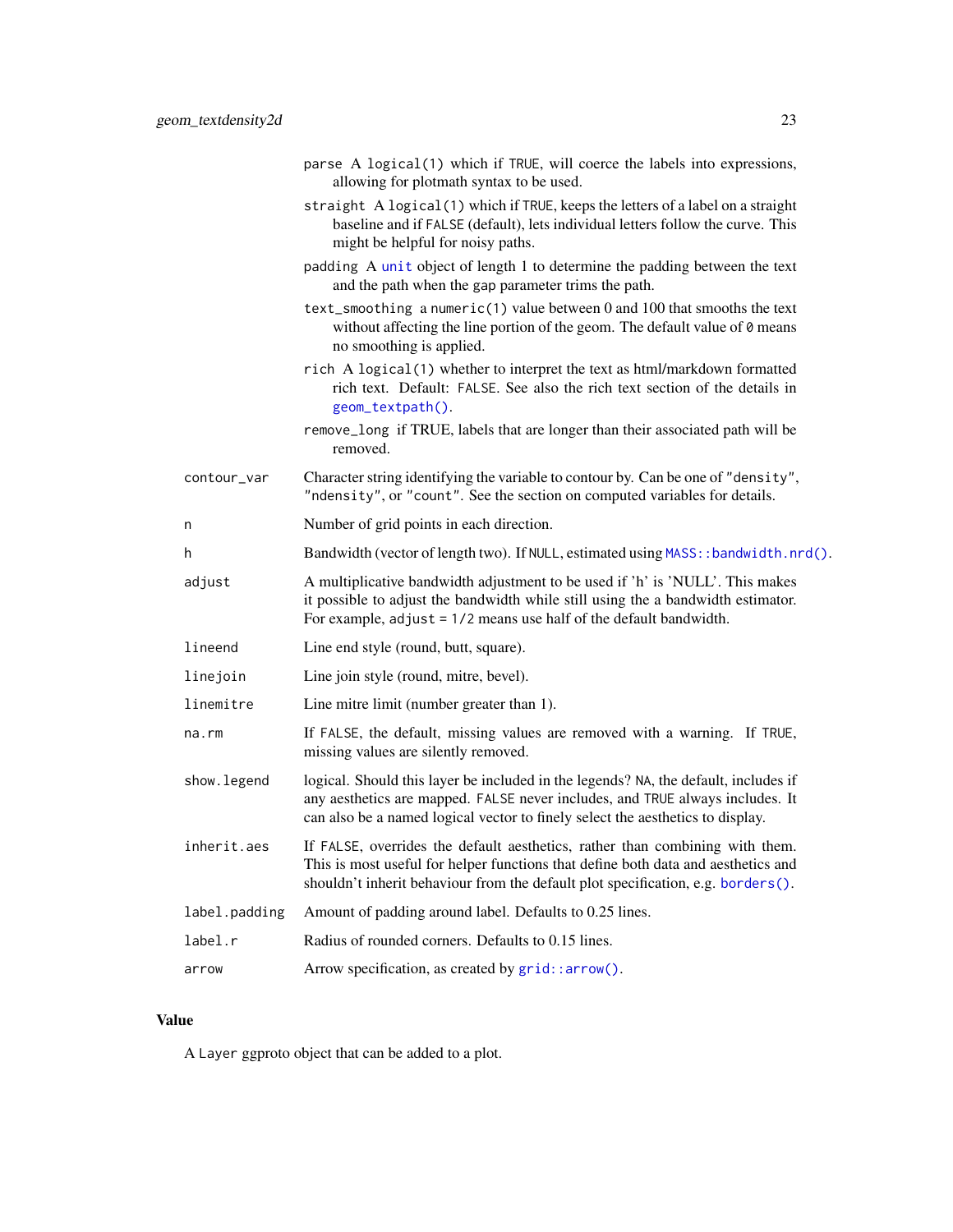# Aesthetics

geom\_textdensity2d() understands the following aesthetics (required aesthetics are in bold):

- x
- y
- alpha
- angle
- colour
- family
- fontface
- group
- hjust
- linecolour
- lineheight
- linetype
- linewidth
- size
- spacing
- textcolour
- vjust

In addition to aforementioned aesthetics, geom\_labeldensity2d() also understands:

- boxcolour
- boxlinetype
- boxlinewidth
- fill

The spacing aesthetic allows fine control of spacing of text, which is called 'tracking' in typography. The default is 0 and units are measured in 1/1000 em. Numbers greater than zero increase the spacing, whereas negative numbers decrease the spacing.

Learn more about setting these aesthetics in vignette("ggplot2-specs").

#### See Also

Other [geom layers](#page-42-1) that place text on paths.

#### Examples

```
set.seed(1)
df \le data.frame(x = rnorm(100), y = rnorm(100))
ggplot(df, aes(x, y)) +
 geom_textdensity2d() +
 theme_classic()
```
<span id="page-23-0"></span>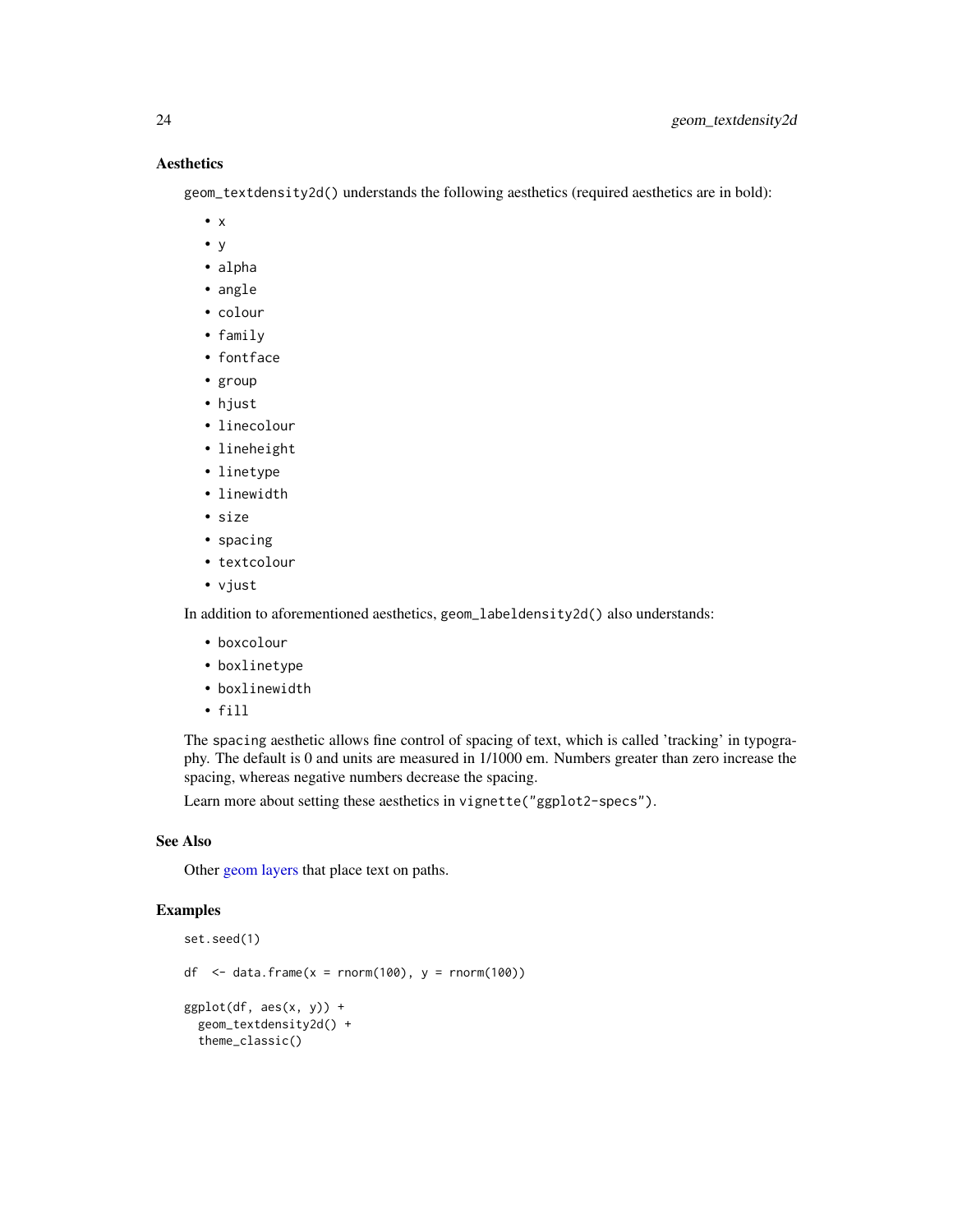#### <span id="page-24-2"></span><span id="page-24-1"></span><span id="page-24-0"></span>Description

The existing text-based geom layers in  $ggplot2$  ([geom\\_text\(\)](#page-0-0) and [geom\\_label\(\)](#page-0-0)) are ideal for the majority of plots, since typically textual annotations are short, straight and in line with the axes of the plot. However, there are some occasions when it is useful to have text follow a curved path. This may be to create or recreate a specific visual effect, or it may be to label a circular / polar plot in a more "natural" way.

```
geom_textpath(
 mapping = NULL,
 data = NULL,stat = "identity",
 position = "identity",
 na.rm = FALSE,
  show.legend = NA,
  inherit.aes = TRUE,
  ...,
  lineend = "butt",linejoin = "round",
  linemitre = 10.
  text_only = FALSE,
  gap = NA,
  upright = TRUE,halign = "center",
 offset = NULL,
  parse = FALSE,
  straight = FALSE,
  padding = unit(0.05, "inch"),text_smoothing = 0,
  rich = FALSE,
  arrow = NULL,remove_long = FALSE
)
geom_textline(
 mapping = NULL,
 data = NULL,stat = "identity",position = "identity",
 na.rm = FALSE,orientation = NA,
  show.legend = NA,
```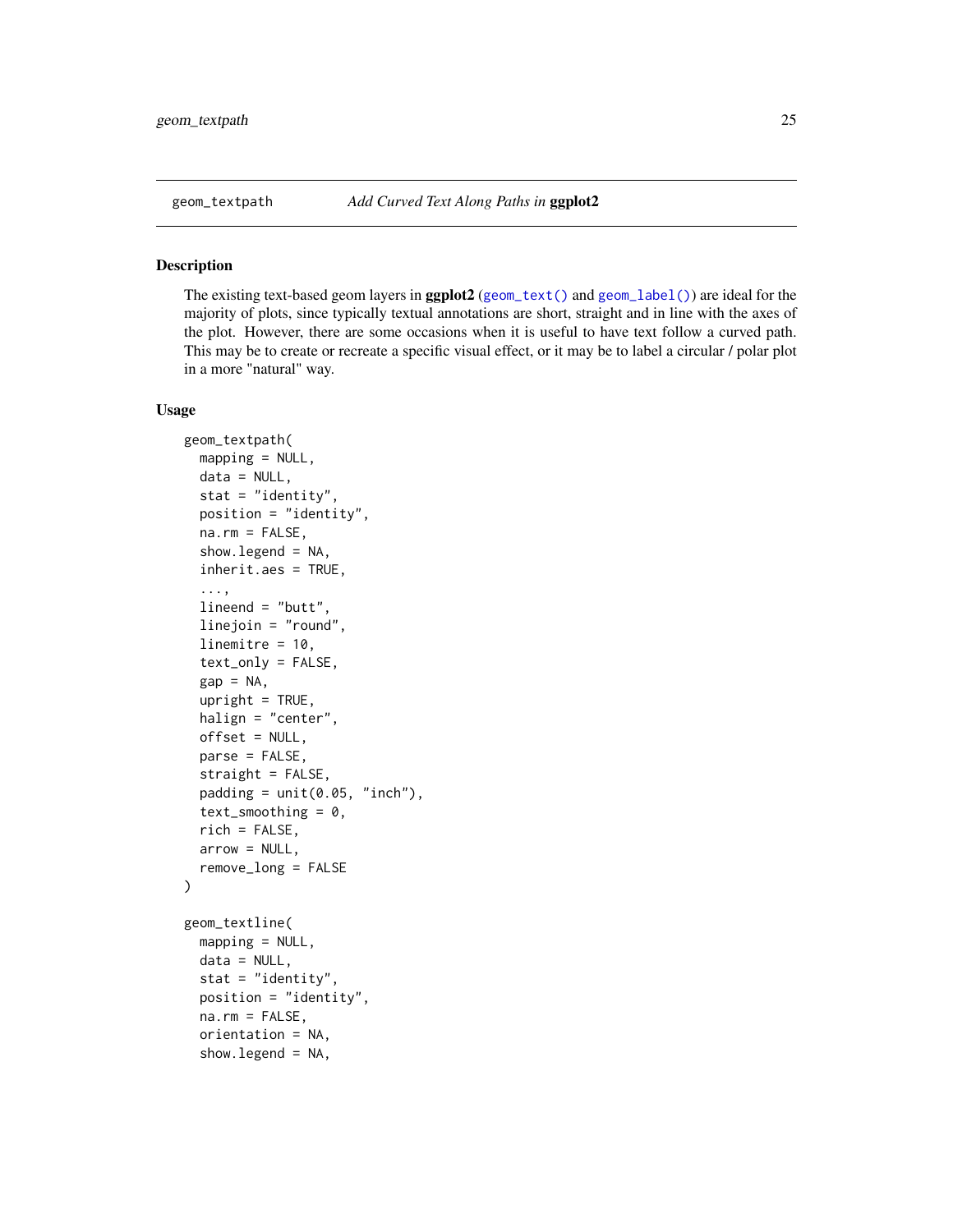```
inherit.aes = TRUE,
  ...,
  lineend = "butt",
  linejoin = "round",
  linemitre = 10,
 arrow = NULL
\lambdageom_labelpath(
 mapping = NULL,
  data = NULL,stat = "identity",
 position = "identity",
  na.rm = FALSE,show.legend = NA,
  inherit.aes = TRUE,
  ...,
  lineend = "butt",
  linejoin = "round",
  linemitre = 10,
  text_only = FALSE,
  gap = FALSE,upright = TRUE,halign = "center",
  offset = NULL,
 parse = FALSE,
  straight = FALSE,
  padding = unit(0.05, "inch"),text_smoothing = 0,
  rich = FALSE,label.padding = unit(0.25, 'lines'),label.r = unit(0.15, 'lines'),arrow = NULL,remove_long = FALSE
\mathcal{L}geom_labelline(
 mapping = NULL,
  data = NULL,stat = "identity",
 position = "identity",
  na.rm = FALSE,show.legend = NA,
  inherit.aes = TRUE,
  ...,
  lineend = "butt",
  linejoin = "round",
  linemitre = 10,
```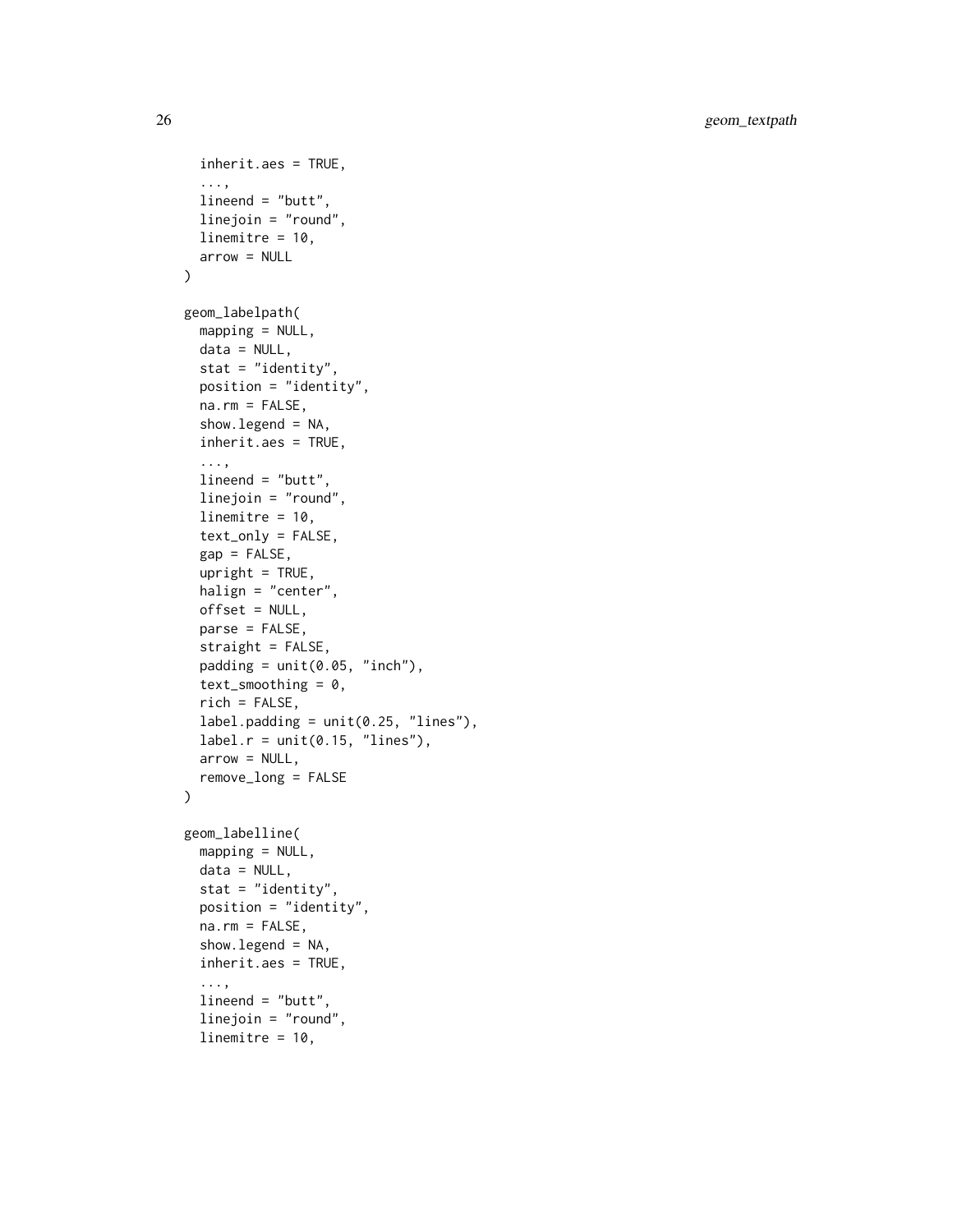# <span id="page-26-0"></span>geom\_textpath 27

```
text_only = FALSE,
 gap = FALSE,upright = TRUE,halign = "center",
 offset = NULL,
 parse = FALSE,
 straight = FALSE,
 padding = unit(0.05, 'inch'),
 label.padding = unit(0.25, 'lines'),label.r = unit(0.15, 'lines'),arrow = NULL,
 remove_long = TRUE
\mathcal{L}
```

| mapping     | Set of aesthetic mappings created by aes() or aes_(). If specified and inherit.aes<br>= TRUE (the default), it is combined with the default mapping at the top level of<br>the plot. You must supply mapping if there is no plot mapping.              |
|-------------|--------------------------------------------------------------------------------------------------------------------------------------------------------------------------------------------------------------------------------------------------------|
| data        | The data to be displayed in this layer. There are three options:                                                                                                                                                                                       |
|             | If NULL, the default, the data is inherited from the plot data as specified in the<br>call to ggplot().                                                                                                                                                |
|             | A data. frame, or other object, will override the plot data. All objects will be<br>fortified to produce a data frame. See fortify() for which variables will be<br>created.                                                                           |
|             | A function will be called with a single argument, the plot data. The return<br>value must be a data. frame, and will be used as the layer data. A function<br>can be created from a formula (e.g. $\sim$ head(.x, 10)).                                |
| stat        | The statistical transformation to use on the data for this layer, as a string.                                                                                                                                                                         |
| position    | Position adjustment, either as a string, or the result of a call to a position adjust-<br>ment function.                                                                                                                                               |
| na.rm       | If FALSE, the default, missing values are removed with a warning. If TRUE,<br>missing values are silently removed.                                                                                                                                     |
| show.legend | logical. Should this layer be included in the legends? NA, the default, includes if<br>any aesthetics are mapped. FALSE never includes, and TRUE always includes. It<br>can also be a named logical vector to finely select the aesthetics to display. |
| inherit.aes | If FALSE, overrides the default aesthetics, rather than combining with them.<br>This is most useful for helper functions that define both data and aesthetics and<br>shouldn't inherit behaviour from the default plot specification, e.g. borders().  |
|             | Other arguments passed on to layer (). These are often aesthetics, used to set<br>an aesthetic to a fixed value, like colour = "red" or size = 3. They may also<br>be parameters to the paired geom/stat.                                              |
| lineend     | Line end style (round, butt, square).                                                                                                                                                                                                                  |
| linejoin    | Line join style (round, mitre, bevel).                                                                                                                                                                                                                 |
| linemitre   | Line mitre limit (number greater than 1).                                                                                                                                                                                                              |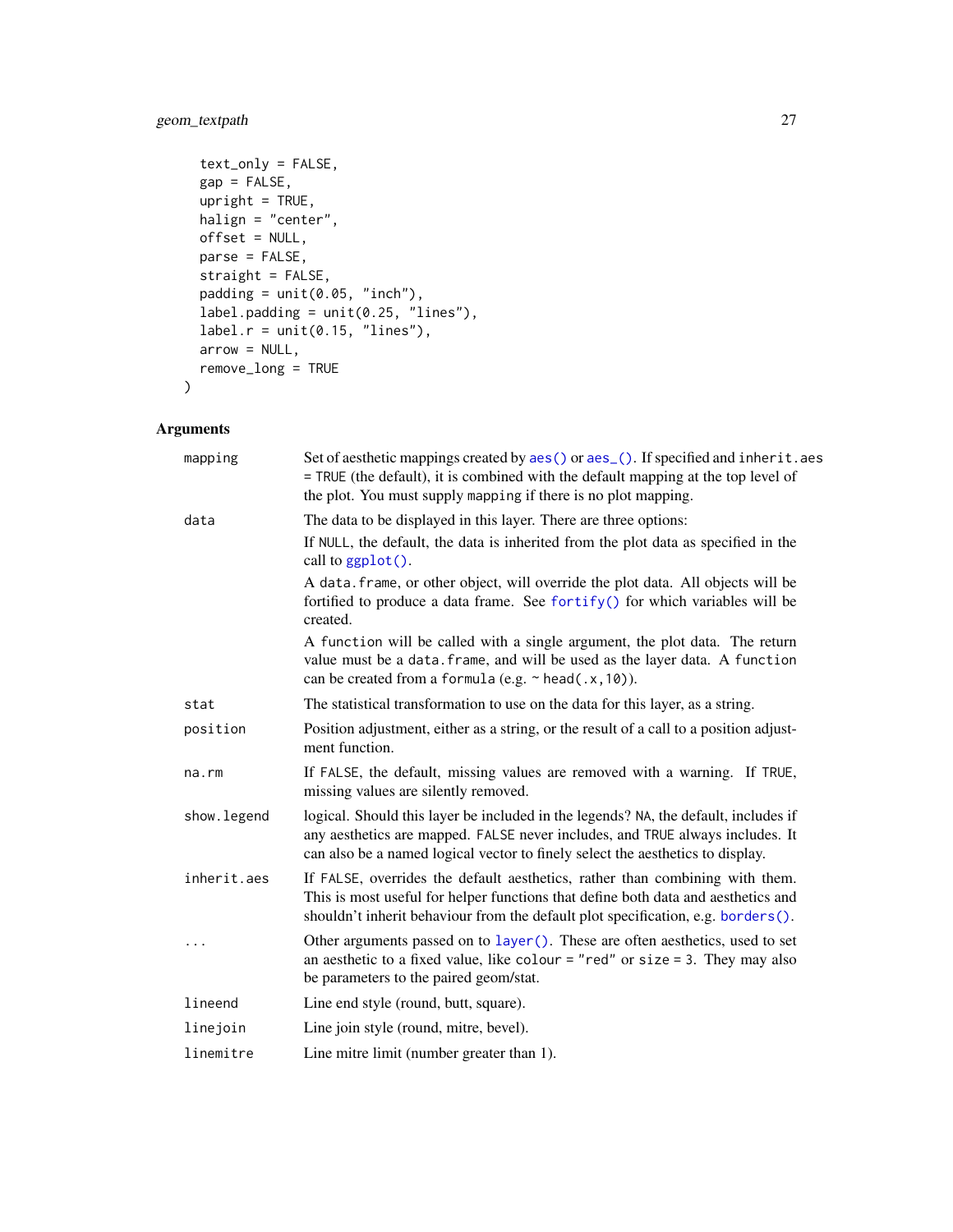<span id="page-27-0"></span>

| text_only      | A logical (1) indicating whether the path part should be plotted along with the<br>text (FALSE, the default). If TRUE, any parameters or aesthetics relating to the<br>drawing of the path will be ignored.                                                                                                                                        |  |
|----------------|----------------------------------------------------------------------------------------------------------------------------------------------------------------------------------------------------------------------------------------------------------------------------------------------------------------------------------------------------|--|
| gap            | A logical(1) which if TRUE, breaks the path into two sections with a gap on<br>either side of the label. If FALSE, the path is plotted as a whole. Alternatively,<br>if NA, the path will be broken if the string has a vjust between 0 and 1, and not<br>otherwise. The default for the label variant is FALSE and for the text variant is<br>NA. |  |
| upright        | A logical(1) which if TRUE (default), inverts any text where the majority of<br>letters would upside down along the path, to improve legibility. If FALSE, the<br>path decides the orientation of text.                                                                                                                                            |  |
| halign         | A character(1) describing how multi-line text should be justified. Can either<br>be "center" (default), "left" or "right".                                                                                                                                                                                                                         |  |
| offset         | A unit object of length 1 to determine the offset of the text from the path. If<br>this is NULL (default), the vjust parameter decides the offset. If not NULL, the<br>offset argument overrules the vjust setting.                                                                                                                                |  |
| parse          | A logical (1) which if TRUE, will coerce the labels into expressions, allowing<br>for plotmath syntax to be used.                                                                                                                                                                                                                                  |  |
| straight       | A logical(1) which if TRUE, keeps the letters of a label on a straight baseline<br>and if FALSE (default), lets individual letters follow the curve. This might be<br>helpful for noisy paths.                                                                                                                                                     |  |
| padding        | A unit object of length 1 to determine the padding between the text and the<br>path when the gap parameter trims the path.                                                                                                                                                                                                                         |  |
| text_smoothing | a numeric(1) value between $0$ and $100$ that smooths the text without affecting<br>the line portion of the geom. The default value of $\theta$ means no smoothing is<br>applied.                                                                                                                                                                  |  |
| rich           | A logical(1) whether to interpret the text as html/markdown formatted rich<br>text. Default: FALSE. See also the rich text section of the details in geom_textpath().                                                                                                                                                                              |  |
| arrow          | Arrow specification, as created by grid::arrow().                                                                                                                                                                                                                                                                                                  |  |
| remove_long    | if TRUE, labels that are longer than their associated path will be removed.                                                                                                                                                                                                                                                                        |  |
| orientation    | The orientation of the layer. The default (NA) automatically determines the<br>orientation from the aesthetic mapping. In the rare event that this fails it can be<br>given explicitly by setting orientation to either "x" or "y". See the Orientation<br>section for more detail.                                                                |  |
| label.padding  | Amount of padding around label. Defaults to 0.25 lines.                                                                                                                                                                                                                                                                                            |  |
| label.r        | Radius of rounded corners. Defaults to 0.15 lines.                                                                                                                                                                                                                                                                                                 |  |

# Details

# Limitations:

There are limitations inherent in the plotting of text elements in ggplot2 due to the way that the underlying grid graphics handles text. A text string is dealt with as a zero-width object, and therefore the rotation and spacing of the letters making up the string can only be dealt with by treating each letter separately.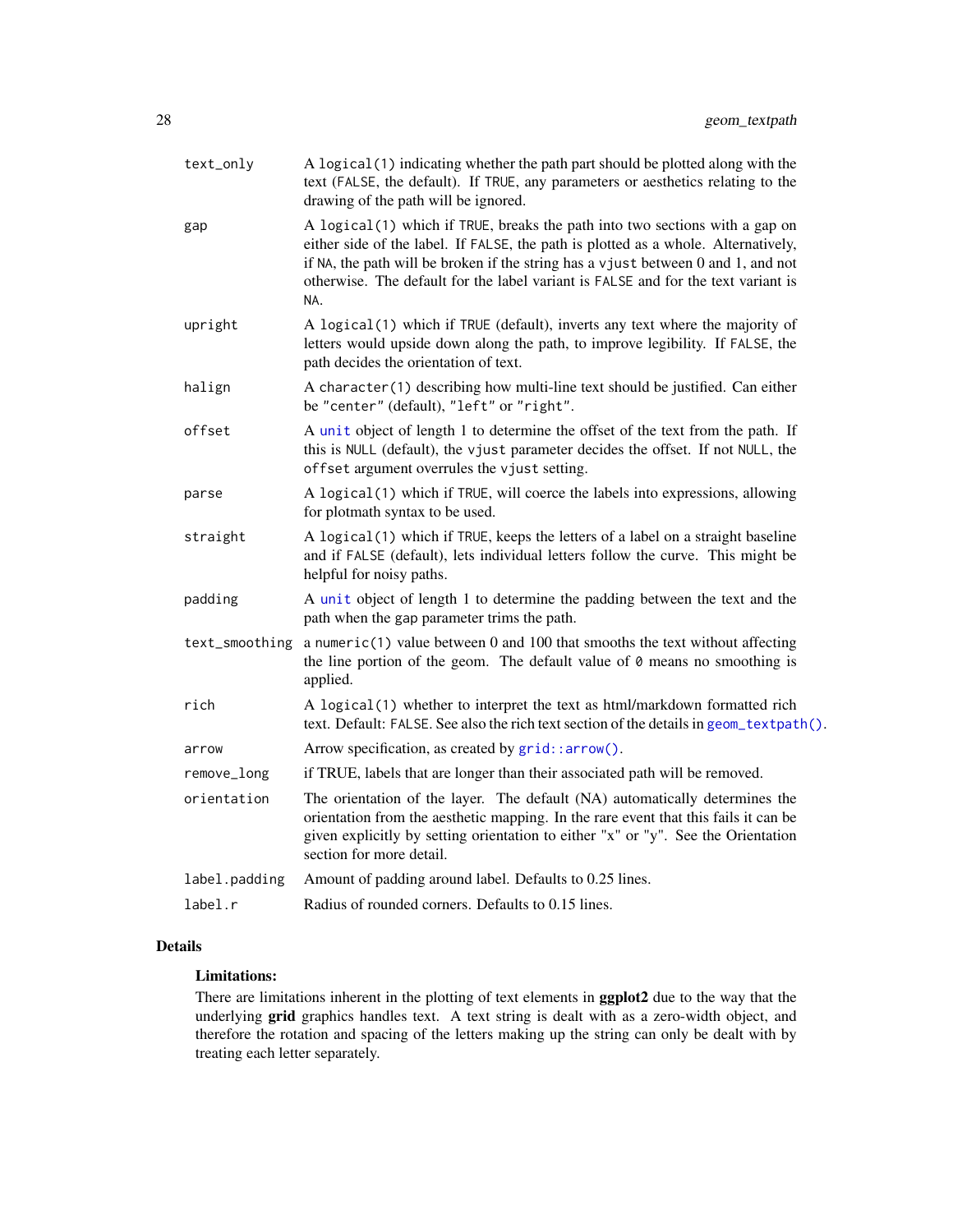# geom\_textpath 29

It is important to realise that the letters are only rotated, and do not undergo any change in shape. Thus, for example, large text appearing on convex curves will not be deformed so that individual letters are narrower at the bottom and wider at the top. Doing so would require reinterpreting the letters as polygons.

Another issue is that we may wish to use a short curved label on a much longer path. Spacing the letters equally along the path would mean there is too much space between the letters for the label to remain legible. A single text string is therefore kept "together" according to the point size of the text in geom\_textpath(). This then leaves the problem of where on the path the text should be placed. This can be dealt with by the aesthetic mapping hjust, which allows the user to place the labels at the desired position along the path, including separate positions for each label.

A final point to note is that a path is usually a group-based geom (i.e. a path typically comprises x, y points from two columns over several rows of a data frame), whereas text labels can come from single rows in a data frame. This means that if we have a data frame with an x column, a y column and a grouping variable column, there can only be a single label for the group. Typically, this will be the grouping variable itself (see the examples, particularly those using the built-in iris data set.)

### Rich text:

The rich text option (rich = TRUE) relies heavily on rich-text parsers copied from the  $\{ \text{gridtext}} \}$ package. We thank Claus O. Wilke for developing {gridtext} and allowing us to re-use his code under the MIT licence. Currently, the supported HTML tags are  $\langle p \rangle$ ,  $\langle \langle s p \rangle$ ,  $\langle \langle s p \rangle$ ,  $\langle \langle s p \rangle$ ,  $\langle \langle s p \rangle$ ,  $\langle \langle s p \rangle$  $\langle$ i>,  $\langle$ em>,  $\langle$ sub>,  $\langle$ sup> and  $\langle$ br>.

#### Value

A Layer ggproto object that can be added to a plot.

# Aesthetics

geom\_textpath() understands the following aesthetics (required aesthetics are in bold):

- $\bullet$  x
- y
- label
- alpha
- angle
- colour
- family
- fontface
- group
- hjust
- linecolour
- lineheight
- linetype
- linewidth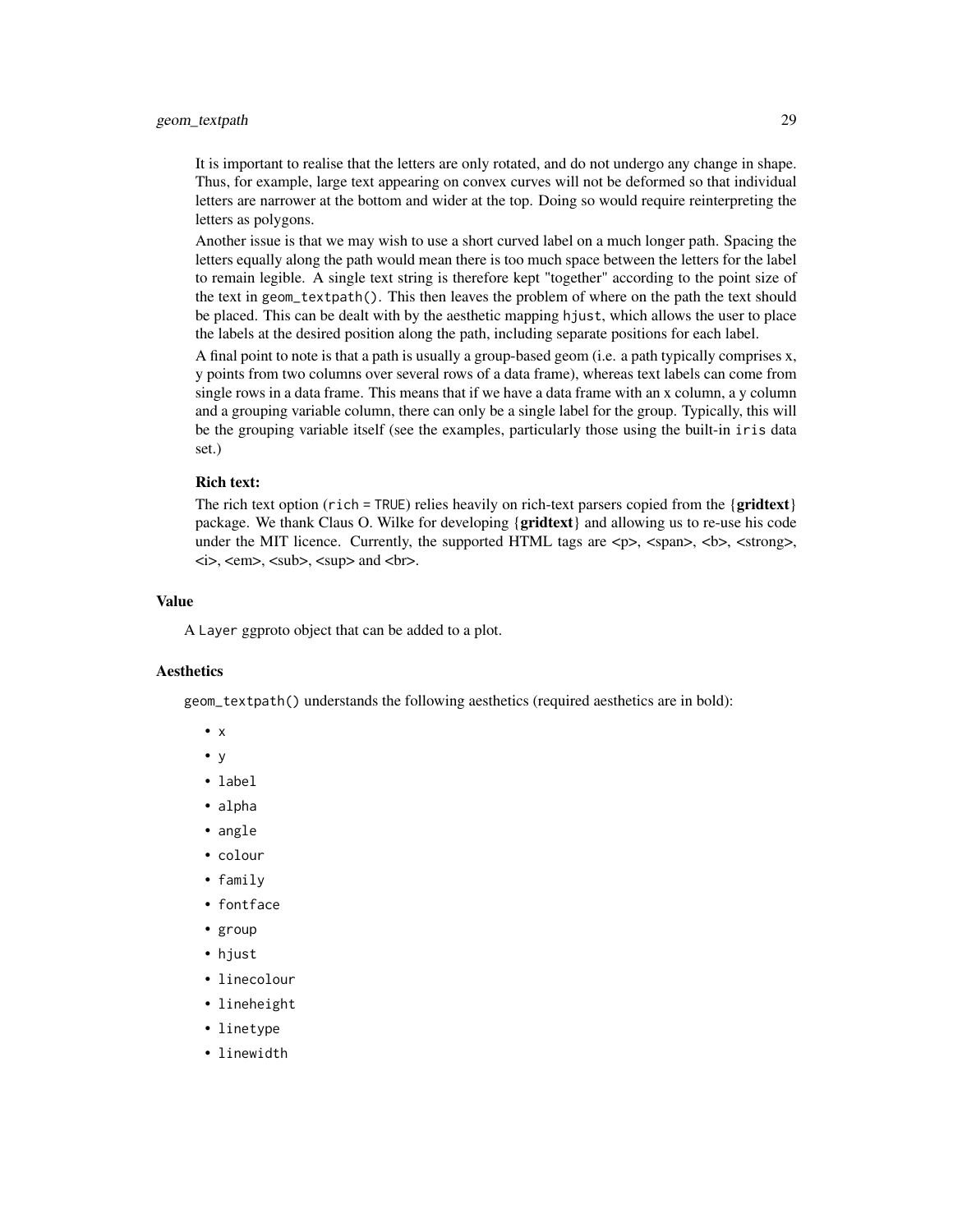- <span id="page-29-0"></span>• size
- spacing
- textcolour
- vjust

In addition to aforementioned aesthetics, geom\_labelpath() also understands:

- boxcolour
- boxlinetype
- boxlinewidth
- fill

The spacing aesthetic allows fine control of spacing of text, which is called 'tracking' in typography. The default is 0 and units are measured in 1/1000 em. Numbers greater than zero increase the spacing, whereas negative numbers decrease the spacing.

Learn more about setting these aesthetics in vignette("ggplot2-specs").

#### See Also

Other [geom layers](#page-42-1) that place text on paths.

#### Examples

```
# Plot text along an arbitrary path
t < - seq(-1, 5, length.out = 1000) * pi
spiral <- data.frame(
  x = rev(sin(t) * 1000:1),
  y = rev(cos(t) * 1000:1),s = seq(1, 10, length.out = 100),
  text = paste("Like a circle in a spiral, like a wheel within a wheel,",
     "never ending or beginning on an ever spinning reel"
 )
\mathcal{L}ggplot(spiral, aes(x, y, label = text)) +geom_textpath(size = 7, vjust = 2, linewidth = \theta) +
   coord_equal(xlim = c(-1500, 1500), ylim = c(-1500, 1500))# Use geom_textline as a drop-in for geom_line
df <- data.frame(x = rep(1:100, 3),
                  y = sin(c(seq(0, pi, len = 100)),seq(pi, 2*pi, len = 100),
                            rep(0, 100))),
                  label = rep(c("y is increasing","y is falling",
                                "y is flat"), each = 100))
ggplot(df, aes(x, y, label = label, color = label)) +
```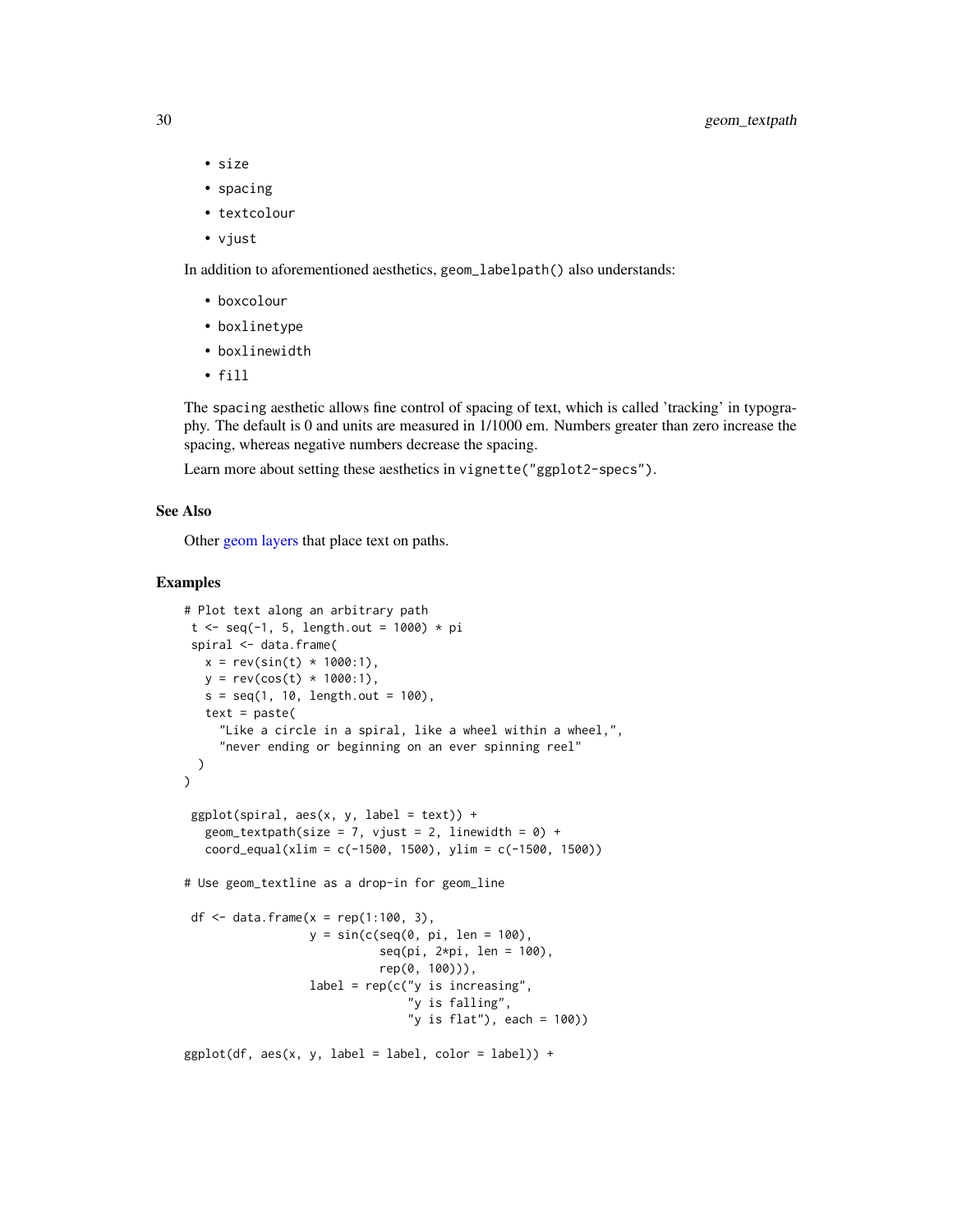```
geom\_textline(size = 6) + theme(legend.position = "none")# Rich text labels can contain a subset of HTML tags
label <- paste0(
  "Indometacin (",
  "C<sub>19</sub>H<sub>16</sub>",
  "<span style='color:limegreen'>Cl</span>",
  "<span style='color:blue'>N</span>",
  "<span style='color:red'>0</span><sub>4</sub>",
  ") concentration"
)
# These are interpreted when `rich = TRUE`
ggplot(Indometh, aes(time, conc)) +
  geom_point() +
  geom_labelpath(
   label = label,
   stat = "smooth", formula = y \sim x, method = "loess",
   vjust = -3, size = 8, rich = TRUE
  ) +scale_x_log10()
```
<span id="page-30-1"></span>geom\_textsegment *Add text to line segments*

#### <span id="page-30-2"></span>Description

geom\_textsegment draws a line between two points defined by (x, y) and (xend, yend) and places a text label on that line. It is the text-placement equivalent of [geom\\_segment\(\)](#page-0-0).

```
geom_textsegment(
 mapping = NULL,
 data = NULL,
  stat = "identity",
 position = "identity",
  ...,
  arrow = NULL,
  lineend = "butt",
  linejoin = "round",
 na.rm = FALSE,show.legend = NA,
  inherit.aes = TRUE,
  straight = NULL
)
geom_labelsegment(
 mapping = NULL,
```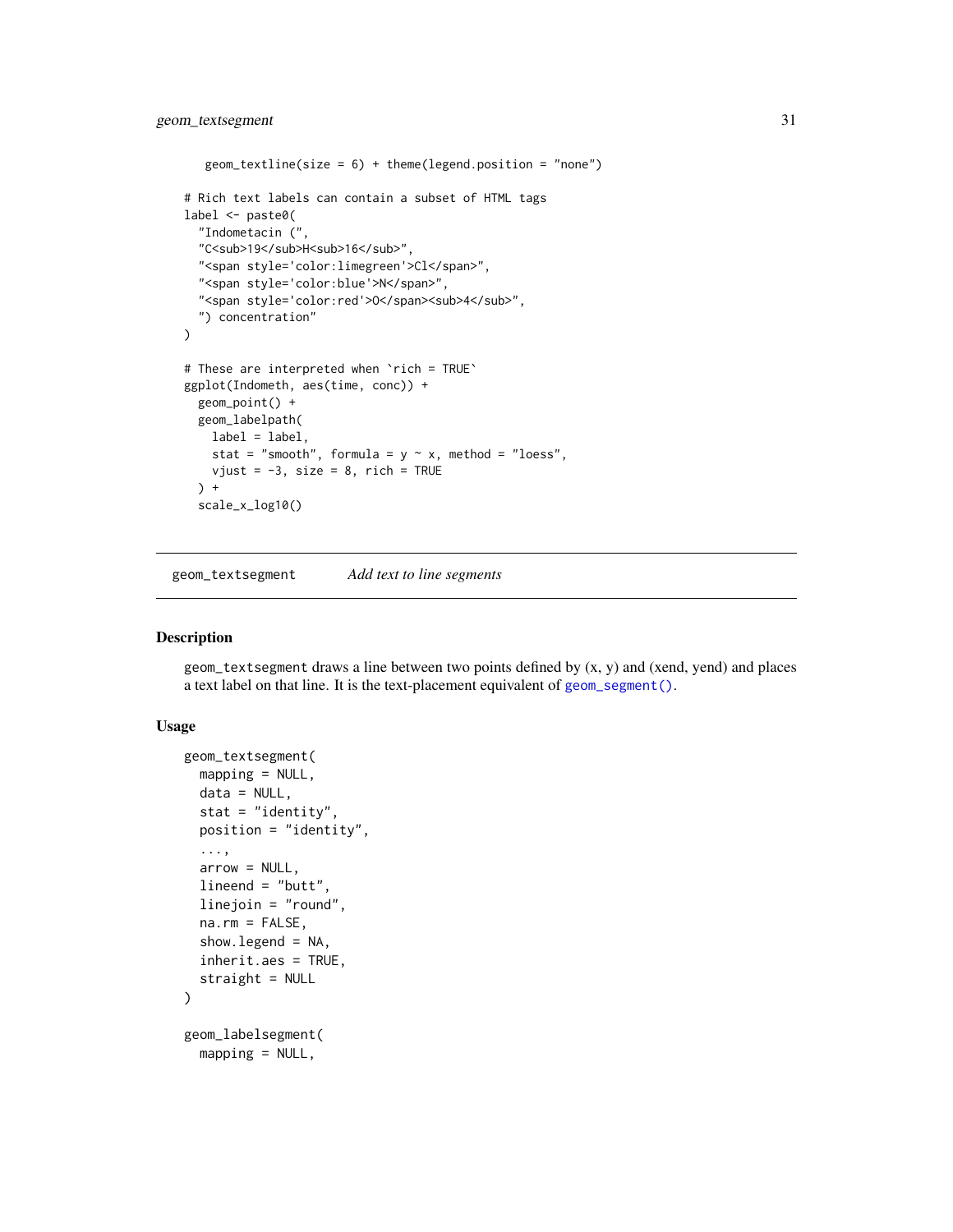```
data = NULL,stat = "identity",
 position = "identity",
 ...,
 arrow = NULL,
 lineend = "butt",
 linejoin = "round",
 na.rm = FALSE,show.legend = NA,
 inherit.aes = TRUE,
 straight = NULL,
 label.r = unit(0.15, 'lines'),label.padding = unit(0.25, 'lines')\mathcal{L}
```

| mapping  | Set of aesthetic mappings created by aes() or aes_(). If specified and inherit.aes<br>= TRUE (the default), it is combined with the default mapping at the top level of<br>the plot. You must supply mapping if there is no plot mapping.                                                                                                              |
|----------|--------------------------------------------------------------------------------------------------------------------------------------------------------------------------------------------------------------------------------------------------------------------------------------------------------------------------------------------------------|
| data     | The data to be displayed in this layer. There are three options:<br>If NULL, the default, the data is inherited from the plot data as specified in the<br>call to $ggplot()$ .                                                                                                                                                                         |
|          | A data. frame, or other object, will override the plot data. All objects will be<br>fortified to produce a data frame. See fortify() for which variables will be<br>created.                                                                                                                                                                           |
|          | A function will be called with a single argument, the plot data. The return<br>value must be a data. frame, and will be used as the layer data. A function<br>can be created from a formula (e.g. ~ head(.x, 10)).                                                                                                                                     |
| stat     | The statistical transformation to use on the data for this layer, as a string.                                                                                                                                                                                                                                                                         |
| position | Position adjustment, either as a string, or the result of a call to a position adjust-<br>ment function.                                                                                                                                                                                                                                               |
| .        | Other arguments passed on to layer. These are often aesthetics, used to set an<br>aesthetic to a fixed value, like colour = "red" or size = 3. These can also be<br>the following text-path parameters:                                                                                                                                                |
|          | text_only A logical(1) indicating whether the path part should be plotted<br>along with the text (FALSE, the default). If TRUE, any parameters or aesthet-<br>ics relating to the drawing of the path will be ignored.                                                                                                                                 |
|          | gap A logical(1) which if TRUE, breaks the path into two sections with a<br>gap on either side of the label. If FALSE, the path is plotted as a whole.<br>Alternatively, if NA, the path will be broken if the string has a vjust between<br>0 and 1, and not otherwise. The default for the label variant is FALSE and<br>for the text variant is NA. |
|          | upright A logical (1) which if TRUE (default), inverts any text where the ma-<br>jority of letters would upside down along the path, to improve legibility. If<br>FALSE, the path decides the orientation of text.                                                                                                                                     |

<span id="page-31-0"></span>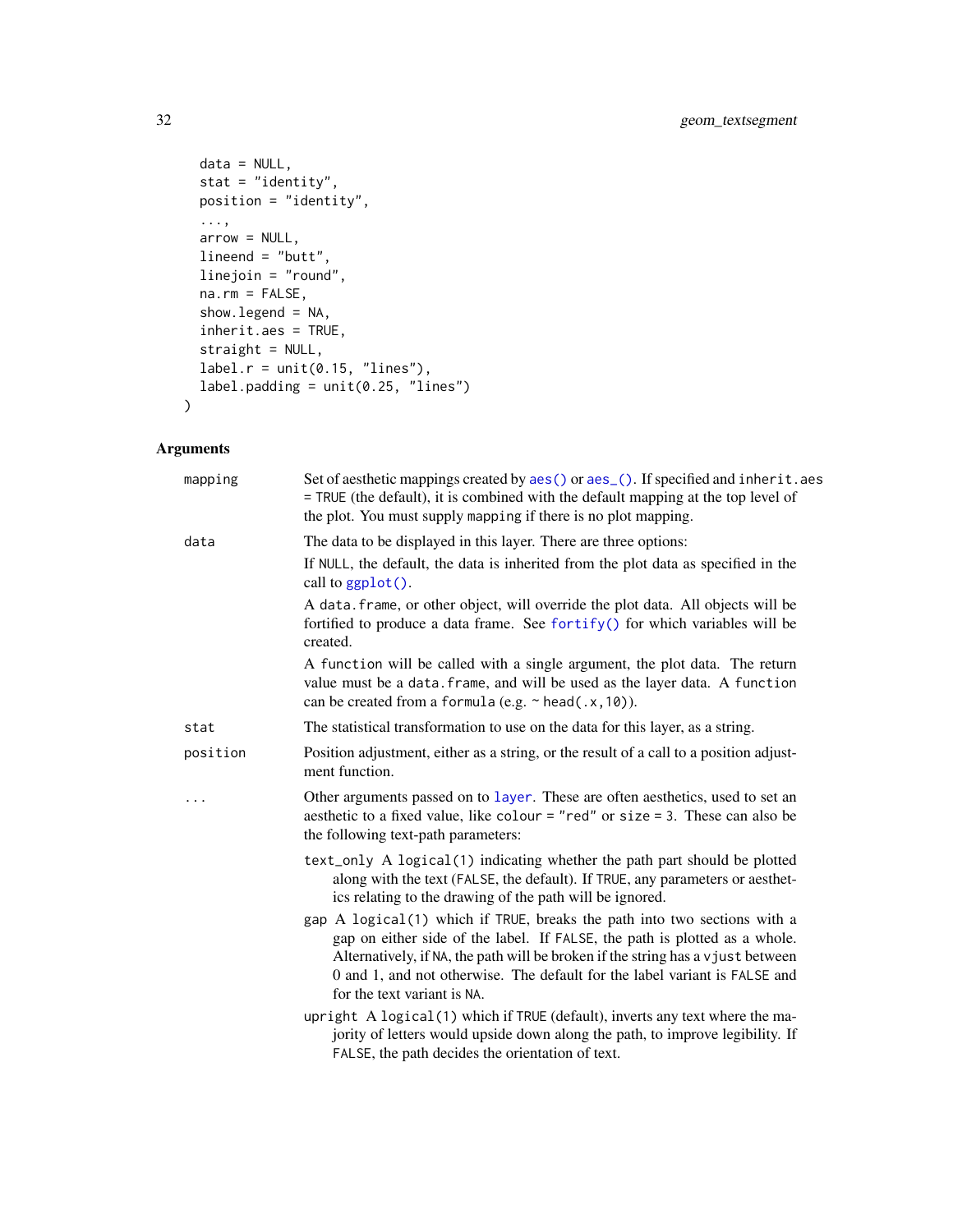<span id="page-32-0"></span>

|               | halign A character(1) describing how multi-line text should be justified.<br>Can either be "center" (default), "left" or "right".                                                                                                                      |
|---------------|--------------------------------------------------------------------------------------------------------------------------------------------------------------------------------------------------------------------------------------------------------|
|               | offset A unit object of length 1 to determine the offset of the text from the<br>path. If this is NULL (default), the vjust parameter decides the offset. If not<br>NULL, the offset argument overrules the vjust setting.                             |
|               | parse A logical(1) which if TRUE, will coerce the labels into expressions,<br>allowing for plotmath syntax to be used.                                                                                                                                 |
|               | padding A unit object of length 1 to determine the padding between the text<br>and the path when the gap parameter trims the path.                                                                                                                     |
|               | text_smoothing a numeric(1) value between 0 and 100 that smooths the text<br>without affecting the line portion of the geom. The default value of $\theta$ means<br>no smoothing is applied.                                                           |
|               | rich A logical(1) whether to interpret the text as html/markdown formatted<br>rich text. Default: FALSE. See also the rich text section of the details in<br>geom_textpath().                                                                          |
|               | remove_long if TRUE, labels that are longer than their associated path will be<br>removed.                                                                                                                                                             |
| arrow         | Arrow specification, as created by grid::arrow().                                                                                                                                                                                                      |
| lineend       | Line end style (round, butt, square).                                                                                                                                                                                                                  |
| linejoin      | Line join style (round, mitre, bevel).                                                                                                                                                                                                                 |
| $na$ . $rm$   | If FALSE, the default, missing values are removed with a warning. If TRUE,<br>missing values are silently removed.                                                                                                                                     |
| show.legend   | logical. Should this layer be included in the legends? NA, the default, includes if<br>any aesthetics are mapped. FALSE never includes, and TRUE always includes. It<br>can also be a named logical vector to finely select the aesthetics to display. |
| inherit.aes   | If FALSE, overrides the default aesthetics, rather than combining with them.<br>This is most useful for helper functions that define both data and aesthetics and<br>shouldn't inherit behaviour from the default plot specification, e.g. borders().  |
| straight      | A logical (1) which if TRUE, keeps the letters of a label on a straight baseline<br>and if FALSE (default), lets individual letters follow the curve. This might be<br>helpful for noisy paths.                                                        |
| label.r       | Radius of rounded corners. Defaults to 0.15 lines.                                                                                                                                                                                                     |
| label.padding | Amount of padding around label. Defaults to 0.25 lines.                                                                                                                                                                                                |

# Value

A Layer ggproto object that can be added to a plot.

# Aesthetics

geom\_textsegment() understands the following aesthetics (required aesthetics are in bold):

- x
- y • xend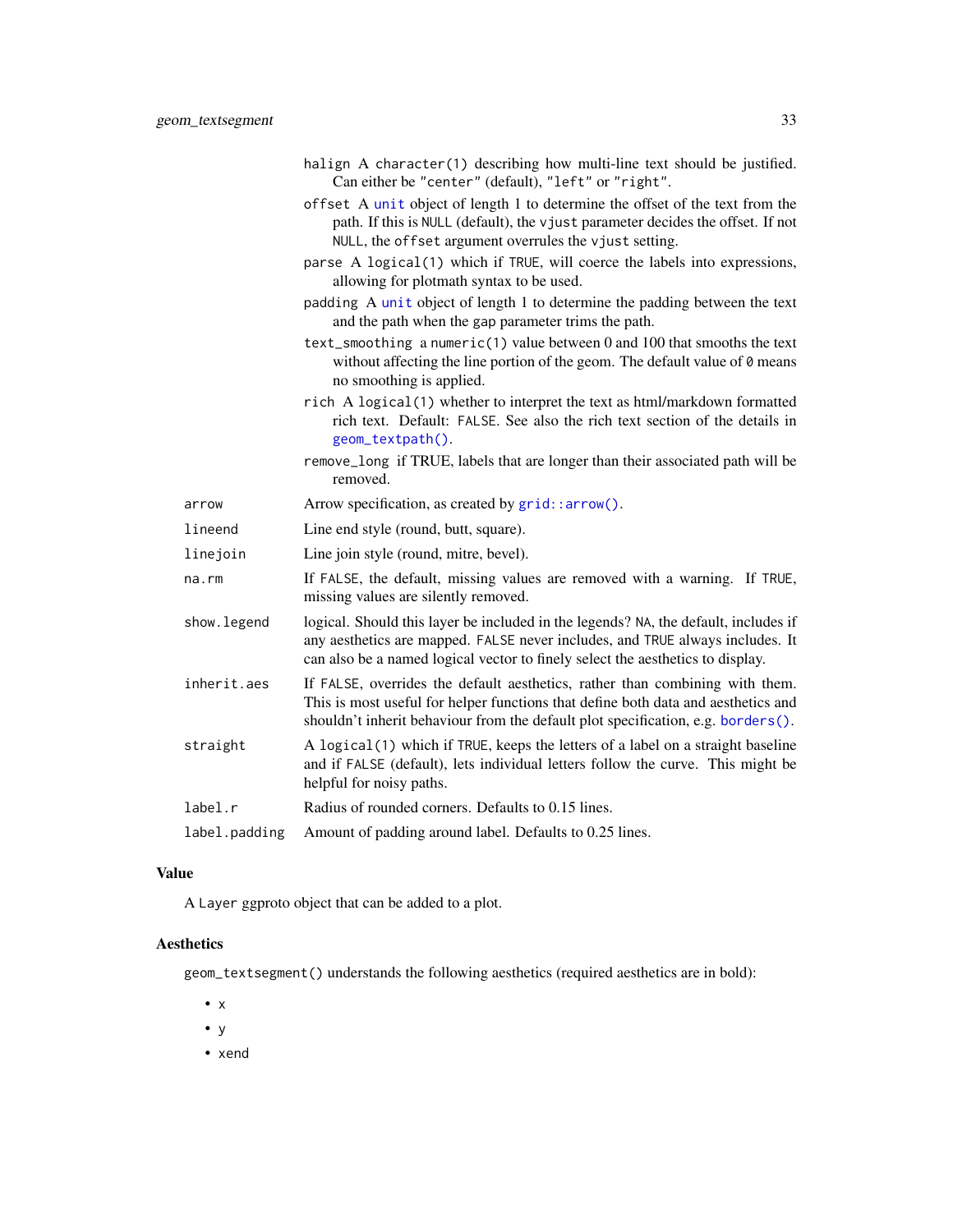- yend
- label
- alpha
- angle
- colour
- family
- fontface
- group
- hjust
- linecolour
- lineheight
- linetype
- linewidth
- size
- spacing
- textcolour
- vjust

In addition to aforementioned aesthetics, geom\_labelsegment() also understands:

- boxcolour
- boxlinetype
- boxlinewidth
- fill

The spacing aesthetic allows fine control of spacing of text, which is called 'tracking' in typography. The default is 0 and units are measured in 1/1000 em. Numbers greater than zero increase the spacing, whereas negative numbers decrease the spacing.

Learn more about setting these aesthetics in vignette("ggplot2-specs").

# See Also

Other [geom layers](#page-42-1) that place text on paths.

#### Examples

```
# The convenience here is that the position and angle
# are in sync automatically with the data
sleep2 <- reshape(sleep, direction = "wide",
                 idvar = "ID", timevar = "group")
ggplot(sleep2, aes(x = "Drug 1", y = extra.1)) +geom_textsegment(
   aes(xend = "Drug 2", yend = extra.2,label = paste0("Patient #", ID))
```
<span id="page-33-0"></span>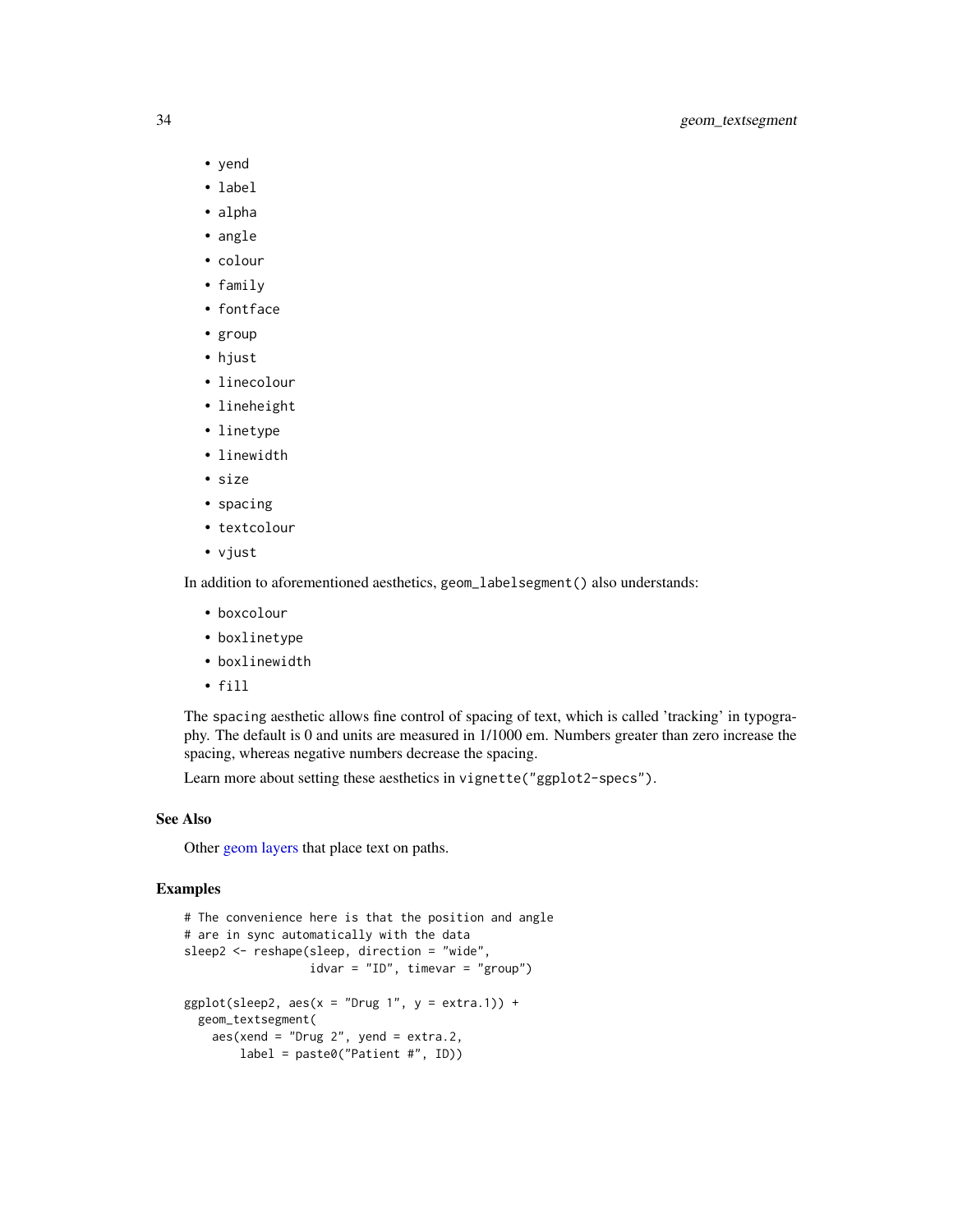# <span id="page-34-0"></span>geom\_textsf 35

```
)
# As an annotation
ggplot(mapping = aes(x, y)) +geom_col(
   data = data.frame(x = c(1, 2), y = c(1, 10))
 ) +
 annotate(
   "textsegment",
   x = 1, xend = 2, y = 1, yend = 10,
   label = "10x increase", arrow = arrow()\lambda
```
#### <span id="page-34-1"></span>geom\_textsf *Visualise sf objects with labels*

#### <span id="page-34-2"></span>Description

This set of geom, stat, and coord are used to visualise simple feature (sf) objects. For simple plots, you will only need geom\_sf() as it uses stat\_sf() and adds coord\_sf() for you. geom\_textsf() is an unusual geom because it will draw different geometric objects depending on what simple features are present in the data: you can get points, lines, or polygons.

```
geom_textsf(
  mapping = acs(),data = NULL,stat = "sf",
  position = "identity",
  na.rm = FALSE,show.legend = NA,
  inherit.aes = TRUE,
  ...
\lambdageom_labelsf(
  mapping = acs(),data = NULL,stat = "sf",
  position = "identity",
  na.rm = FALSE,
  show.legend = NA,
  inherit.aes = TRUE,
  ...
)
```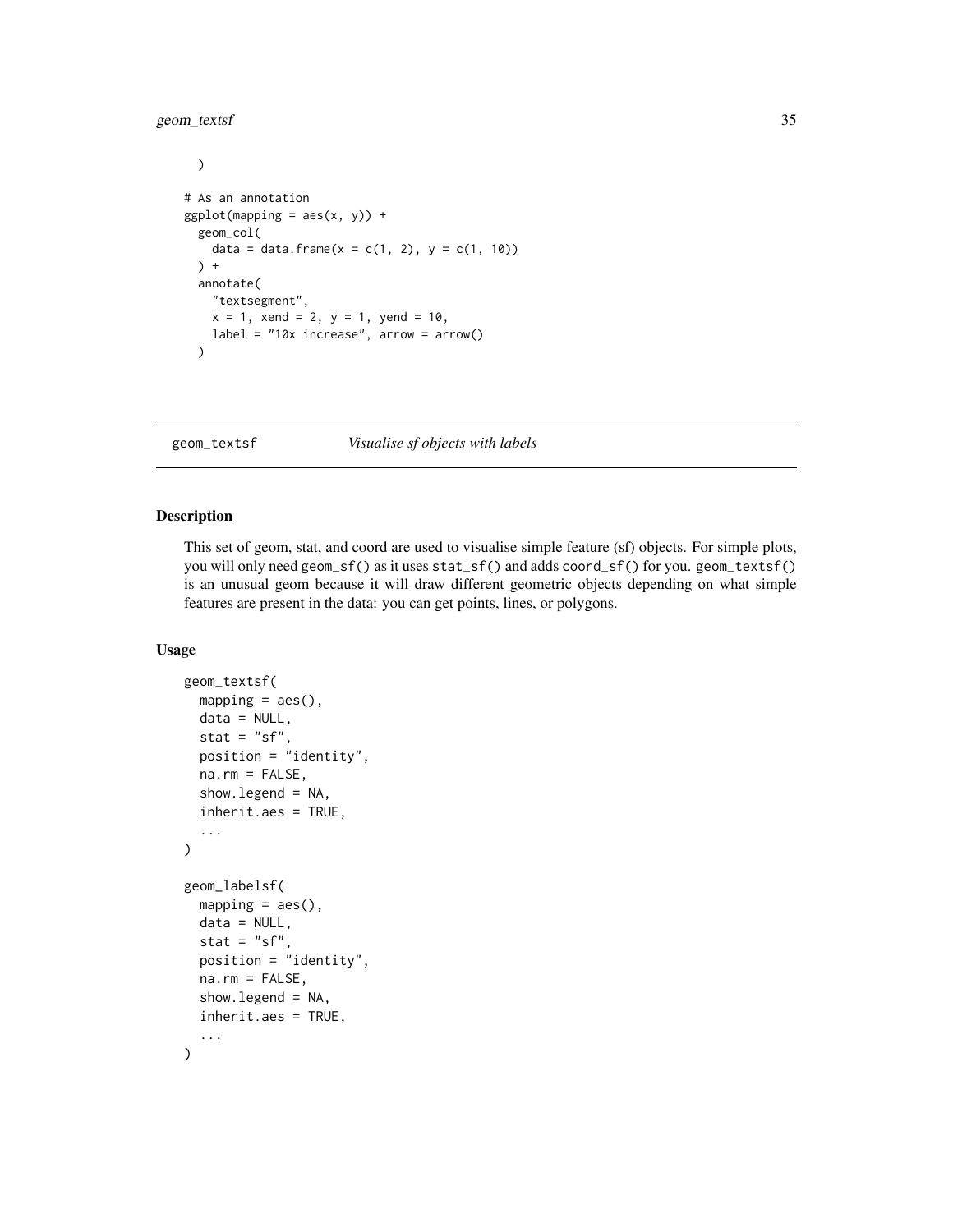<span id="page-35-0"></span>

| mapping     | Set of aesthetic mappings created by aes() or aes_(). If specified and inherit.aes<br>= TRUE (the default), it is combined with the default mapping at the top level of<br>the plot. You must supply mapping if there is no plot mapping.                                                                                                              |  |
|-------------|--------------------------------------------------------------------------------------------------------------------------------------------------------------------------------------------------------------------------------------------------------------------------------------------------------------------------------------------------------|--|
| data        | The data to be displayed in this layer. There are three options:                                                                                                                                                                                                                                                                                       |  |
|             | If NULL, the default, the data is inherited from the plot data as specified in the<br>call to ggplot().                                                                                                                                                                                                                                                |  |
|             | A data. frame, or other object, will override the plot data. All objects will be<br>fortified to produce a data frame. See fortify() for which variables will be<br>created.                                                                                                                                                                           |  |
|             | A function will be called with a single argument, the plot data. The return<br>value must be a data. frame, and will be used as the layer data. A function<br>can be created from a formula (e.g. $\sim$ head(.x, 10)).                                                                                                                                |  |
| stat        | The statistical transformation to use on the data for this layer, as a string.                                                                                                                                                                                                                                                                         |  |
| position    | Position adjustment, either as a string, or the result of a call to a position adjust-<br>ment function.                                                                                                                                                                                                                                               |  |
| na.rm       | If FALSE, the default, missing values are removed with a warning. If TRUE,<br>missing values are silently removed.                                                                                                                                                                                                                                     |  |
| show.legend | logical. Should this layer be included in the legends? NA, the default, includes if<br>any aesthetics are mapped. FALSE never includes, and TRUE always includes.                                                                                                                                                                                      |  |
|             | You can also set this to one of "polygon", "line", and "point" to override the<br>default legend.                                                                                                                                                                                                                                                      |  |
| inherit.aes | If FALSE, overrides the default aesthetics, rather than combining with them.<br>This is most useful for helper functions that define both data and aesthetics and<br>shouldn't inherit behaviour from the default plot specification, e.g. borders().                                                                                                  |  |
| $\cdots$    | Arguments passed on to geom_textpath, geom_labelpath                                                                                                                                                                                                                                                                                                   |  |
|             | text_only A logical(1) indicating whether the path part should be plotted<br>along with the text (FALSE, the default). If TRUE, any parameters or aesthet-<br>ics relating to the drawing of the path will be ignored.                                                                                                                                 |  |
|             | gap A logical(1) which if TRUE, breaks the path into two sections with a<br>gap on either side of the label. If FALSE, the path is plotted as a whole.<br>Alternatively, if NA, the path will be broken if the string has a vjust between<br>0 and 1, and not otherwise. The default for the label variant is FALSE and<br>for the text variant is NA. |  |
|             | upright A logical(1) which if TRUE (default), inverts any text where the ma-<br>jority of letters would upside down along the path, to improve legibility. If<br>FALSE, the path decides the orientation of text.                                                                                                                                      |  |
|             | halign A character(1) describing how multi-line text should be justified.<br>Can either be "center" (default), "left" or "right".                                                                                                                                                                                                                      |  |
|             | offset A unit object of length 1 to determine the offset of the text from the<br>path. If this is NULL (default), the vjust parameter decides the offset. If not<br>NULL, the offset argument overrules the vjust setting.                                                                                                                             |  |
|             | parse A logical(1) which if TRUE, will coerce the labels into expressions,<br>allowing for plotmath syntax to be used.                                                                                                                                                                                                                                 |  |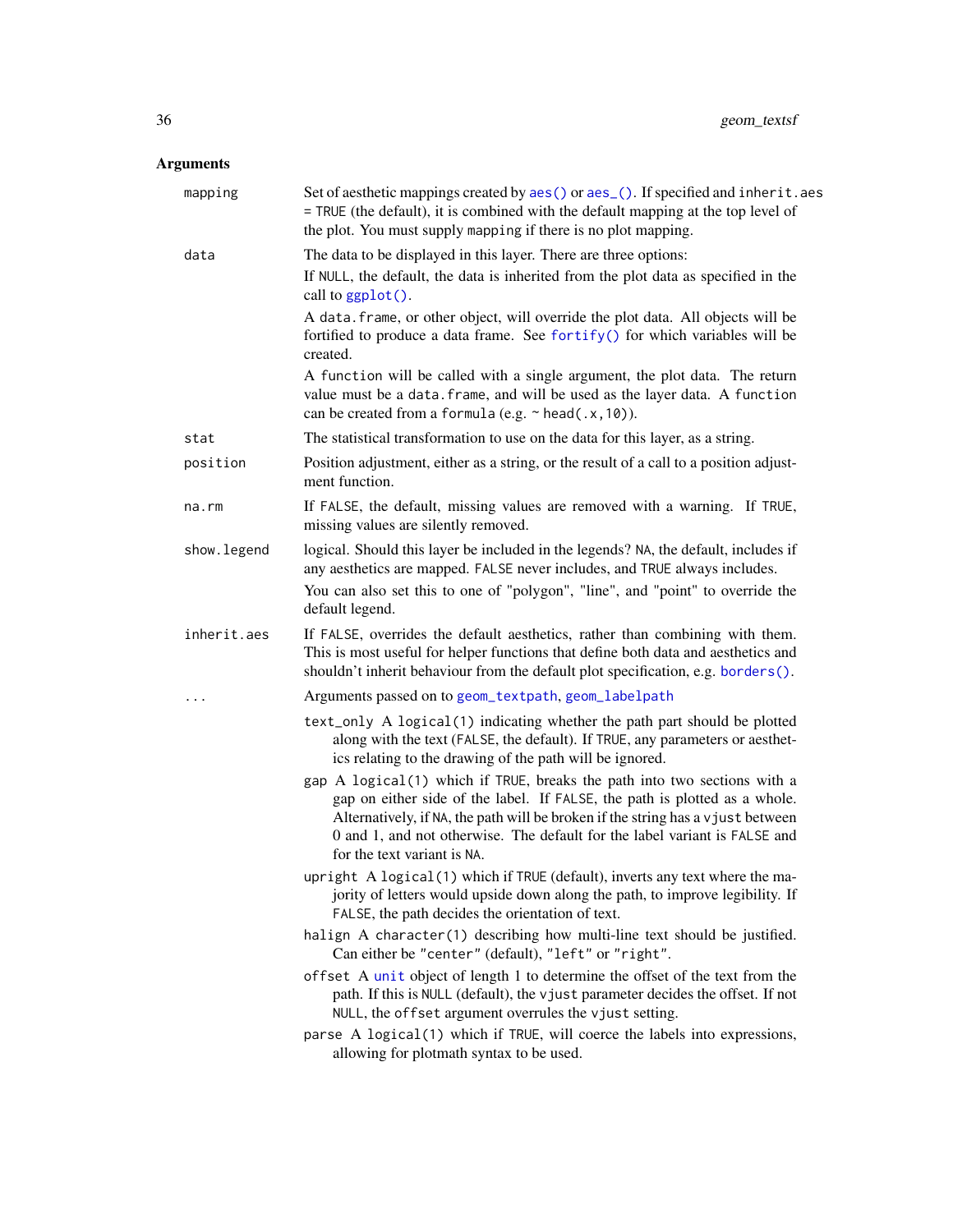- <span id="page-36-0"></span>straight A logical(1) which if TRUE, keeps the letters of a label on a straight baseline and if FALSE (default), lets individual letters follow the curve. This might be helpful for noisy paths.
- padding A [unit](#page-0-0) object of length 1 to determine the padding between the text and the path when the gap parameter trims the path.
- text\_smoothing a numeric(1) value between 0 and 100 that smooths the text without affecting the line portion of the geom. The default value of  $\theta$  means no smoothing is applied.
- rich A logical(1) whether to interpret the text as html/markdown formatted rich text. Default: FALSE. See also the rich text section of the details in [geom\\_textpath\(\)](#page-24-1).
- remove\_long if TRUE, labels that are longer than their associated path will be removed.
- label.padding Amount of padding around label. Defaults to 0.25 lines.
- label.r Radius of rounded corners. Defaults to 0.15 lines.

#### Value

A Layer ggproto object that can be added to a plot.

#### Geometry aesthetic

geom\_textsf() uses a unique aesthetic: geometry, giving an column of class sfc containing simple features data. There are three ways to supply the geometry aesthetic:

- Do nothing: by default geom\_textsf() assumes it is stored in the geometry column.
- Explicitly pass an sf object to the data argument. This will use the primary geometry column, no matter what it's called.
- Supply your own using aes(geometry = my\_column)

Unlike other aesthetics, geometry will never be inherited from the plot.

#### CRS

coord\_sf() ensures that all layers use a common CRS. You can either specify it using the crs param, or coord\_sf() will take it from the first layer that defines a CRS.

#### Combining sf layers and regular geoms

Most regular geoms, such as [geom\\_point\(\)](#page-0-0), [geom\\_path\(\)](#page-0-0), [geom\\_text\(\)](#page-0-0), [geom\\_polygon\(\)](#page-0-0) etc. will work fine with coord\_sf(). However when using these geoms, two problems arise. First, what CRS should be used for the x and y coordinates used by these non-sf geoms? The CRS applied to non-sf geoms is set by the default\_crs parameter, and it defaults to NULL, which means positions for non-sf geoms are interpreted as projected coordinates in the coordinate system set by the crs parameter. This setting allows you complete control over where exactly items are placed on the plot canvas, but it may require some understanding of how projections work and how to generate data in projected coordinates. As an alternative, you can set default\_crs = sf::st\_crs(4326), the World Geodetic System 1984 (WGS84). This means that x and y positions are interpreted as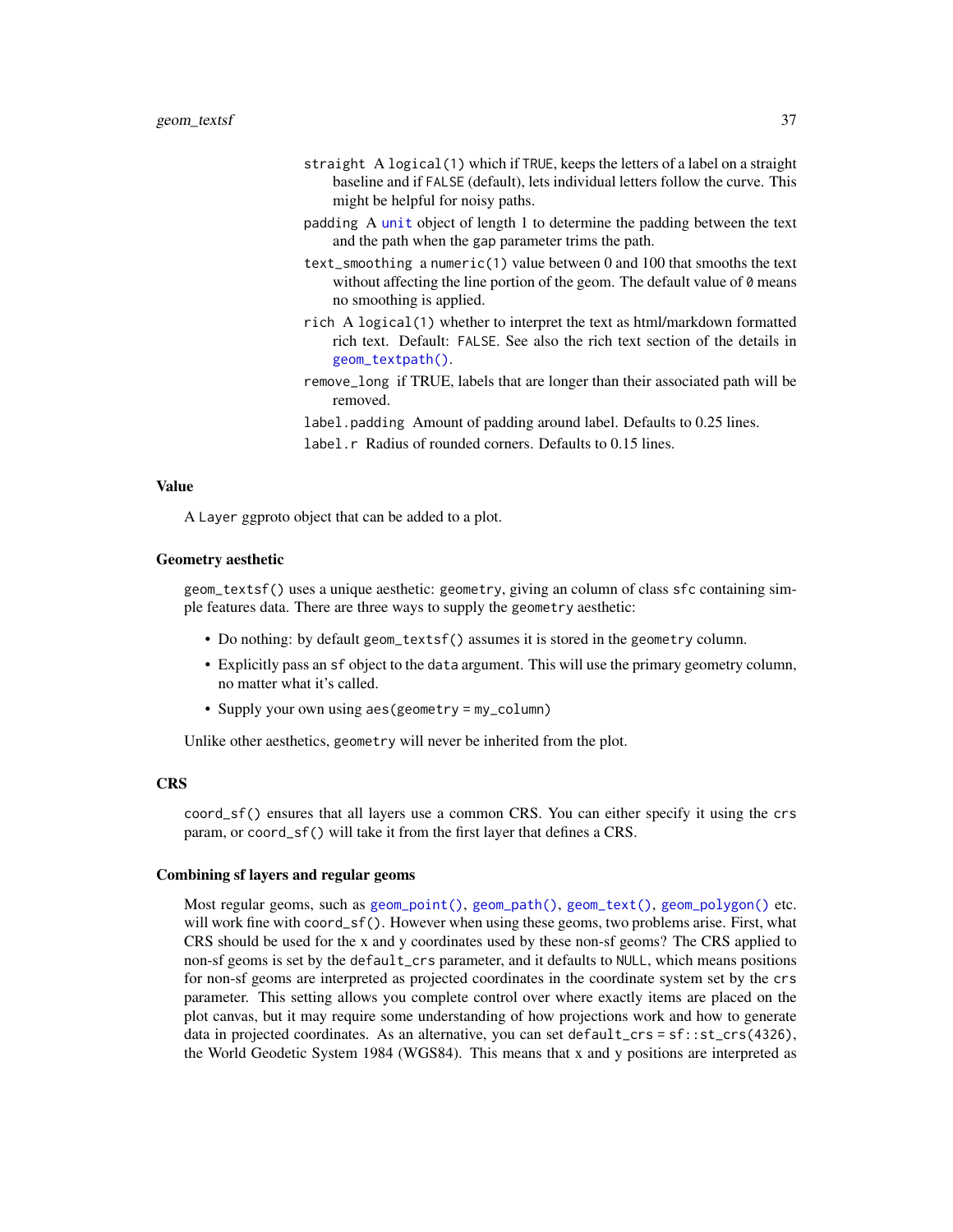longitude and latitude, respectively. You can also specify any other valid CRS as the default CRS for non-sf geoms.

The second problem that arises for non-sf geoms is how straight lines should be interpreted in projected space when default\_crs is not set to NULL. The approach coord\_sf() takes is to break straight lines into small pieces (i.e., segmentize them) and then transform the pieces into projected coordinates. For the default setting where x and y are interpreted as longitude and latitude, this approach means that horizontal lines follow the parallels and vertical lines follow the meridians. If you need a different approach to handling straight lines, then you should manually segmentize and project coordinates and generate the plot in projected coordinates.

#### See Also

[stat\\_sf\\_coordinates\(\)](#page-0-0). Other [geom layers](#page-42-1) that place text on paths.

#### Examples

```
ggplot(waterways) +
geom_textsf(label = "Forth and Clyde Canal",
             hjust = 0.62, vjust = -0.3, fill = "#E4E0A3") +
 lims(x = c(-4.2, -3.9), y = c(55.9, 56))
```
<span id="page-37-1"></span>geom\_textsmooth *Labelled conditional means in* ggplot2

#### <span id="page-37-2"></span>**Description**

Smoothed conditional means are available in **ggplot2** via [geom\\_smooth](#page-0-0). This geom layer simply adds a text label to each curve that follow the contour of this line when used as a drop-in replacement for [geom\\_smooth](#page-0-0)

```
geom_textsmooth(
 mapping = NULL,
  data = NULL,stat = "smooth",position = "identity",
  ...,
  method = NULL,formula = NULL,
  na.rm = FALSE,method.args = list(),
  orientation = NA,
  show.legend = NA,
  inherit.aes = TRUE
)
```
<span id="page-37-0"></span>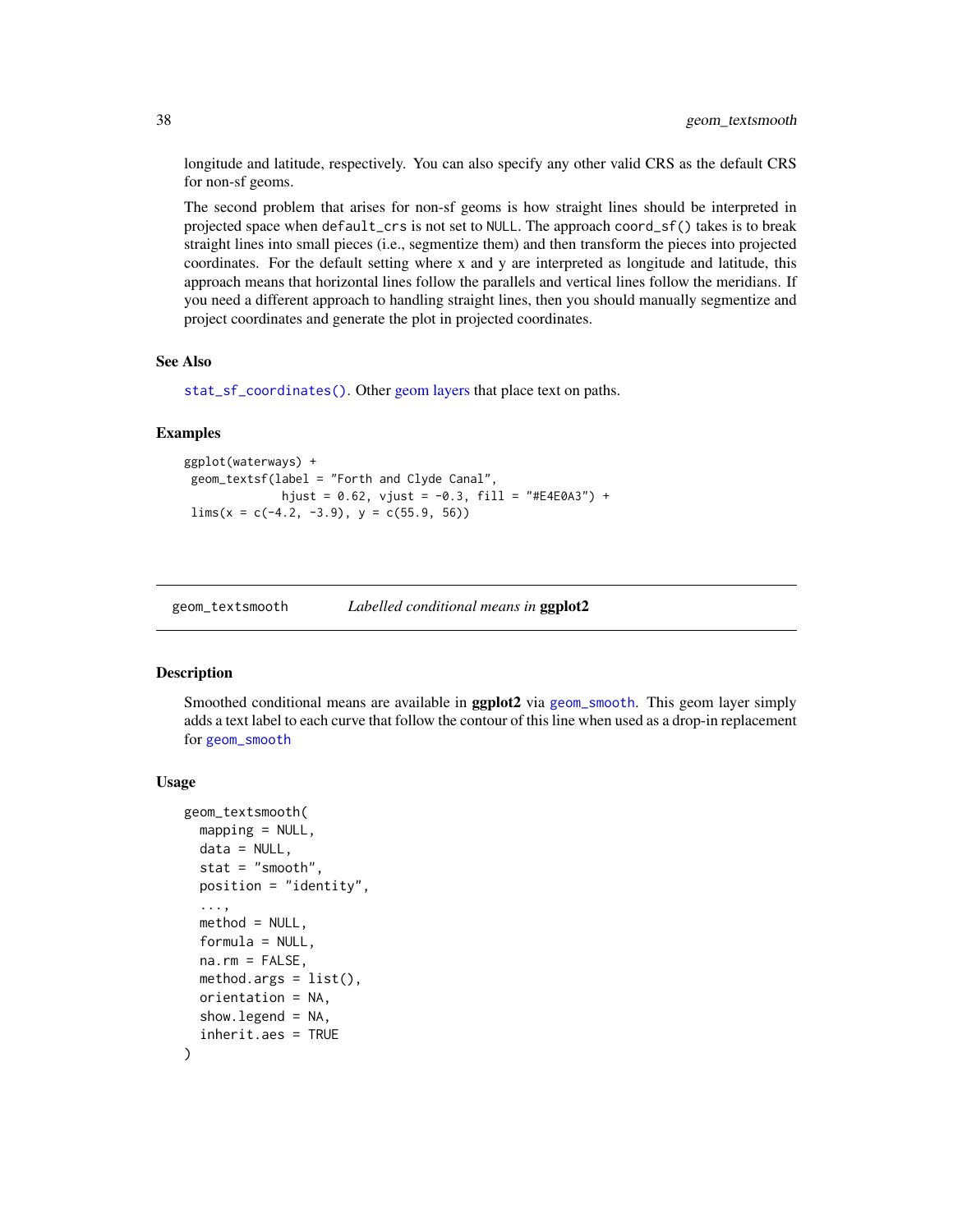```
geom_labelsmooth(
 mapping = NULL,
 data = NULL,stat = "smooth",
 position = "identity",
 method = NULL,
 formula = NULL,
 na.rm = FALSE,method.args = list(),
 orientation = NA,
 show.legend = NA,
 inherit.aes = TRUE,
  ...
```
 $\mathcal{L}$ 

| mapping  | Set of aesthetic mappings created by $aes()$ or $aes()$ . If specified and inherit. aes<br>= TRUE (the default), it is combined with the default mapping at the top level of<br>the plot. You must supply mapping if there is no plot mapping.                                                                                                         |
|----------|--------------------------------------------------------------------------------------------------------------------------------------------------------------------------------------------------------------------------------------------------------------------------------------------------------------------------------------------------------|
| data     | The data to be displayed in this layer. There are three options:                                                                                                                                                                                                                                                                                       |
|          | If NULL, the default, the data is inherited from the plot data as specified in the<br>call to ggplot().                                                                                                                                                                                                                                                |
|          | A data. frame, or other object, will override the plot data. All objects will be<br>fortified to produce a data frame. See fortify() for which variables will be<br>created.                                                                                                                                                                           |
|          | A function will be called with a single argument, the plot data. The return<br>value must be a data. frame, and will be used as the layer data. A function<br>can be created from a formula (e.g. $\sim$ head(.x, 10)).                                                                                                                                |
| stat     | Use to override the default connection between geom_smooth() and stat_smooth().                                                                                                                                                                                                                                                                        |
| position | Position adjustment, either as a string, or the result of a call to a position adjust-<br>ment function.                                                                                                                                                                                                                                               |
| $\cdots$ | Other arguments passed on to layer. These are often aesthetics, used to set an<br>aesthetic to a fixed value, like colour = "red" or size = 3. These can also be<br>the following text-path parameters:                                                                                                                                                |
|          | text_only A logical(1) indicating whether the path part should be plotted<br>along with the text (FALSE, the default). If TRUE, any parameters or aesthet-<br>ics relating to the drawing of the path will be ignored.                                                                                                                                 |
|          | gap A logical(1) which if TRUE, breaks the path into two sections with a<br>gap on either side of the label. If FALSE, the path is plotted as a whole.<br>Alternatively, if NA, the path will be broken if the string has a vjust between<br>0 and 1, and not otherwise. The default for the label variant is FALSE and<br>for the text variant is NA. |
|          | upright A logical (1) which if TRUE (default), inverts any text where the ma-<br>jority of letters would upside down along the path, to improve legibility. If<br>FALSE, the path decides the orientation of text.                                                                                                                                     |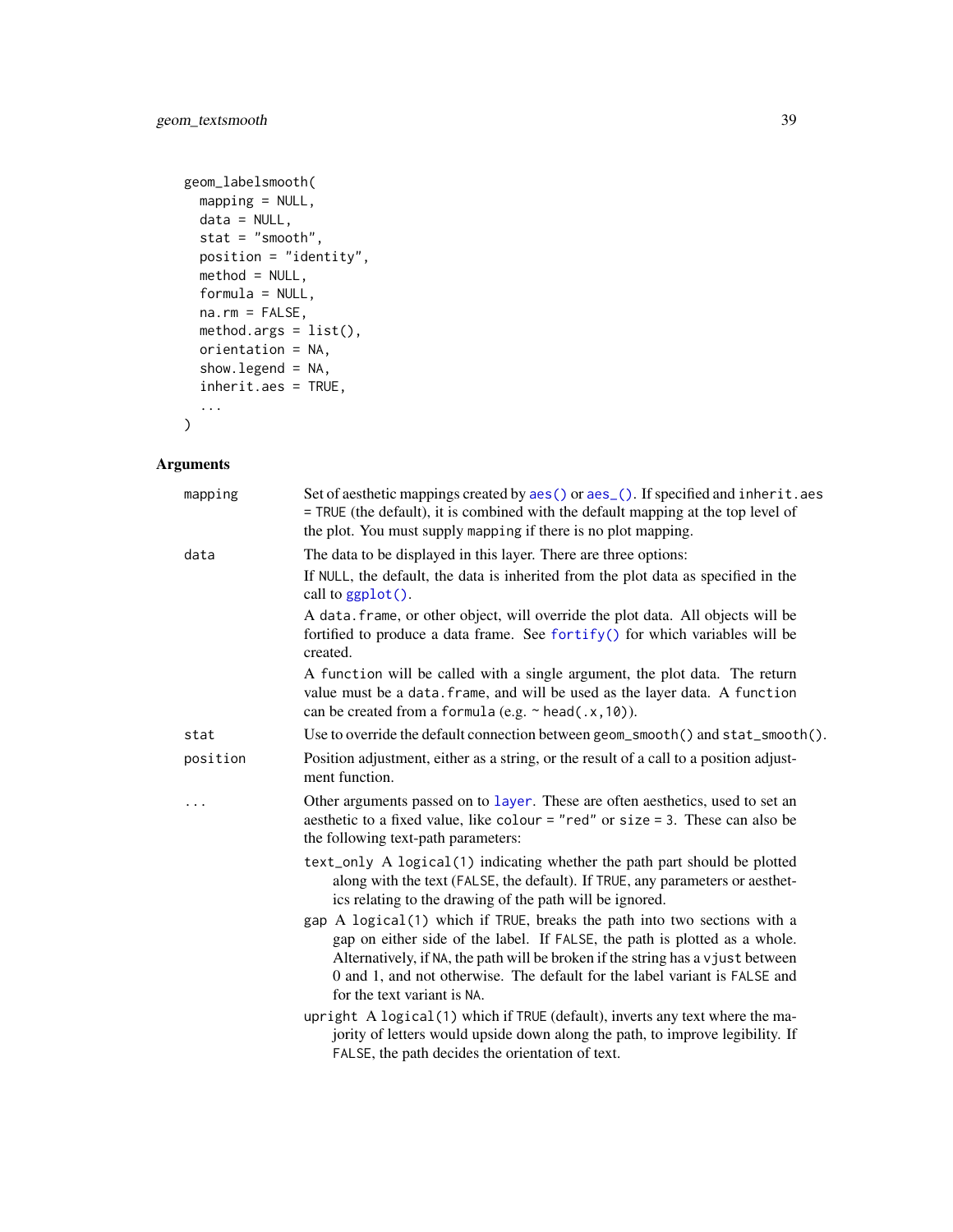<span id="page-39-0"></span>

|             | halign A character(1) describing how multi-line text should be justified.<br>Can either be "center" (default), "left" or "right".                                                                                                                                                                                                                                                                      |
|-------------|--------------------------------------------------------------------------------------------------------------------------------------------------------------------------------------------------------------------------------------------------------------------------------------------------------------------------------------------------------------------------------------------------------|
|             | offset A unit object of length 1 to determine the offset of the text from the<br>path. If this is NULL (default), the vjust parameter decides the offset. If not<br>NULL, the offset argument overrules the vjust setting.                                                                                                                                                                             |
|             | parse A logical(1) which if TRUE, will coerce the labels into expressions,<br>allowing for plotmath syntax to be used.                                                                                                                                                                                                                                                                                 |
|             | straight Alogical(1) which if TRUE, keeps the letters of a label on a straight<br>baseline and if FALSE (default), lets individual letters follow the curve. This<br>might be helpful for noisy paths.                                                                                                                                                                                                 |
|             | padding A unit object of length 1 to determine the padding between the text<br>and the path when the gap parameter trims the path.                                                                                                                                                                                                                                                                     |
|             | text_smoothing a numeric(1) value between 0 and 100 that smooths the text<br>without affecting the line portion of the geom. The default value of $\theta$ means<br>no smoothing is applied.                                                                                                                                                                                                           |
|             | rich A logical(1) whether to interpret the text as html/markdown formatted<br>rich text. Default: FALSE. See also the rich text section of the details in<br>geom_textpath().                                                                                                                                                                                                                          |
|             | remove_long if TRUE, labels that are longer than their associated path will be<br>removed.                                                                                                                                                                                                                                                                                                             |
| method      | Smoothing method (function) to use, accepts either NULL or a character vector,<br>e.g. "lm", "glm", "gam", "loess" or a function, e.g. MASS:: rlm or mgcv:: gam,<br>stats:: lm, or stats:: loess. "auto" is also accepted for backwards compat-<br>ibility. It is equivalent to NULL.                                                                                                                  |
|             | For method = NULL the smoothing method is chosen based on the size of the<br>largest group (across all panels). stats::loess() is used for less than 1,000<br>observations; otherwise mgcv:: gam() is used with formula = $y \sim s(x, bs = "cs")$<br>with method = "REML". Somewhat anecdotally, loess gives a better appearance,<br>but is $O(N^2)$ in memory, so does not work for larger datasets. |
|             | If you have fewer than 1,000 observations but want to use the same gam() model<br>that method = NULL would use, then set method = "gam", formula = $y \sim s(x, bs = "cs")$ .                                                                                                                                                                                                                          |
| formula     | Formula to use in smoothing function, eg. $y \sim x$ , $y \sim poly(x, 2)$ , $y \sim log(x)$ .<br>NULL by default, in which case method = NULL implies formula = $y \sim x$ when<br>there are fewer than 1,000 observations and formula = $y \sim s(x, bs = "cs")$ oth-<br>erwise.                                                                                                                     |
| na.rm       | If FALSE, the default, missing values are removed with a warning. If TRUE,<br>missing values are silently removed.                                                                                                                                                                                                                                                                                     |
| method.args | List of additional arguments passed on to the modelling function defined by<br>method.                                                                                                                                                                                                                                                                                                                 |
| orientation | The orientation of the layer. The default (NA) automatically determines the ori-<br>entation from the aesthetic mapping. In the rare event that this fails it can be<br>given explicitly by setting orientation to either "x" or "y". See the Orienta-<br>tion section for more detail.                                                                                                                |
| show.legend | logical. Should this layer be included in the legends? NA, the default, includes if<br>any aesthetics are mapped. FALSE never includes, and TRUE always includes. It<br>can also be a named logical vector to finely select the aesthetics to display.                                                                                                                                                 |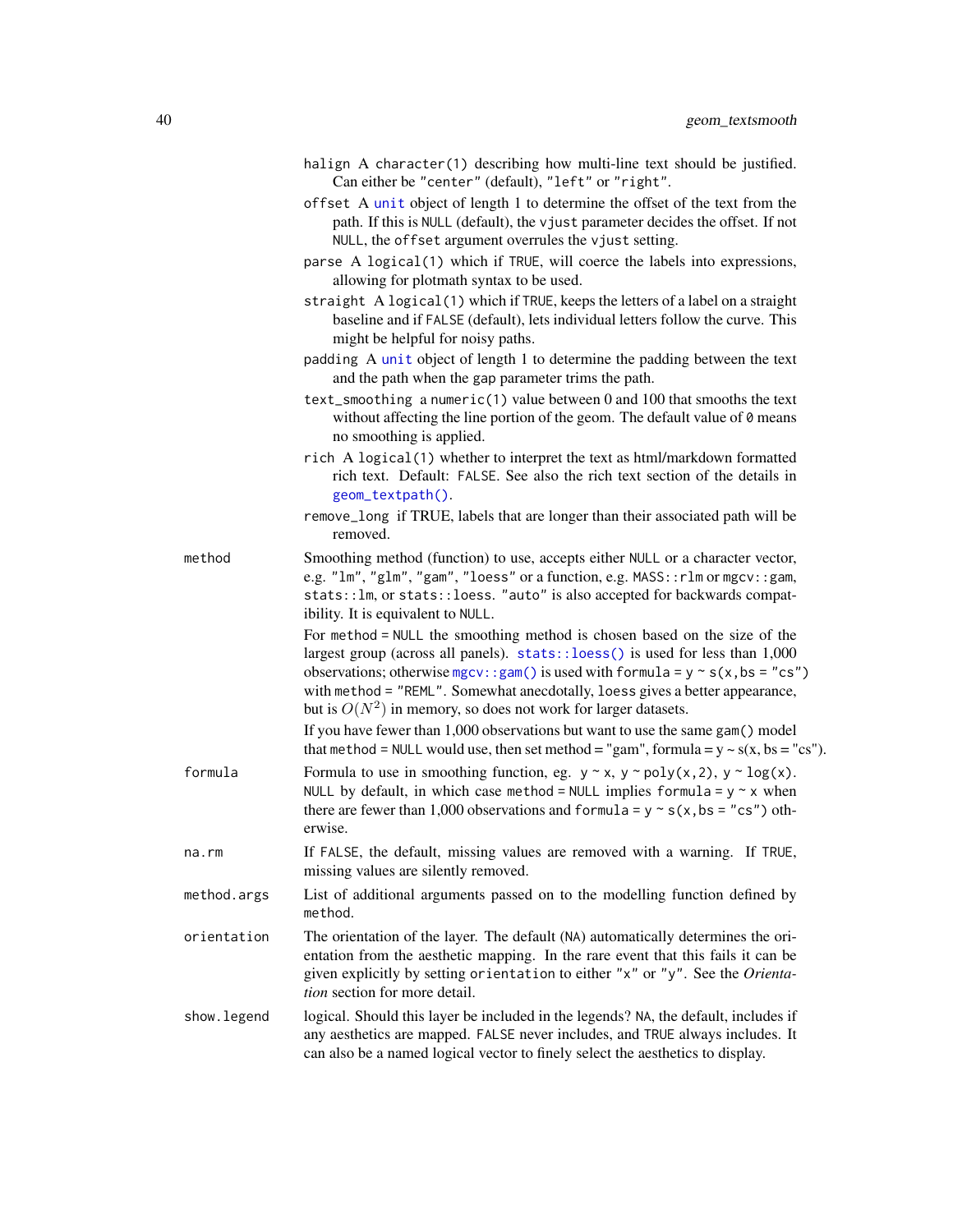# <span id="page-40-0"></span>geom\_textsmooth 41

inherit.aes If FALSE, overrides the default aesthetics, rather than combining with them. This is most useful for helper functions that define both data and aesthetics and shouldn't inherit behaviour from the default plot specification, e.g. [borders\(\)](#page-0-0).

# Value

A Layer ggproto object that can be added to a plot.

# **Aesthetics**

geom\_textdensity() understands the following aesthetics (required aesthetics are in bold):

- $\bullet$  x
- label
- alpha
- angle
- colour
- family
- fontface
- group
- hjust
- linecolour
- lineheight
- linetype
- linewidth
- size
- spacing
- textcolour
- vjust

In addition to aforementioned aesthetics, geom\_labeldensity() also understands:

- boxcolour
- boxlinetype
- boxlinewidth
- fill

The spacing aesthetic allows fine control of spacing of text, which is called 'tracking' in typography. The default is 0 and units are measured in 1/1000 em. Numbers greater than zero increase the spacing, whereas negative numbers decrease the spacing.

Learn more about setting these aesthetics in vignette("ggplot2-specs").

# See Also

Other [geom layers](#page-42-1) that place text on paths.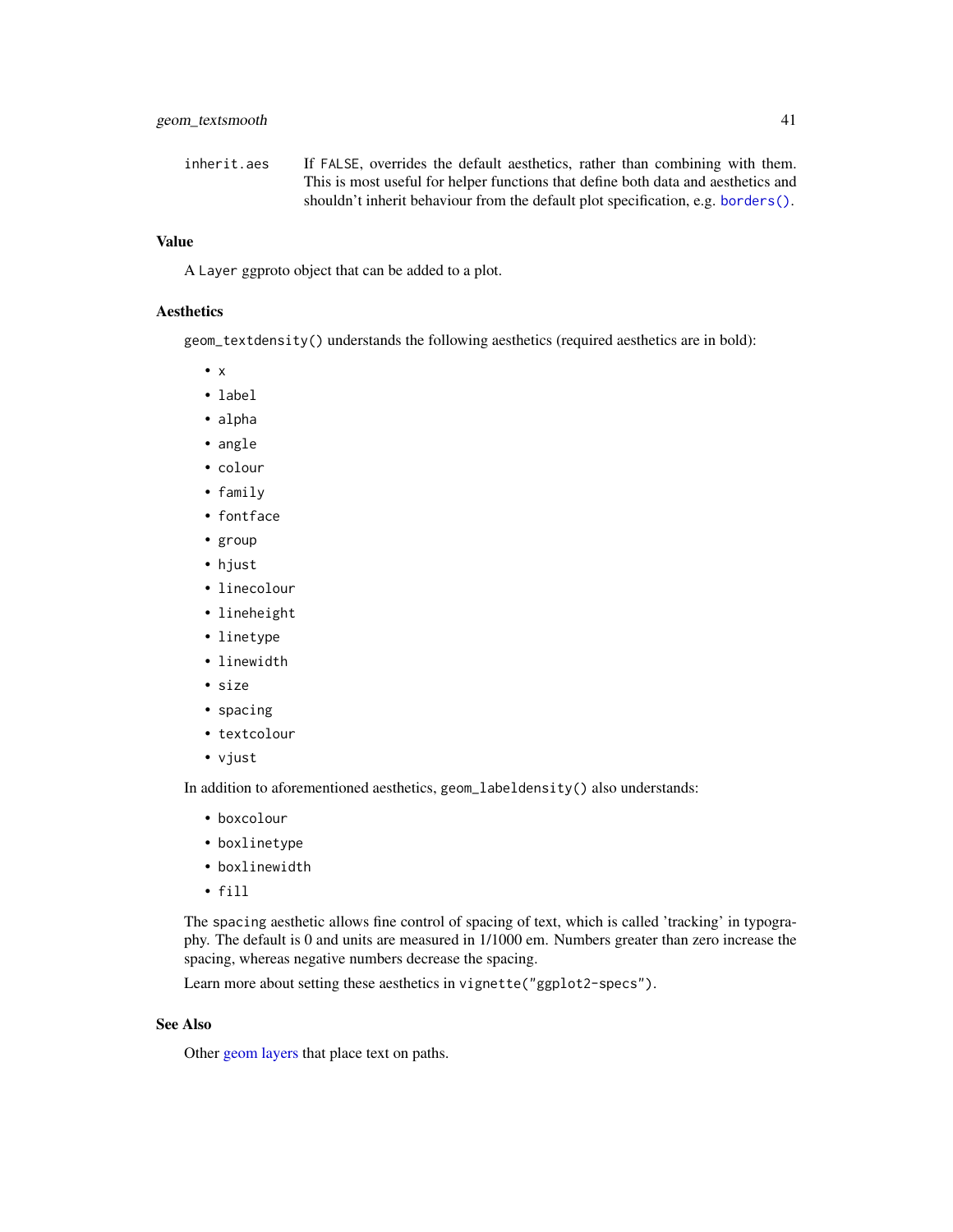#### Examples

```
ggplot(iris, aes(x = Sepal.Length, y = Petal.Length)) +
 geom\_point(alpha = 0.1) +geom_textsmooth(aes(label = Species, colour = Species),
                method = "loess", formula = y \sim x,
                size = 7, linetype = 3, fontface = 2, linewidth = 1) +
 scale_colour_manual(values = c("forestgreen", "deepskyblue4", "tomato4")) +
 theme_bw() +
 theme(legend.position = "none")
```
scale\_hjust\_discrete *justification scales*

#### Description

Sometimes text labels on adjacent lines can clash if the lines are not well separated vertically. One option for controlling this is to use an hjust or vjust scale that will place each label on a different position on each path, either vertically (vjust) or horizontally (hjust).

```
scale_hjust_discrete(..., range = c(0, 1), guide = "none")
scale_hjust_manual(
  ...,
 values,
 breaks = waiver(),
 guide = "none",na.value = NA
\lambdascale\_hjust\_identity(..., guide = "none")scale_vjust_discrete(..., guide = "none", range = c(-0.5, 1.5))
scale_vjust_manual(
  ...,
 values,
 breaks = waiver(),
 guide = "none",
 na.value = NA
\lambdascale\_vjust\_identity(..., guide = "none")
```
<span id="page-41-0"></span>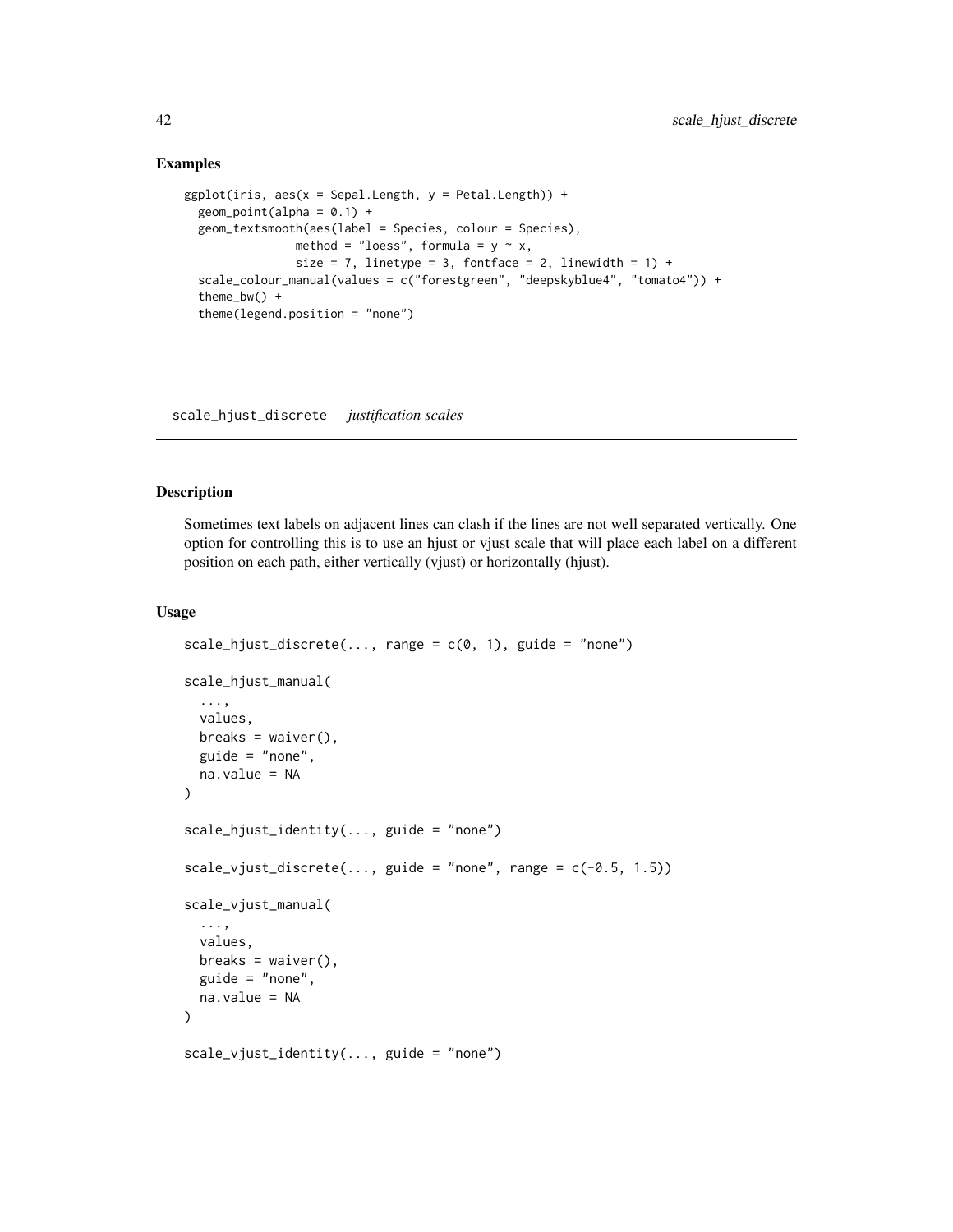# <span id="page-42-0"></span>sibling\_layers 43

#### Arguments

| .        | Other arguments passed on to [continuous_scale()], [binned_scale], or [discrete_scale()]<br>as appropriate, to control name, limits, breaks, labels and so forth.                                                                                                                                                                                                                       |
|----------|-----------------------------------------------------------------------------------------------------------------------------------------------------------------------------------------------------------------------------------------------------------------------------------------------------------------------------------------------------------------------------------------|
| range    | Output range of hjust and vjust. Must lie between 0 and 1 for hjust.                                                                                                                                                                                                                                                                                                                    |
| guide    | A function used to create a guide or its name. See [guides()] for more informa-<br>tion.                                                                                                                                                                                                                                                                                                |
| values   | a set of aesthetic values to map data values to. The values will be matched<br>in order (usually alphabetical) with the limits of the scale, or with breaks if<br>provided. If this is a named vector, then the values will be matched based on the<br>names instead. Data values that don't match will be given na value.                                                              |
| breaks   | One of: - 'NULL' for no breaks - 'waiver()' for the default breaks computed<br>by the [transformation object][scales::trans_new()] - A numeric vector of po-<br>sitions - A function that takes the limits as input and returns breaks as output<br>(e.g., a function returned by [scales::extended_breaks()]). Also accepts rlang<br>[lambda][rlang::as_function()] function notation. |
| na.value | Missing values will be replaced with this value.                                                                                                                                                                                                                                                                                                                                        |

# Details

The simplest way to separate labels is by adding 'scale\_hjust\_discrete()' or 'scale\_vjust\_discrete()' to your plot, but you can get more control with 'scale\_hjust\_manual' and 'scale\_vjust\_manual'.

### Value

A 'Scale' ggproto object that can be added to a plot.

#### Examples

```
ggplot(iris, aes(Sepal.Length, color = Species)) +
 geom_textdensity(aes(label = Species, hjust = Species), size = 6) +
 scale_hjust_discrete()
```
<span id="page-42-1"></span>sibling\_layers *Sibling layers*

#### Description

The goal of geomtextpath is to label (curved) lines in a plot. The ggplot2 package has various ways to construct lines. For several of the ggplot2 line functions, there is a plain 'text' sibling and a 'label' sibling that includes a text box. Below is an overview of how function in geomtextpath relate to those in ggplot2.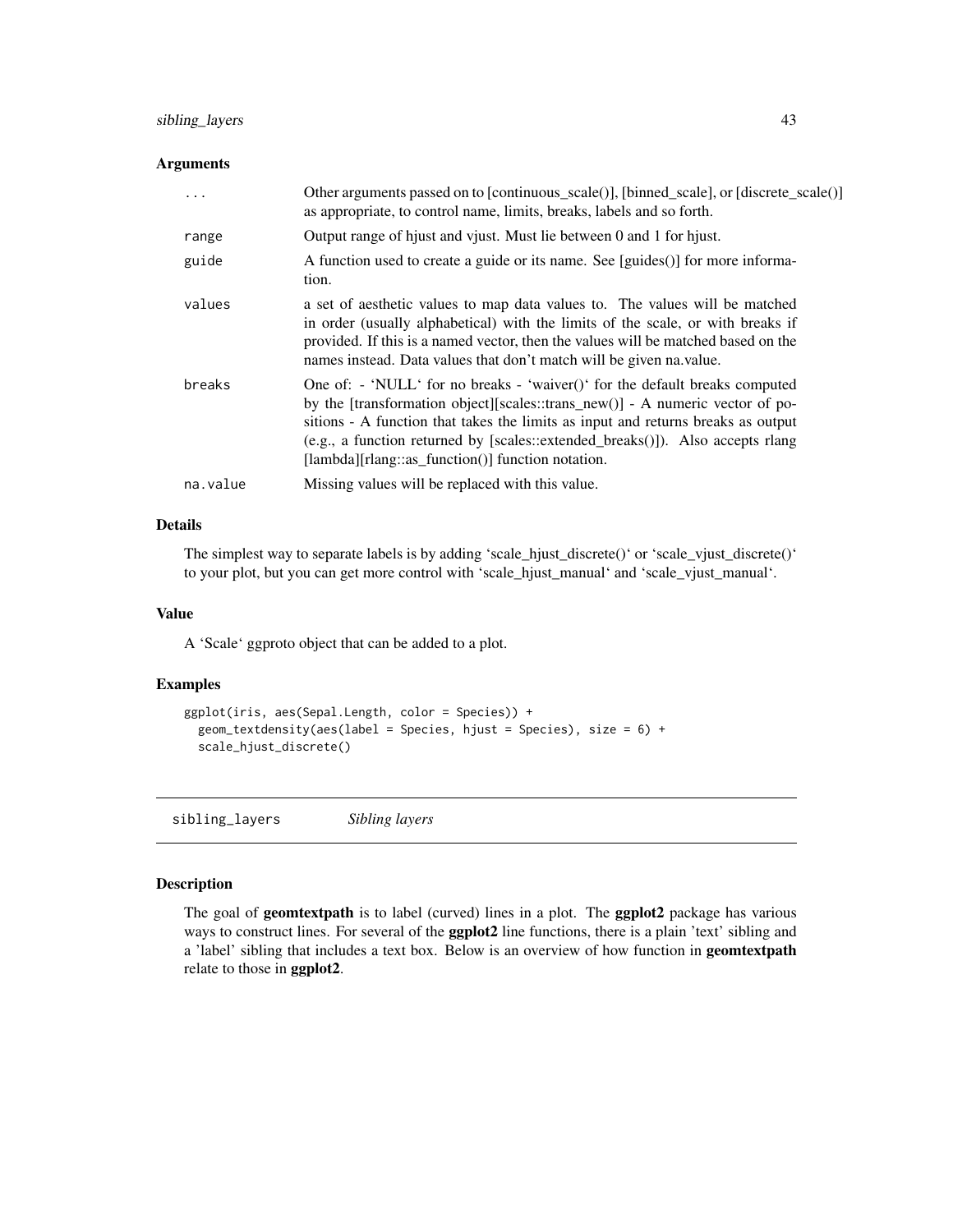# <span id="page-43-0"></span>Details

| <b>ggplot2</b> geom | Text equivalent      | Label equivalent      |
|---------------------|----------------------|-----------------------|
| geom_path()         | geom_textpath()      | geom_labelpath()      |
| geom_line()         | geom_textline()      | geom_labelline()      |
| geom_segment()      | geom_textsegment()   | geom_labelsegment()   |
| geom_curve()        | geom_textcurve       | geom_labelcurve()     |
| geom_abline()       | geom_textabline()    | geom_labelabline()    |
| geom_hline()        | geom_texthline()     | geom_labelhline()     |
| geom_vline()        | geom_textvline()     | geom_labelvline()     |
| geom_density()      | geom_textdensity()   | geom_labeldensity()   |
| geom_smooth()       | geom_textsmooth()    | geom_labelsmooth()    |
| geom_contour()      | geom_textcontour()   | geom_labelcontour()   |
| geom_density2d()    | geom_textdensity2d() | geom_labeldensity2d() |
| $geom_s(f)$         | geom_textsf()        | geom_labelsf()        |

textpathGrob *Draw text on a path.*

# Description

This function creates (curved) text on a path.

```
textpathGrob(
 label,
 x = 0.5,
 y = 0.5,
  id = 1L,just = "centre",
 hjust = NULL,
  vjust = NULL,
  halign = "left",
  angle = 0,
  straight = FALSE,
  rich = FALSE,
  gp_{text} = gpar(),
  gp_path = gpar(),
  gp\_box = gpar(),
  gap = NA,upright = TRUE,text_smoothing = 0,
```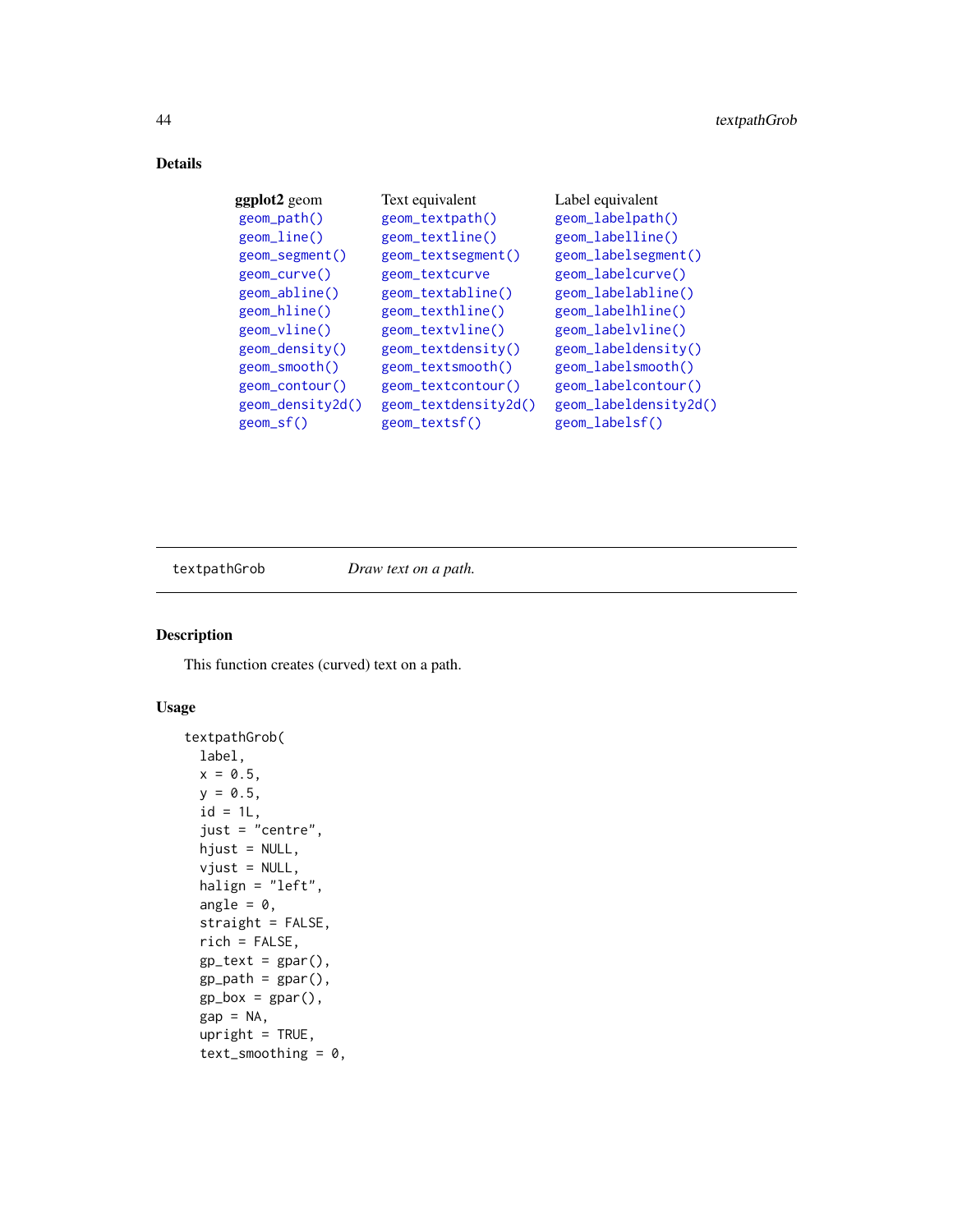# <span id="page-44-0"></span>textpathGrob 45

```
polar_params = NULL,
 padding = unit(0.05, 'inch'),
 label.padding = unit(0.25, "lines"),
 label.r = unit(0.15, 'lines'),remove_long = FALSE,
 arrow = NULL,
 default.units = "npc",
 name = NULL,vp = NULL,as_label = FALSE
\mathcal{L}
```

| label            | A character vector.                                                                                                                                                                                                                                                                                                                                                                          |  |
|------------------|----------------------------------------------------------------------------------------------------------------------------------------------------------------------------------------------------------------------------------------------------------------------------------------------------------------------------------------------------------------------------------------------|--|
| x                | A numeric vector.                                                                                                                                                                                                                                                                                                                                                                            |  |
| у                | A numeric vector.                                                                                                                                                                                                                                                                                                                                                                            |  |
| id               | A numeric vector used to separate locations in x and y into multiple lines. All<br>locations with the same id belong to the same line.                                                                                                                                                                                                                                                       |  |
| just             | The justification of the text relative to its $(x, y)$ location. If there are two values,<br>the first value specifies horizontal justification and the second value specifies<br>vertical justification. Possible string values are: "left", "right", "centre",<br>"center", "bottom", and "top". For numeric values, 0 means left (bottom)<br>alignment and 1 means right (top) alignment. |  |
| hjust            | A numeric vector specifying horizontal justification. If specified, overrides the<br>just setting.                                                                                                                                                                                                                                                                                           |  |
| vjust            | A numeric vector specifying justification orthogonal to the direction of the text.<br>Alternatively a unit() object to directly set the offset from the path.                                                                                                                                                                                                                                |  |
| halign           | A character(1) describing how multi-line text should be justified. Can either<br>be "center" (default), "left" or "right".                                                                                                                                                                                                                                                                   |  |
| angle            | a numeric vector either length 1 or the same length as id describing the angle<br>in degrees at which text should be rotated.                                                                                                                                                                                                                                                                |  |
| straight         | A logical (1) which if TRUE, keeps the letters of a label on a straight baseline<br>and if FALSE (default), lets individual letters follow the curve. This might be<br>helpful for noisy paths.                                                                                                                                                                                              |  |
| rich             | A logical(1) whether to interpret the text as html/markdown formatted rich<br>text. Default: FALSE. See also the rich text section of the details in geom_textpath().                                                                                                                                                                                                                        |  |
| gp_text, gp_path |                                                                                                                                                                                                                                                                                                                                                                                              |  |
|                  | An object of class "gpar", typically the output from a call from the gpar()<br>function. These are basically lists of graphical parameters for the text and path<br>respectively.                                                                                                                                                                                                            |  |
| gp_box           | (Optional) an object of class "gpar", typically the output from a call to the<br>gpar () function. If this is an empty list, no text box will be drawn.                                                                                                                                                                                                                                      |  |
| gap              | A logical (1) which if TRUE, breaks the path into two sections with a gap on<br>either side of the label. If FALSE, the path is plotted as a whole. Alternatively,                                                                                                                                                                                                                           |  |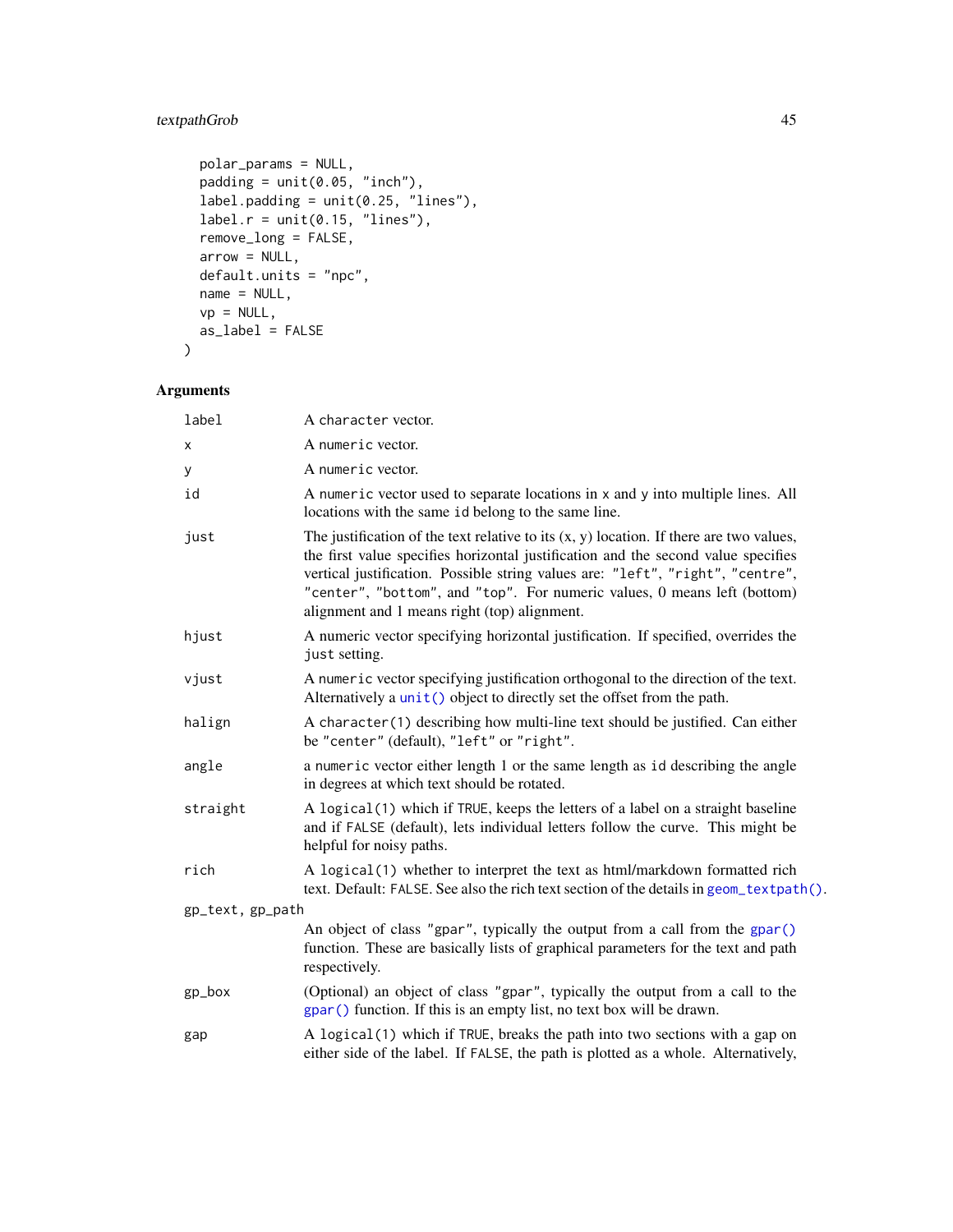<span id="page-45-0"></span>

|                | if NA, the path will be broken if the string has a vjust between 0 and 1, and not<br>otherwise. The default for the label variant is FALSE and for the text variant is<br>NA.                           |
|----------------|---------------------------------------------------------------------------------------------------------------------------------------------------------------------------------------------------------|
| upright        | A logical(1) which if TRUE (default), inverts any text where the majority of<br>letters would upside down along the path, to improve legibility. If FALSE, the<br>path decides the orientation of text. |
| text_smoothing | a numeric(1) value between $0$ and $100$ that smooths the text without affecting<br>the line portion of the geom. The default value of $\theta$ means no smoothing is<br>applied.                       |
| polar_params   | a list consisting of an x, y, and r component that specifies the central point and<br>radius of a circle around which single-point labels will be wrapped.                                              |
| padding        | A unit object of length 1 to determine the padding between the text and the<br>path when the gap parameter trims the path.                                                                              |
| label.padding  | Amount of padding around label. Defaults to 0.25 lines.                                                                                                                                                 |
| label.r        | Radius of rounded corners. Defaults to 0.15 lines.                                                                                                                                                      |
| remove_long    | if TRUE, labels that are longer than their associated path will be removed.                                                                                                                             |
| arrow          | Arrow specification, as created by arrow().                                                                                                                                                             |
| default.units  | A string indicating the default units to use if x or y are only given as numeric<br>vectors.                                                                                                            |
| name           | A character identifier.                                                                                                                                                                                 |
| vp             | A Grid viewport object (or NULL).                                                                                                                                                                       |
| as_label       | a logical TRUE or FALSE indicating whether the text should be drawn inside<br>a text box. If FALSE, the parameters label.padding, label.r and gp_box<br>will be ignored.                                |

### Value

An object of class gTree, containing grobs.

# Examples

```
require(grid)
t \leq -\text{seq}(0, 2 \times \text{pi}, \text{ length.out} = 100)grob <- textpathGrob(
 label = c("Why I am making trigonometry jokes? Cos I can!",
    "I was never any good at sine language."
 ),
  x = c(t, t) / (2 * pi),y = c(cos(t), sin(t)) * 0.25 + 0.5,id = rep(1:2, each = length(t)),vjust = rep(0.5, 2 * length(t)),gp_{text} = gpar(lineheight = c(1.2, 1.2), \text{ fontsize} = c(10, 10)),gp_path = gpar(lty = c(1, 2))\overline{)}grid.newpage(); grid.draw(grob)
```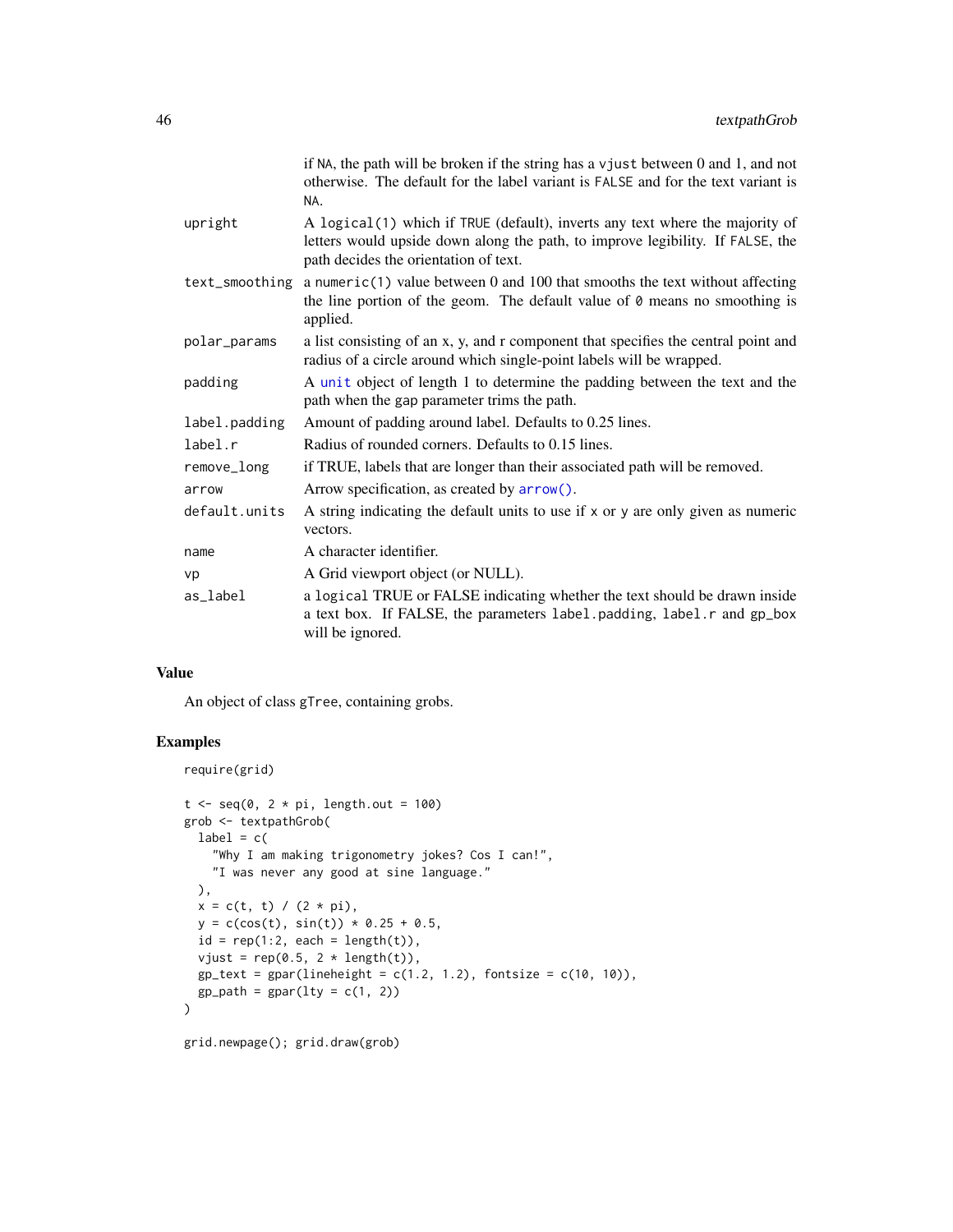<span id="page-46-0"></span>

# Description

An 'sf' object showing the River Clyde, the River Forth, and the canal joining the two.

# Usage

waterways

# Format

A data frame with 4 rows and 3 variables

name name of geographic object

type type of geographic object

geometry sfc objects

# Details

Contains Ordnance Survey data © Crown copyright and database right 2010-19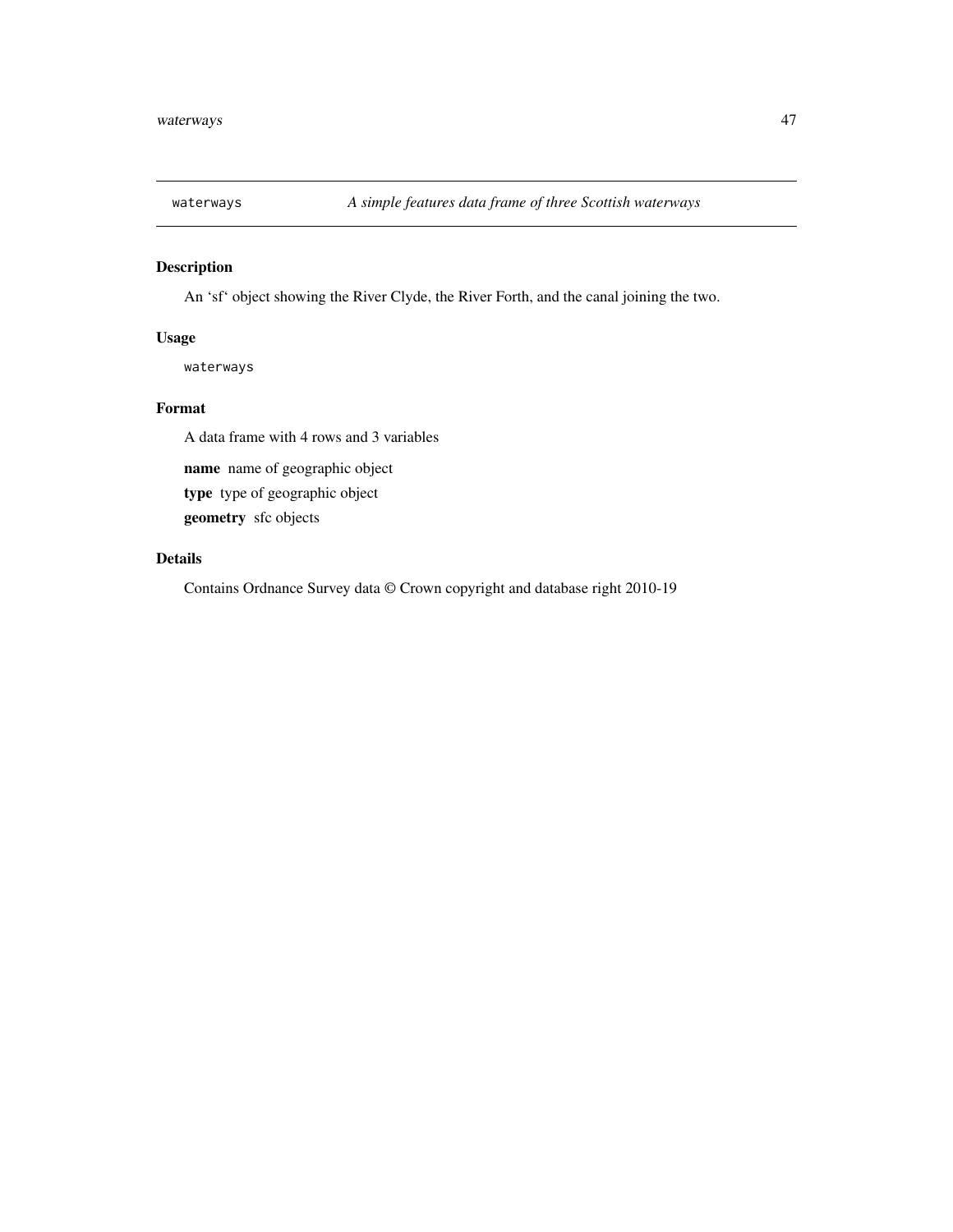# <span id="page-47-0"></span>**Index**

∗ datasets geom\_textabline, [4](#page-3-0) GeomTextpath, [3](#page-2-0) waterways, [47](#page-46-0) aes(), *[6](#page-5-0)*, *[10](#page-9-0)*, *[14](#page-13-0)*, *[18](#page-17-0)*, *[22](#page-21-0)*, *[27](#page-26-0)*, *[32](#page-31-0)*, *[36](#page-35-0)*, *[39](#page-38-0)* aes\_(), *[6](#page-5-0)*, *[10](#page-9-0)*, *[14](#page-13-0)*, *[18](#page-17-0)*, *[22](#page-21-0)*, *[27](#page-26-0)*, *[32](#page-31-0)*, *[36](#page-35-0)*, *[39](#page-38-0)* arrow(), *[46](#page-45-0)* borders(), *[7](#page-6-0)*, *[11](#page-10-0)*, *[15](#page-14-0)*, *[20](#page-19-0)*, *[23](#page-22-0)*, *[27](#page-26-0)*, *[33](#page-32-0)*, *[36](#page-35-0)*, *[41](#page-40-0)* coord\_curvedpolar, [2](#page-1-0) density(), *[19](#page-18-0)* fortify(), *[6](#page-5-0)*, *[10](#page-9-0)*, *[14](#page-13-0)*, *[18](#page-17-0)*, *[22](#page-21-0)*, *[27](#page-26-0)*, *[32](#page-31-0)*, *[36](#page-35-0)*, *[39](#page-38-0)* geom layers, *[8](#page-7-0)*, *[13](#page-12-0)*, *[21](#page-20-0)*, *[24](#page-23-0)*, *[30](#page-29-0)*, *[34](#page-33-0)*, *[38](#page-37-0)*, *[41](#page-40-0)* geom\_abline(), *[44](#page-43-0)* geom\_contour, *[9](#page-8-0)* geom\_contour(), *[44](#page-43-0)* geom\_curve(), *[44](#page-43-0)* geom\_density, *[17](#page-16-0)* geom\_density(), *[44](#page-43-0)* geom\_density2d(), *[44](#page-43-0)* geom\_density\_2d, *[21](#page-20-0)* geom\_hline(), *[44](#page-43-0)* geom\_label(), *[25](#page-24-0)* geom\_labelabline *(*geom\_textabline*)*, [4](#page-3-0) geom\_labelabline(), *[44](#page-43-0)* geom\_labelcontour *(*geom\_textcontour*)*, [9](#page-8-0) geom\_labelcontour(), *[44](#page-43-0)* geom\_labelcurve *(*geom\_textcurve*)*, [13](#page-12-0) geom\_labelcurve(), *[44](#page-43-0)* geom\_labeldensity *(*geom\_textdensity*)*, [17](#page-16-0) geom\_labeldensity(), *[44](#page-43-0)* geom\_labeldensity2d *(*geom\_textdensity2d*)*, [21](#page-20-0) geom\_labeldensity2d(), *[44](#page-43-0)* geom\_labelhline *(*geom\_textabline*)*, [4](#page-3-0) geom\_labelhline(), *[44](#page-43-0)*

geom\_labelline *(*geom\_textpath*)*, [25](#page-24-0) geom\_labelline(), *[44](#page-43-0)* geom\_labelpath, *[36](#page-35-0)* geom\_labelpath *(*geom\_textpath*)*, [25](#page-24-0) geom\_labelpath(), *[44](#page-43-0)* geom\_labelsegment *(*geom\_textsegment*)*, [31](#page-30-0) geom\_labelsegment(), *[44](#page-43-0)* geom\_labelsf *(*geom\_textsf*)*, [35](#page-34-0) geom\_labelsf(), *[44](#page-43-0)* geom\_labelsmooth *(*geom\_textsmooth*)*, [38](#page-37-0) geom\_labelsmooth(), *[44](#page-43-0)* geom\_labelvline *(*geom\_textabline*)*, [4](#page-3-0) geom\_labelvline(), *[44](#page-43-0)* geom\_line(), *[44](#page-43-0)* geom\_path(), *[37](#page-36-0)*, *[44](#page-43-0)* geom\_point(), *[37](#page-36-0)* geom\_polygon(), *[37](#page-36-0)* geom\_segment(), *[31](#page-30-0)*, *[44](#page-43-0)* geom\_sf(), *[44](#page-43-0)* geom\_smooth, *[38](#page-37-0)* geom\_smooth(), *[44](#page-43-0)* geom\_text(), *[25](#page-24-0)*, *[37](#page-36-0)* geom\_textabline, [4](#page-3-0) geom\_textabline(), *[44](#page-43-0)* geom\_textcontour, [9](#page-8-0) geom\_textcontour(), *[44](#page-43-0)* geom\_textcurve, [13,](#page-12-0) *[44](#page-43-0)* geom\_textdensity, [17](#page-16-0) geom\_textdensity(), *[44](#page-43-0)* geom\_textdensity2d, [21](#page-20-0) geom\_textdensity2d(), *[44](#page-43-0)* geom\_texthline *(*geom\_textabline*)*, [4](#page-3-0) geom\_texthline(), *[44](#page-43-0)* geom\_textline *(*geom\_textpath*)*, [25](#page-24-0) geom\_textline(), *[44](#page-43-0)* geom\_textpath, [25,](#page-24-0) *[36](#page-35-0)* geom\_textpath(), *[7](#page-6-0)*, *[11](#page-10-0)*, *[15](#page-14-0)*, *[19](#page-18-0)*, *[23](#page-22-0)*, *[28](#page-27-0)*, *[33](#page-32-0)*, *[37](#page-36-0)*, *[40](#page-39-0)*, *[44,](#page-43-0) [45](#page-44-0)* geom\_textsegment, [31](#page-30-0)